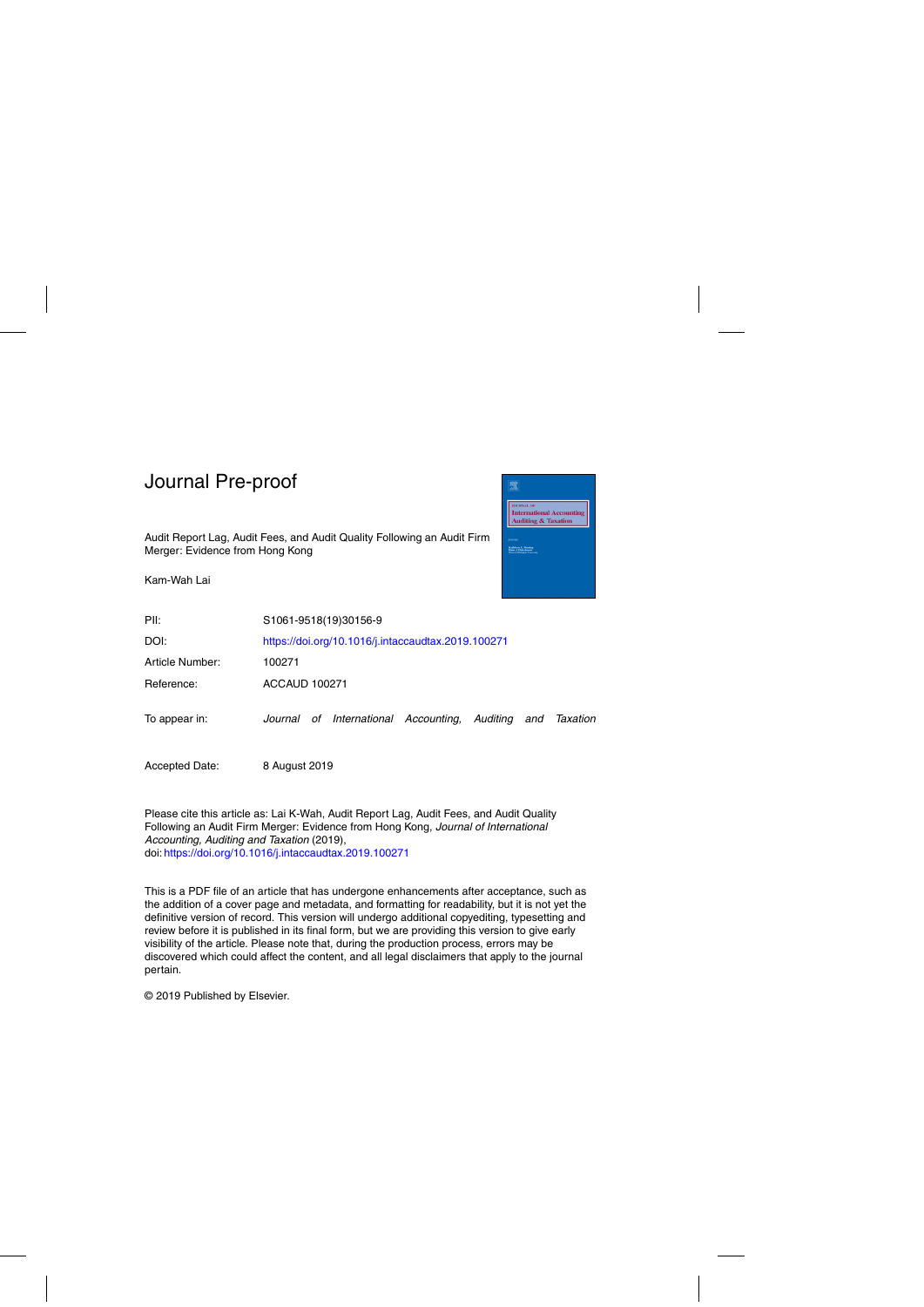## **Audit Report Lag, Audit Fees, and Audit Quality Following an Audit Firm Merger: Evidence from Hong Kong**

Kam-Wah Lai

Department of Accounting and Banking<br>
Chu Hai Colloge of Higher Education<br>
Tuen Mun<br>
Hong Kong<br>
Email: Wali@chuhai.edu.hk<br>
Tel: 852 2972 7215<br>
Fax: 852 2972 7245<br>
August 2019<br>
Please do not quote without permission<br>
The au Department of Accounting and Banking Chu Hai College of Higher Education Tuen Mun Hong Kong Email: kwlai@chuhai.edu.hk Tel: 852 2972 7215 Fax: 852 2972 7245

August 2019

Please do not quote without permission

**\_\_\_\_\_\_\_\_\_\_\_**

#### **ABSTRACT**

This paper examines whether the clients of a merged audit firm have shortened report lag, increased audit fees, or reduced audit quality following the merger. These questions are important for a balanced investigation of a firm merger because regulators focus more on the downside of a merger than on its upside. Using a merger of audit firms in Hong Kong as a setting, this paper reports that clients of the merged

The author acknowledges insightful comments from Robert Larson (the editor), two anonymous reviewers, and the participants at European Accounting Association Annual Congress, as well as financial support from the Research Grants Council of the Hong Kong Special Administrative Region, China (Project No. UGC/IDS13/16).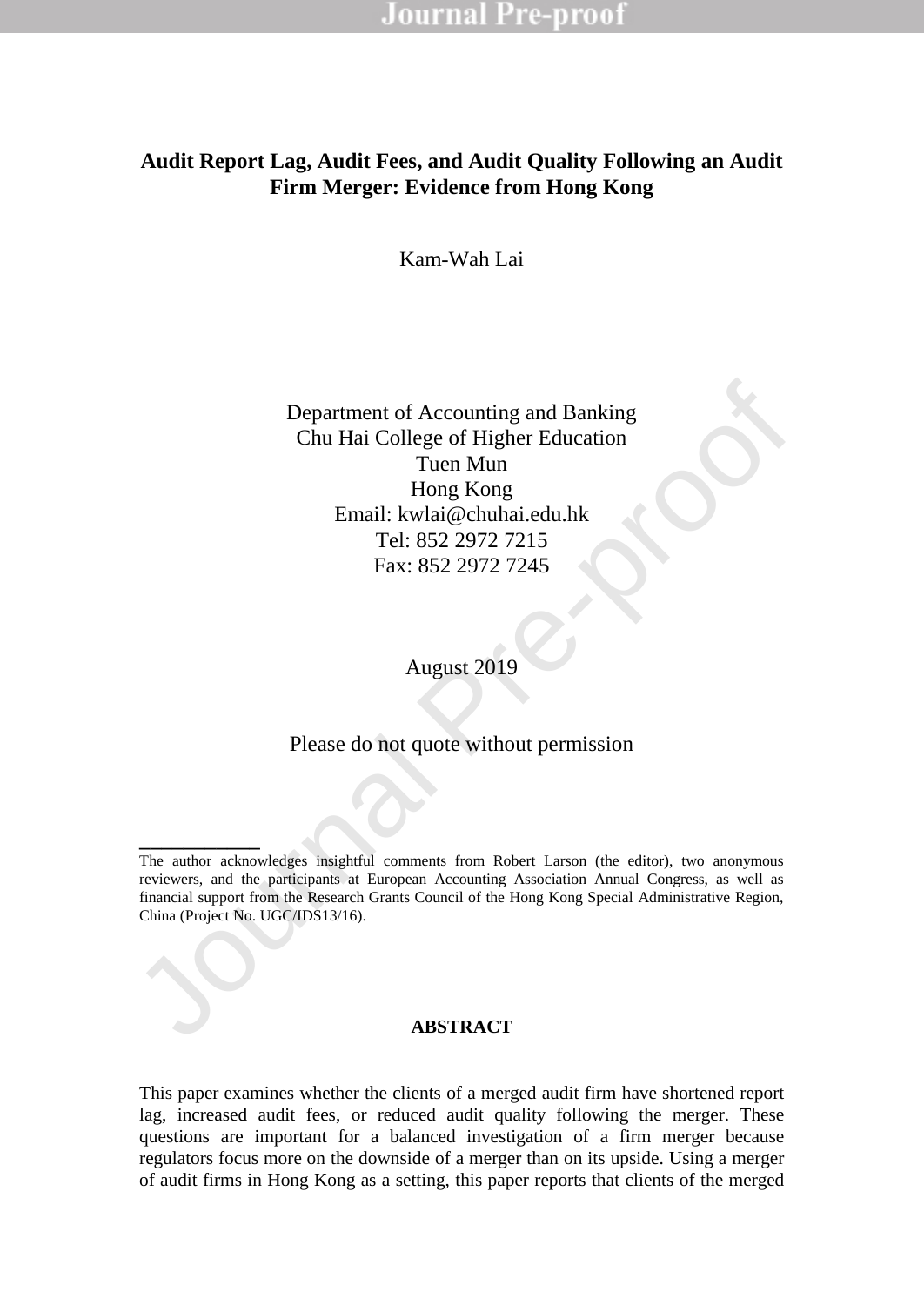firm have shorter audit report lag post-merger in the property industry in which the merged firm subsequently obtained more than one-half of the market share. Simultaneously, the evidence does not suggest that clients of the merged firm are charged higher audit fees or provided with lower quality audits after the merger. Thus, the results suggest that the merger of audit firms can benefit clients without corresponding disadvantages. Because this is a case study where the market share, industry specialization, expertise, and professional development of the audit firms may be unique, more research is needed on audit firm mergers to determine if these results are generalizable.

**Keywords**: Audit report lag, audit firm merger, industry specialist, audit fees, audit quality, Hong Kong

quanty, riong Rong<br>Data Availability: Data used in this paper are publicly available from the sources<br>identified in the paper. **Data Availability**: Data used in this paper are publicly available from the sources identified in the paper.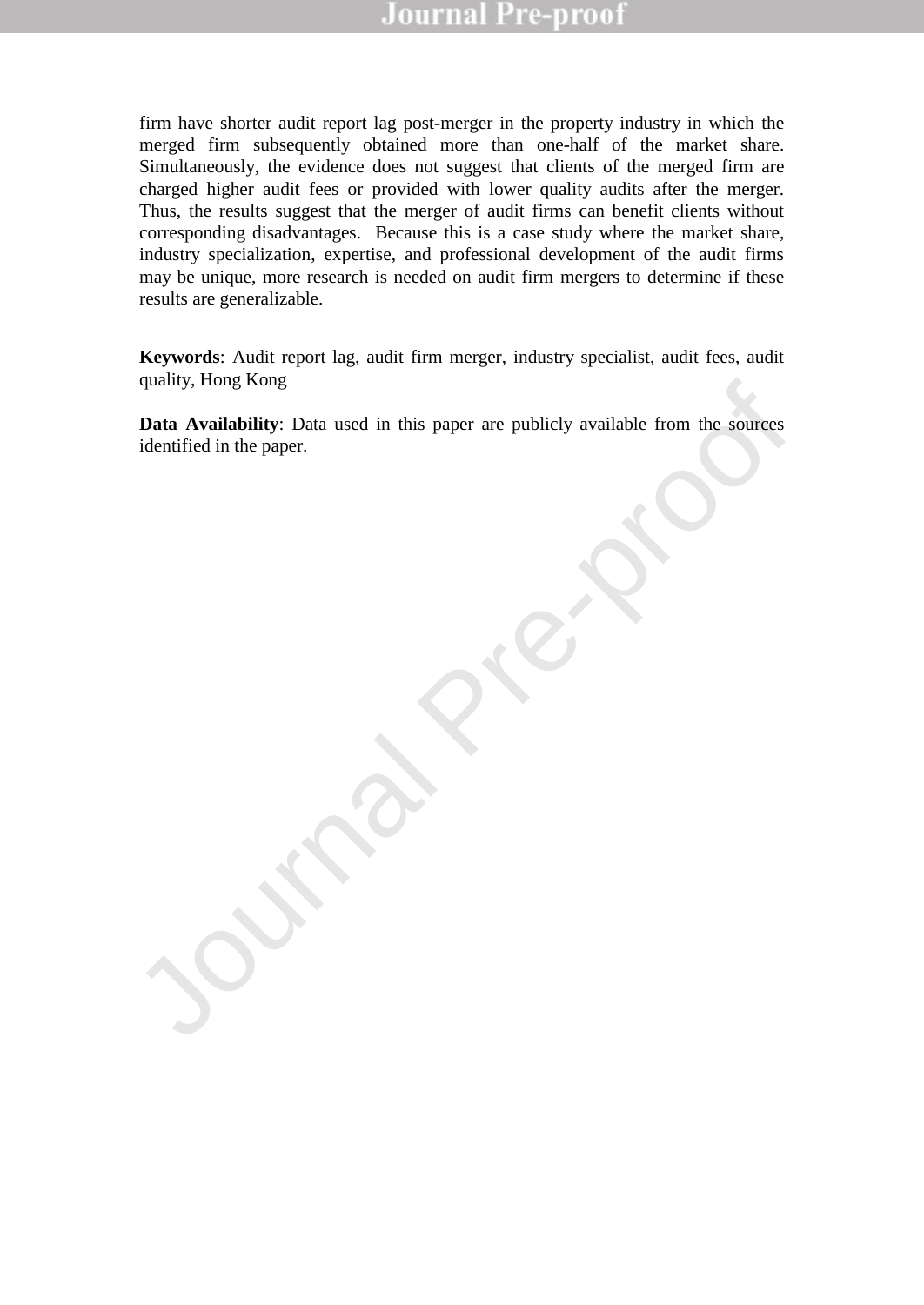### **1 INTRODUCTION**

studies include Healy and Lys (1986), Tonge and Wootton (1991), Iyer and Iyer (1996), Lawrence and Glover (1998), Choi and Zeghal (1999), Ivancevich and Zarakoohi (2000), Ferguson and Stokes (2002), Sullivan (2002), Firth When audit firms merge, regulators focus more on the downside of the merger of firms than on its upside, such as whether the merged firm reduces the quality or increases the price of its services.<sup>1</sup> Therefore, prior studies on the mergers of audit firms focused on whether audit quality is reduced, audit fees are increased, or the audit market becomes more concentrated or less competitive following a merger. These studies include Healy and Lys (1986), Tonge and Wootton (1991), Iyer and Iyer (1996), Lawrence and Glover (1998), Choi and Zeghal (1999), Ivancevich and Zarakoohi (2000), Ferguson and Stokes (2002), Sullivan (2002), Firth and Lau (2004), Lee (2005), Chen, Su, and Wu (2010), Chan and Wu (2011), Wang, Liu, and Chang (2011), Ding and Jia (2012), Gong, Li, Lin, and Wu (2016), and Choi, Kim, and Raman (2017). <sup>2</sup> However, the literature (Pong, 1999; Sullivan, 2002) argues that labor productivity may be increased through enhanced economies of scale following a merger. As such, it is reasonable to suggest that the audit report lag may be reduced. For a balanced investigation of an audit firm merger, the current paper examines the audit report lag in addition to audit pricing and audit quality following a merger.

The focus on audit report lag is important for two reasons. First, the timeliness of financial statements is an important issue for investors because  $\frac{1}{2}$  periodic reports contain valuable information for investors  $\overline{D}OG$  a lengthy delay before that information becomes available makes the information less valuable to investors´ (Securities and Exchange Commission (SEC), 2002). Bartov and Konichitchki (2017) confirm that late filings at the SEC are accompanied by negative abnormal stock price reactions. Given that financial statements cannot be filed before the audit report date, research on audit report lag is clearly pertinent (Whitworth & Lambert, 2014).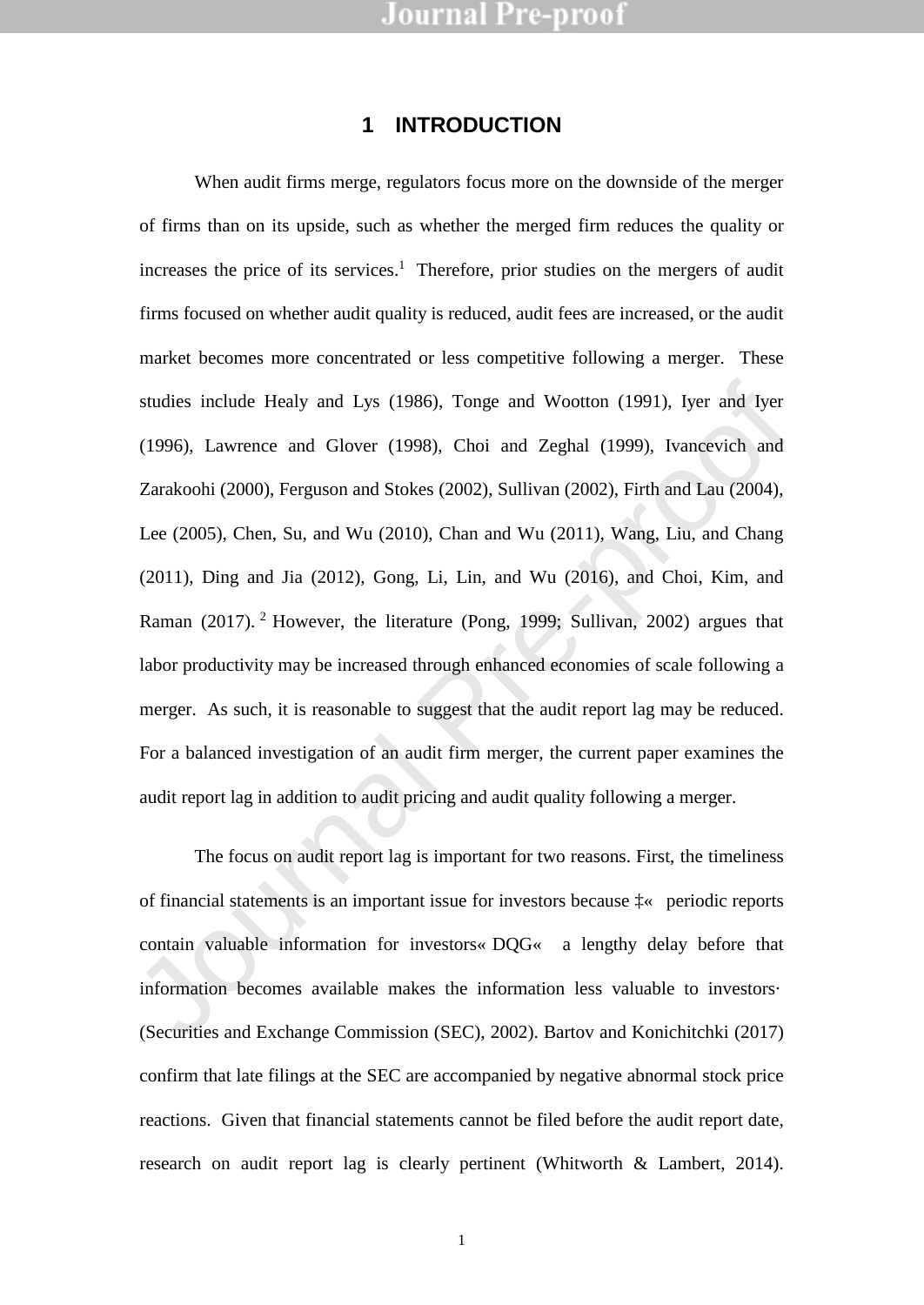Second, audit report lag directly indicates whether clients benefit from an audit firm merger because only after the audit of financial statements is completed may clients benefit from their use. Reduced audit hours may result from a merger (Gong et al., 2016). However, they are not in themselves evidence that clients benefit from a merger. In addition, audit report lag is more objectively observed and measured than audit hours, which are not publicly observable and may be under-reported if the performance of the audit staff is evaluated based on the budgeted hours (Bell, Landsman, & Shackelford, 2001).

performance of the audit staff is evaluated based on the budgeted hours (Bell, Landsman, & Shackelford, 2001).<br>
A related study by Lawrence and Glover (1998) examines report lag of merged<br>
firms and do not find that client A related study by Lawrence and Glover (1998) examines report lag of merged firms and do not find that clients of merged firms have shorter audit report lag than the clients of non-merged firms. Hence, no evidence exists that clients of merged audit firms benefit from the merger. This paper improves on Lawrence and Glover (1998) by examining the issue on an industry basis for two reasons. First, the characteristics of errors and irregularities differ by industry (Payne, 2008; Beasley, Carcello, Hermanson, & Lapides, 2000), and their presence is likely to affect the completion of audit. Second, clients in different industries are subject to different operating conditions and regulatory requirements, and auditors specialize along industry lines to enjoy economies of scale in their operations (Yuan, Cheng, & Ye, 2016). If the operational efficiency of audit firms in audits varies by industry, then a pooled cross-sectional regression of audit report lag will have differential intercept coefficients for different industries. The required evidence is unavailable in Lawrence and Glover (1998), as they only perform univariate t-tests of audit report lag of the clients of merged firms versus those of non-merged firms across all industries.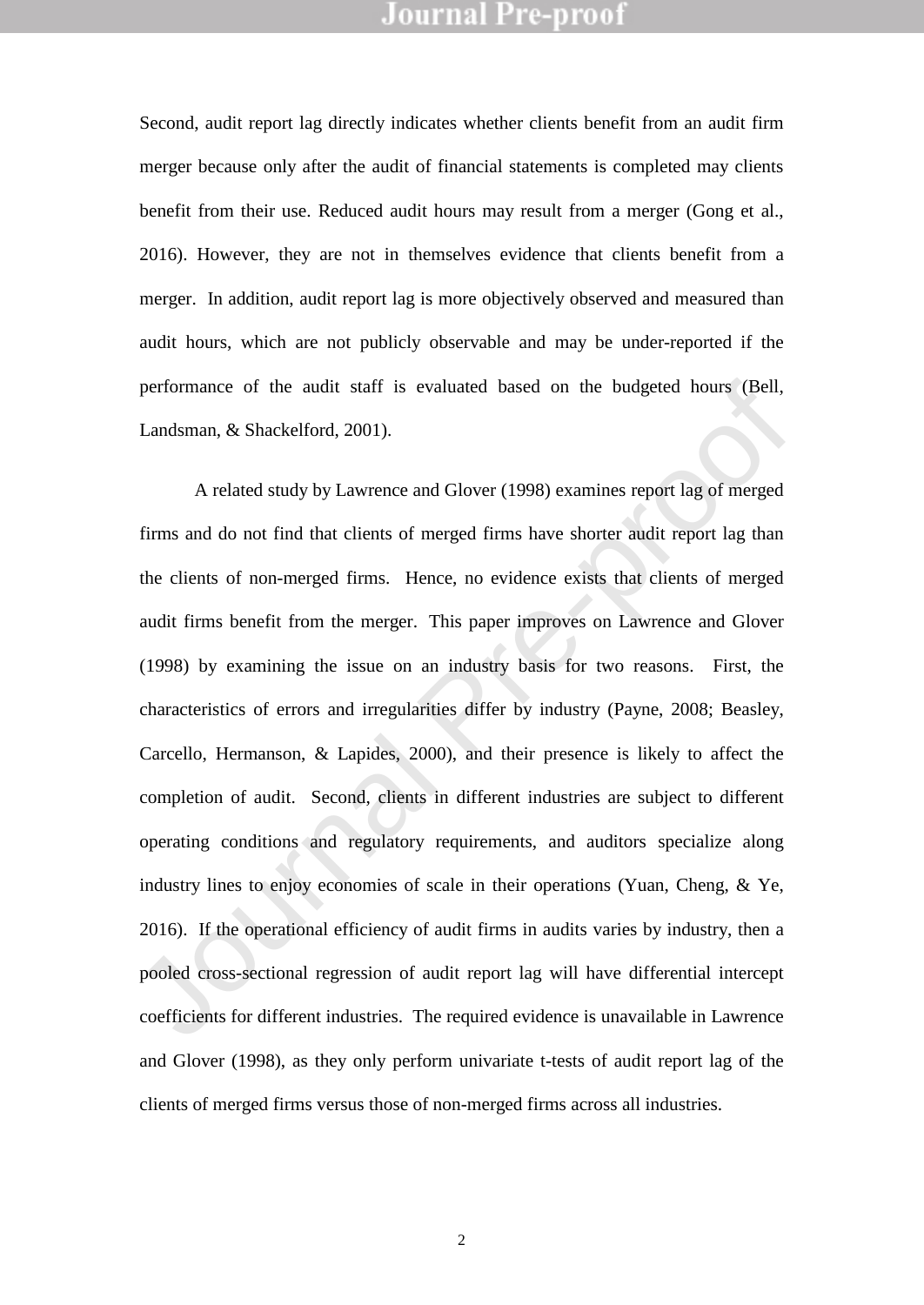not hold for other industries where the post-merger market share of Deloitte is<br>smaller. Hence, the reduced report lag of Deloitte and Kwan clients may not be<br>attributed to economy-wide events. These results are also robus Using the merger of Deloitte Touche Tohmatsu (Deloitte) in Hong Kong with Kwan Wong Tan & Fong (Kwan), this paper reports that in a pooled regression across industries, Deloitte and Kwan clients do not have shorter audit report lag after the merger. However, results from regressions by industry indicate that those clients have shortened audit report lag in the property industry in which Deloitte, the surviving firm, has more than one-half of the market share after the merger. This finding does not hold for other industries where the post-merger market share of Deloitte is smaller. Hence, the reduced report lag of Deloitte and Kwan clients may not be attributed to economy-wide events. These results are also robust to the use of a constant sample with a change model of audit report lag or the use of a matched sample, and to the control for the merger of Price Waterhouse with Coopers & Lybrand. At the same time, the results of tests using audit fees show that the clients of the merged firm are not charged higher audit fees after the merger. In addition, the results of audit quality tests indicate that clients are not likely to be associated with increased instances of reporting positive net income, having positive changes in net income, or higher levels of discretionary accruals. Thus, the merged firm did not reduce its audit quality or raise the price of its audit services after the merger.

However, some caveats of this study should be noted. First, although industryspecific factors might explain the results (see Section 4.2.1), the generalization of the results from one industry to other industries may be inappropriate. Moreover, the results are from a short window and may not hold for longer terms. While the merged firm charges low audit fees in the short run to avoid criticism, it may raise audit fees in the long term. The DXGLWILUPWPDUNHWVKDUHWRJHWKHpEZIfNKHUWWY specialization, expertise, and professional development may also influence the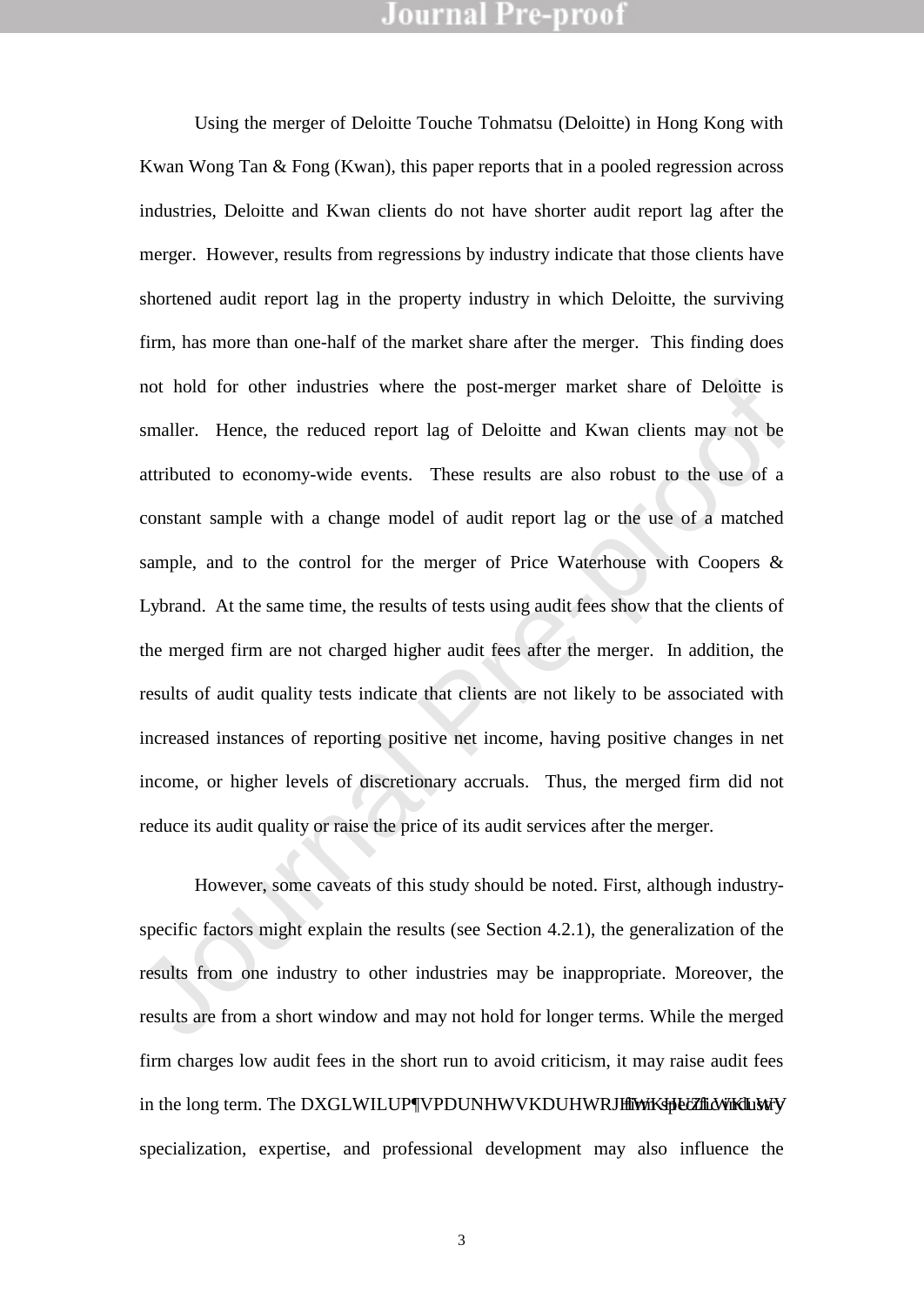observed merger results. Lastly, while knowledge spillover gained by providing nonaudit services may affect how audits are conducted, this was not explored because the disclosure of non-audit fees is not required in Hong Kong.

merged audit firm may benefit clients by completing audits promptly without raising<br>audit fees or lowering audit quality. Thus, consolidation in the audit market following<br>an audit firm merger should not automatically be v While acknowledging the above caveats, this paper contributes an interesting case to the literature in several ways. First, this paper contributes to the literature on audit firm merger by investigating broader, different issues than prior studies. The merged audit firm may benefit clients by completing audits promptly without raising audit fees or lowering audit quality. Thus, consolidation in the audit market following an audit firm merger should not automatically be viewed negatively, which is noteworthy given the generally negative views on audit market concentration. Second, this paper contributes to the literature on audit report lag by highlighting the importance of studying report lag by industry after mergers. Such an approach is applied because audit staff utilization is typically along specific industry lines and studying aggregate report lag may mask the results of individual industries. Thus, this study complements the literature on audit report lag following a merger.

The next section of this paper develops the hypotheses and provides the background of the study. The third section discusses the sample and the research methods. The fourth section discusses the results, including those of additional sensitivity analyses. The last section concludes the findings and discusses the limitations of the results as well as suggestions for future research.

4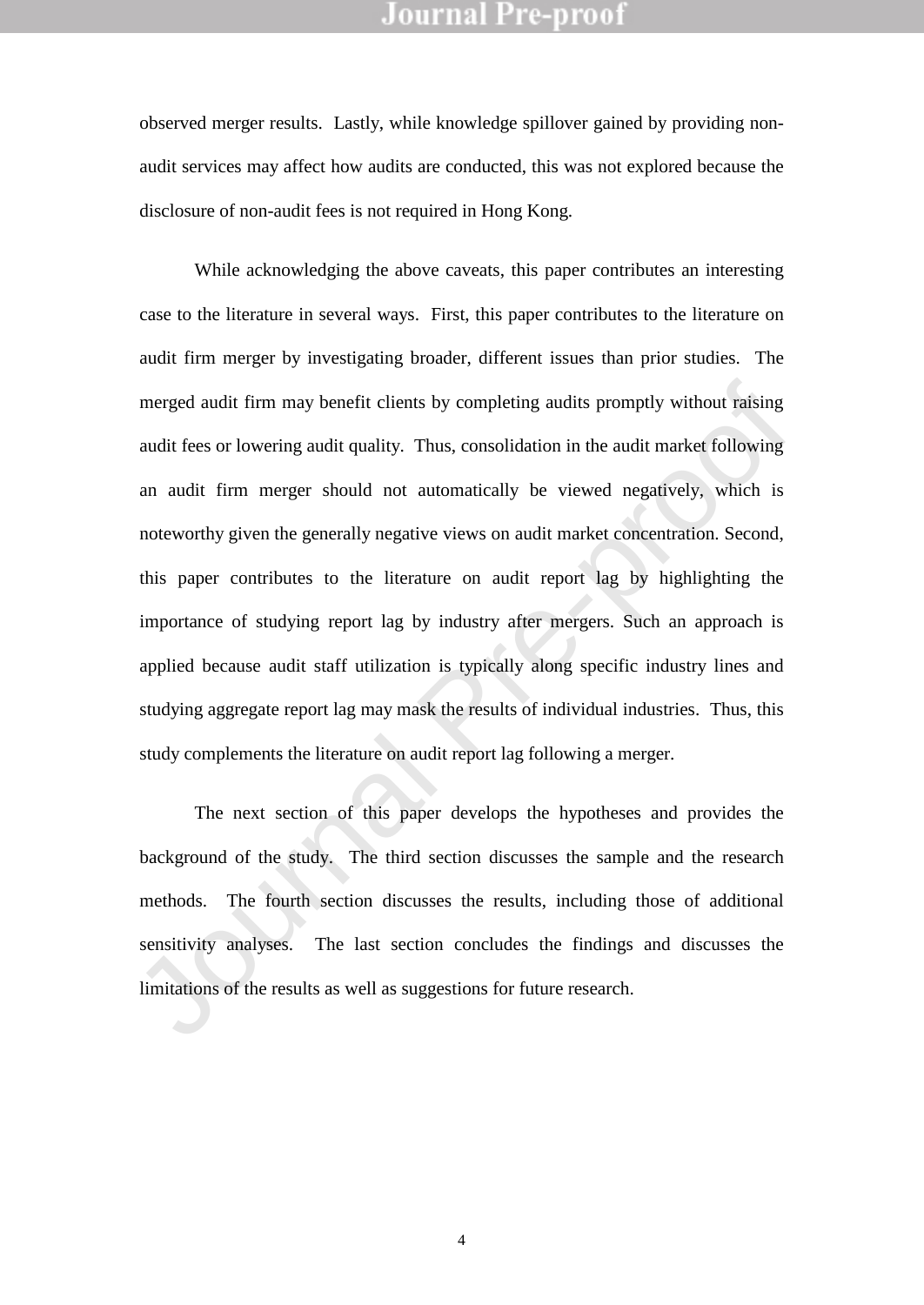### **2 HYPOTHESES AND BACKGROUND**

#### *2.1 Hypothesis Development*

Audit firms provide assurance services on FOLHQWMM ficial statements by utilizing staff with knowledge in accounting and auditing, and other related areas. Hence, the efficiency of audit work depends on how well personnel with the required knowledge are deployed in audits.

Audit efficiency is achieved through the division of labor in audit firms, as<br>reflected in the gradation of pay scales (Sullivan, 2002). Three factors are important<br>for the utilization of audit staff in conducting audits. Audit efficiency is achieved through the division of labor in audit firms, as reflected in the gradation of pay scales (Sullivan, 2002). Three factors are important for the utilization of audit staff in conducting audits. The first factor is industry specialization. Audits are used to monitor managers or other insiders on behalf of outsiders and to reduce the agency costs from the separation of ownership and control (Watkins, Hillison, & Morecroft, 2004). These agency costs are likely to vary from industry to industry because each industry has its own characteristics that are likely to give rise to specific accounting and auditing issues (Craswell, Francis, & Taylor, 1995). For instance, mining and extractive industry companies have unique accounting problems with respect to the valuation of reserves and income determination. Similarly, property clients have their own accounting issues in making reliable estimates of future costs and revenues by each stage through to the completion of contracts. Therefore, audit firms are likely to utilize their human resources efficiently along specific lines of industries, and specialize in industries where they can provide high quality audits. Industry specialists in audits are commonly recognized as quality providers (DeFond, Francis, & Wong, 2000; Krishnan, 2003).

The second factor is location. Using a general framework, Jensen and Meckling (1995) distinguish two types of knowledge. The first is general knowledge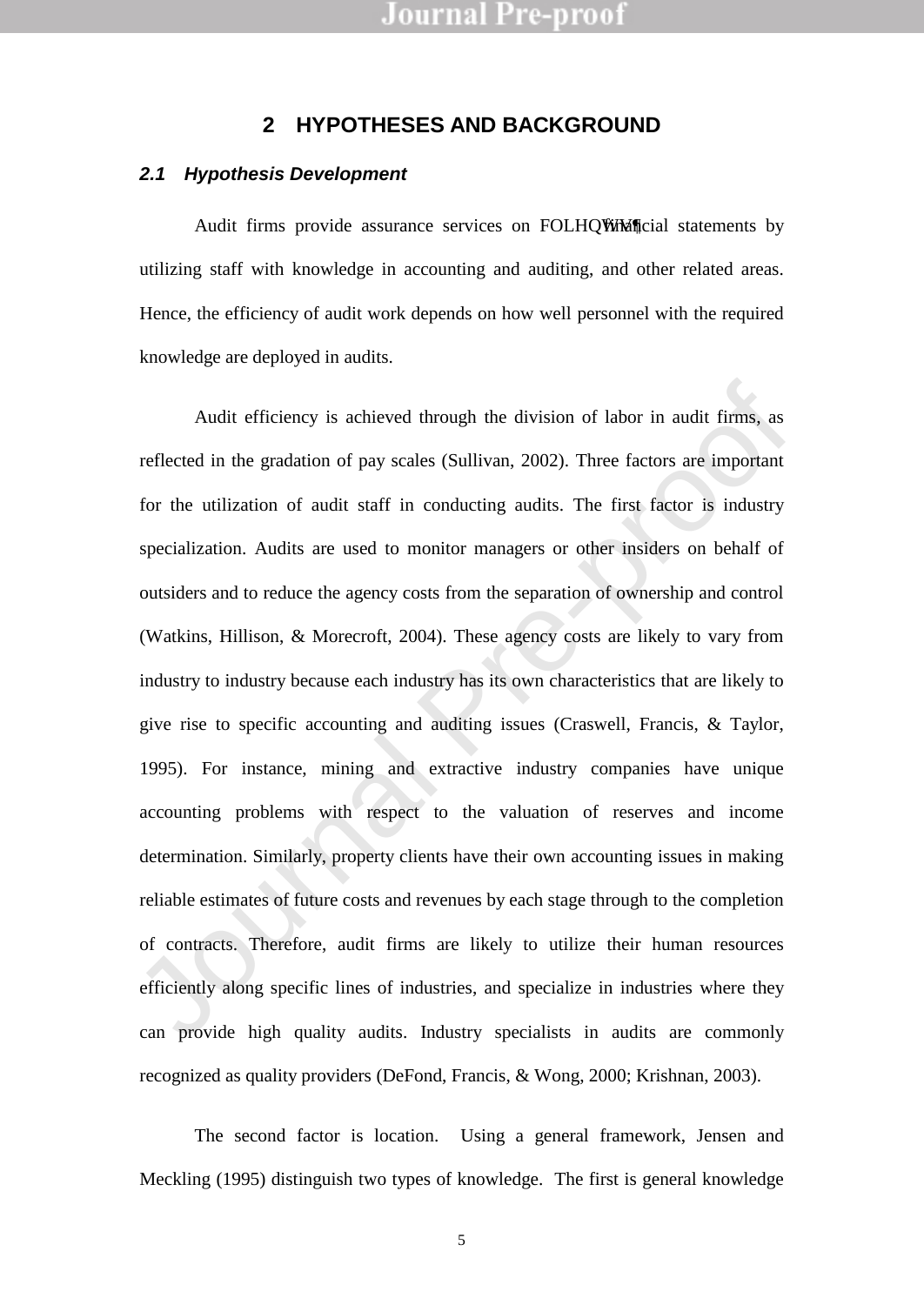which can be easily acquired by learning (e.g., a subject in science), and is easily transferrable to other situations. The second is specific knowledge, which is about a particular situation (e.g., the working condition of a machine). Specific knowledge is idiosyncratic and is not easily transferrable because only the person involved possesses the information. In the context of auditing, general knowledge comprises knowledge in accounting and auditing standards as well as regulatory requirements, while specific knowledge refers to on-the-job information about the industry, management and accounting practices, and audit environment of the client. Given that local audit staff possesses the required specific knowledge for the audit, relocating staff from one office to another within a national firm may not add to their industry expertise. This is because personnel at the city level accumulate idiosyncratic knowledge about clients in their vicinity to develop their industry expertise (Ferguson, Francis, & Stokes, 2003).

while specific knowledge refers to on-the-job information about the industry,<br>management and accounting practices, and audit environment of the client. Given<br>that local audit staff possesses the required specific knowledge The last factor is the number of clients. Craswell et al. (1995, 301) argue that DV &DXGLWRUV GHYHORS LQGXVWU\ VSHFLDOLDWLRQ E\LQFUHDVLQJ WKHLU FC specialists could also achieve production economies and become more efficient, lower-FRVWSURGXFHUVRIDXGLWV@XOOSMDQso suggests WKDWDQDXGLWRU with a large client base can support more areas of specialized knowledge and can more efficiently utilize individuals with specialized knowledge than auditors with few FOLHQWN Exercise studies contend that relative to their counterparts with fewer clients, auditors with more clients are exposed to a wider variety of industries and their related accounting and auditing issues. Hence, they should be able to better utilize their human resources over a larger number of clients.

6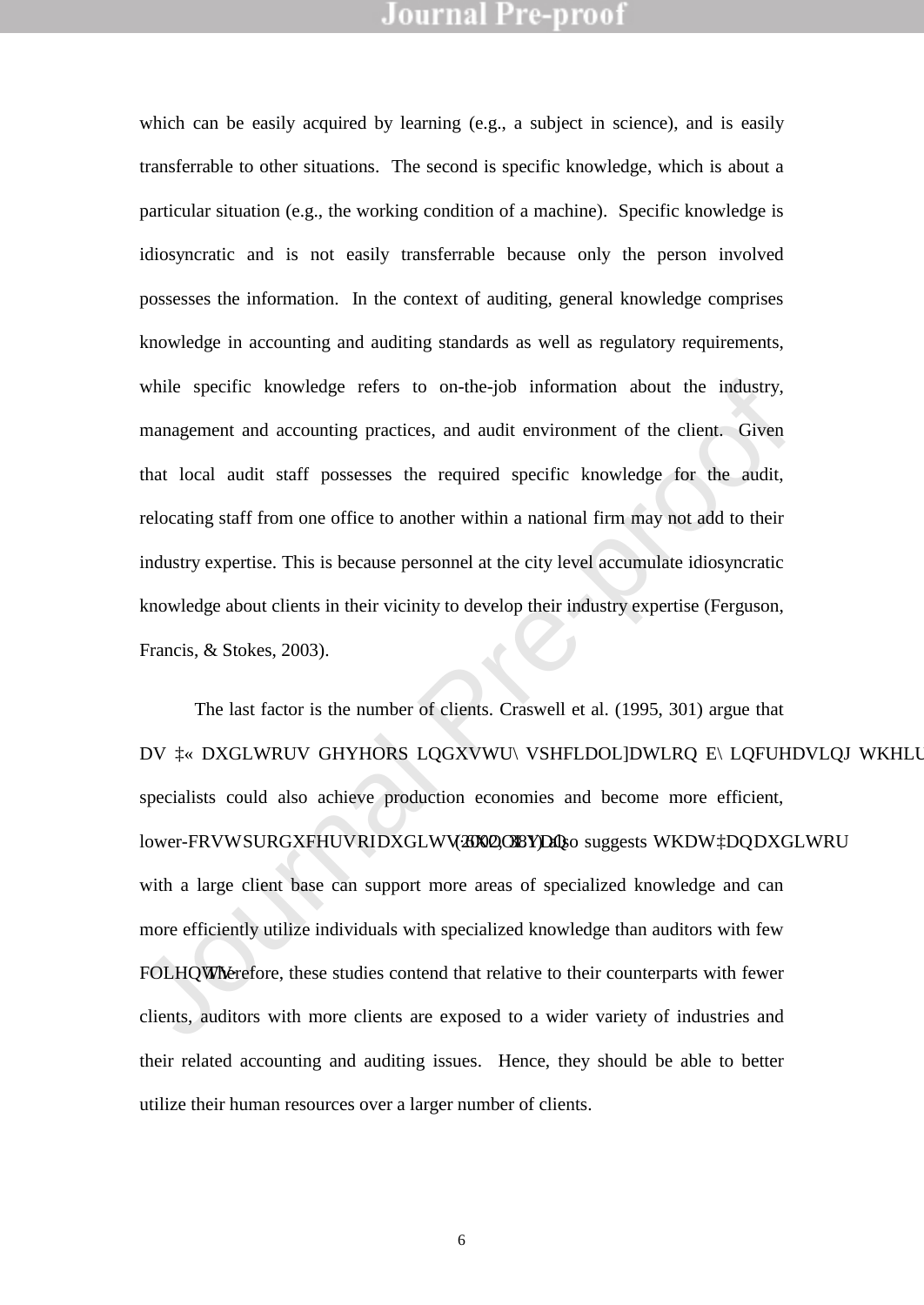economies witkRXWDPHUJHHbwever, when audit firms merge, clients can avoid<br>switching costs if they follow their old audit firm to the merged firm, Equally<br>important, in the words of Tanyi, Raghunandan, and Barua (2010, 676 Moreover, the literature suggests that the merger of audit firms may enhance the utilization of labor. 3ROJDUJXHVWKDW $\&$  concentration resulting from mergers may also permit the achievement of economies of scale due to increases in ILUPVLH Sullivan (2002, 381) further contends that <sup>3</sup> ELQFUHDVLQJWKHVLHRILWV client base, the merged firm may achieve scale economies through increased labor SURGXFWLYLW\& ause of switching costs, it may be difficult to achieve such scale economies witKRXWDPHUJHU<sub>W</sub>wever, when audit firms merge, clients can avoid switching costs if they follow their old audit firm to the merged firm. Equally important, in the words of Tanyi, Raghunandan, and Barua (2010, 676) concerning ex-Andersen clients that follow their old auditor to the merged firm,  $FDOEHYLHZHG$ as an auditor change in form, but not in substance. This in turn means that the extra audit effort associated with new audit clients should be either non-existent or lower «´ Thus, an audit firm merger enables the merged audit firm to expand its clientele more easily, which allows for the further specialization of labor.

In addition, economic theory suggests that when firms have production economies, the effect applies to all units of production because firms only achieve the lowest possible available costs through a sufficiently large number of products (Bade & Parkin, 2016). Therefore, for the merged audit firm, all clients (including existing clients, those following their auditor, and new clients acquired) may benefit from economies of scale after the audit firm merger. But if the number of clients for a newly merged audit firm becomes too many to efficiently deploy their audit staff, then no economies of scale will be obtained after the merger. However, the extant literature does not have a theory to predict the threshold number of clients required for the efficient utilization of audit staff. Hence, whether economies of scale are gained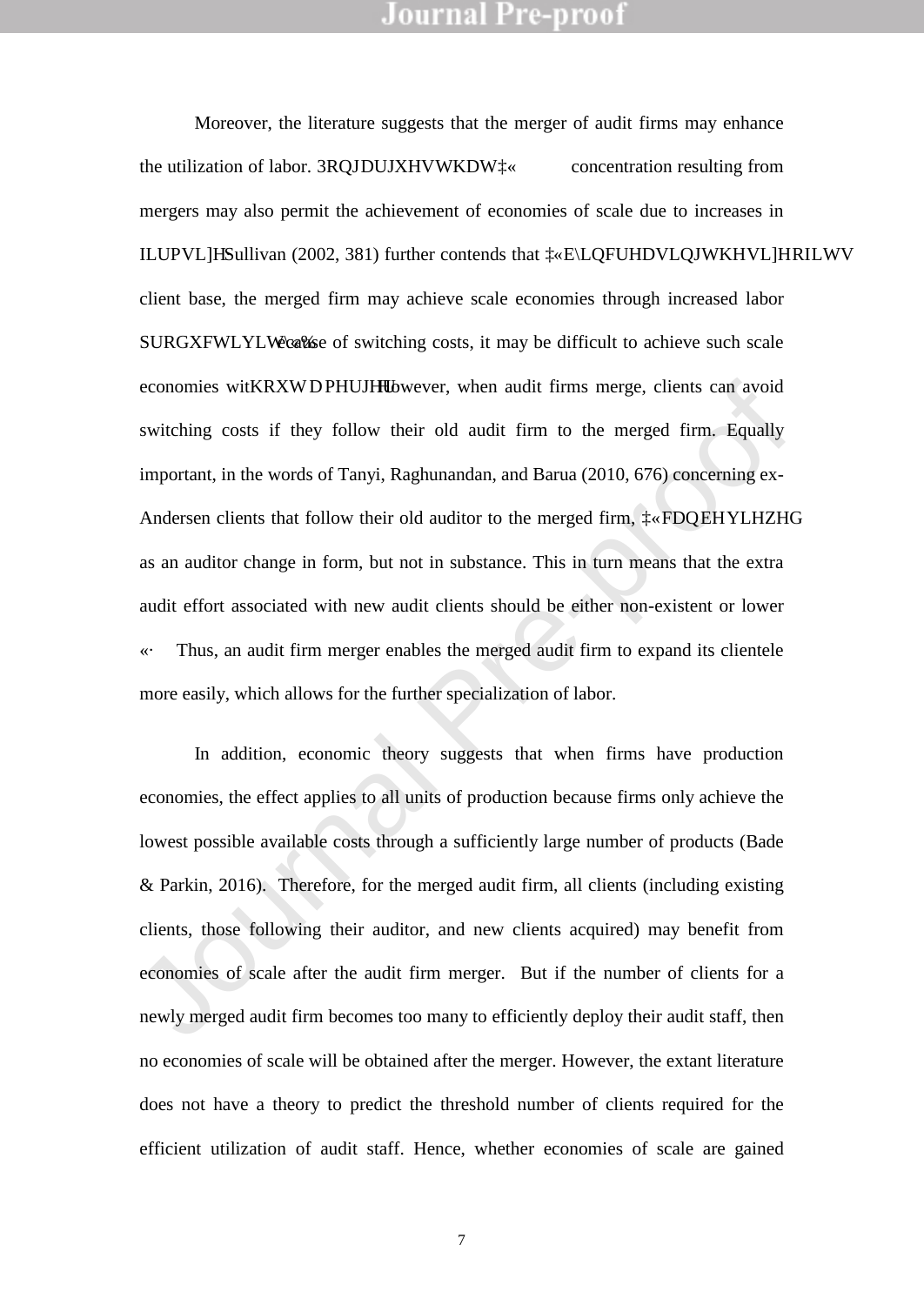following an audit firm merger is an interesting empirical question. Consequently, shortened audit report lag may or may not be observed. Thus, the following null hypothesis is tested.

Hypothesis 1  $(H<sub>01</sub>)$ : Clients of a merged audit firm do not have longer or shorter audit report lag after the merger than before the merger, compared with clients of other auditors.

Certainly, with the expended clientele following a merger, the market share of the merged firm also increases. Hence, the concentration of the audit market and the market power of the merged firm increase. Alternatively, clients have reduced choices for service providers and have weaker bargaining power vis-à-vis audit firms. Consequently, they may be more dependent on auditors after the merger. Regulators and critics of mergers often worry that a merged audit firm could harm its clients due to its enhanced market position.

the merged firm also increases. Hence, the concentration of the audit market and the market power of the merged firm increase. Alternatively, clients have reduced choices for service providers and have weaker bargaining po One way clients may suffer from the merger of their auditors is via increased audit fees. Most, if not all, clients of audit firms involved in a merger usually follow their auditors to the new, merged audit firm (Healy  $&$  Lys, 1986). If the merged audit firm uses its enlarged market position to extract rents from clients, then it will charge them increased audit fees. As the number of audit service providers is reduced following mergers, switching to an alternative, suitable audit firm that charges more reasonable audit fees may become less feasible for audit clients.

Despite the above concerns, a merged audit firm can frequently enjoy economies of scale after the merger and could pass some of these cost savings to clients. Consequently, its clients may enjoy reduced audit fees after the merger. Furthermore, the extant literature does not generally find that merged audit firms charge clients increased audit fees following a merger (Ferguson & Stokes, 2002). Therefore, the following null hypothesis is tested.

8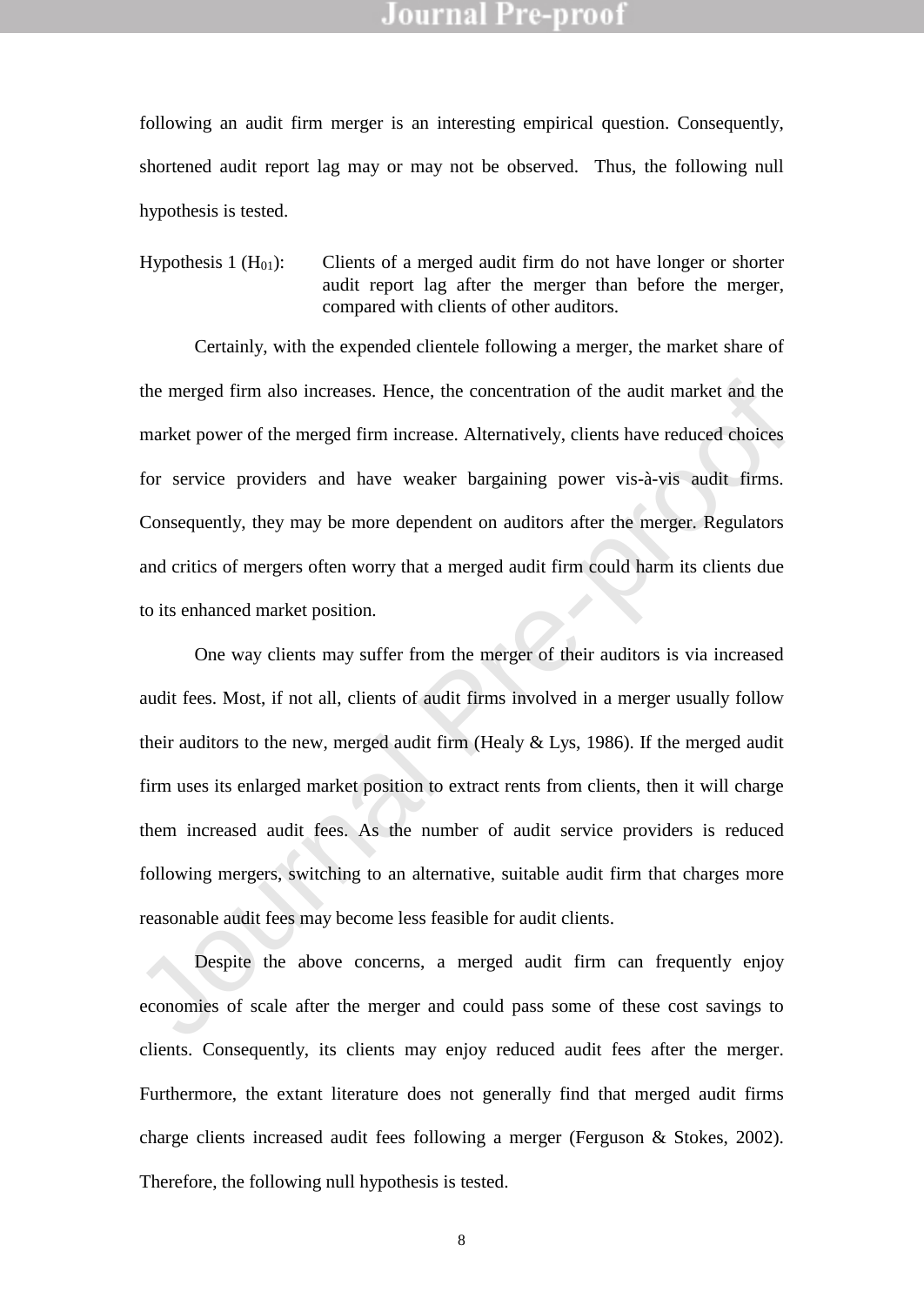Hypothesis 2 ( $H_{02}$ ): Clients of a merged audit firm do not pay higher or lower audit fees after the merger than before the merger, compared with clients of other auditors.

Another way that clients could suffer from the merger of their auditors is via reduced audit quality. A merged audit firm has a larger market share and consequently greater bargaining power over its clients. A more concentrated market could also mean less competition for clients. Consequently, the merged audit firm could keep its clients without maintaining or enhancing the quality of its audit services, and audit quality after the merger may be lower. Hence, clients of the merged firm may suffer.

clients without maintaining or enhancing the quality of its audit services, and audit quality after the merger may be lower. Hence, clients of the merged firm may suffer.<br>
Nonetheless, a merged audit firm may maintain its Nonetheless, a merged audit firm may maintain its audit quality after the merger owing to concern for its reputation. It is because a merged firm, being more dominant in the market after the merger than before, may also attract increased public and regulatory attention. It has plenty to lose if it provides lower audit quality than expected and is caught (Ashbaugh, LaFond, & Mayhew, 2003). In addition, the empirical literature does not suggest that the audit quality of merged firms is lower following a merger (Chan & Wu, 2011; Wang et al., 2011). Thus, the following null hypothesis is tested.

Hypothesis 3 ( $H_{03}$ ): Audit quality of a merged audit firm is not higher or lower after its merger than before, compared with the audit quality of other auditors.

#### **2.1.1 Measures of Audit Quality**

Different measures of audit quality are used in the literature. Two such measures involve the restatement of financial statements and the issuance of modified audit opinions. The former is rare in Hong Kong, and the latter is seldom issued by Hong Kong audit firms to clients.<sup>3</sup> Hence, these measures are not appropriate for this study. Instead, the measures used are net income, its change, and discretionary accruals.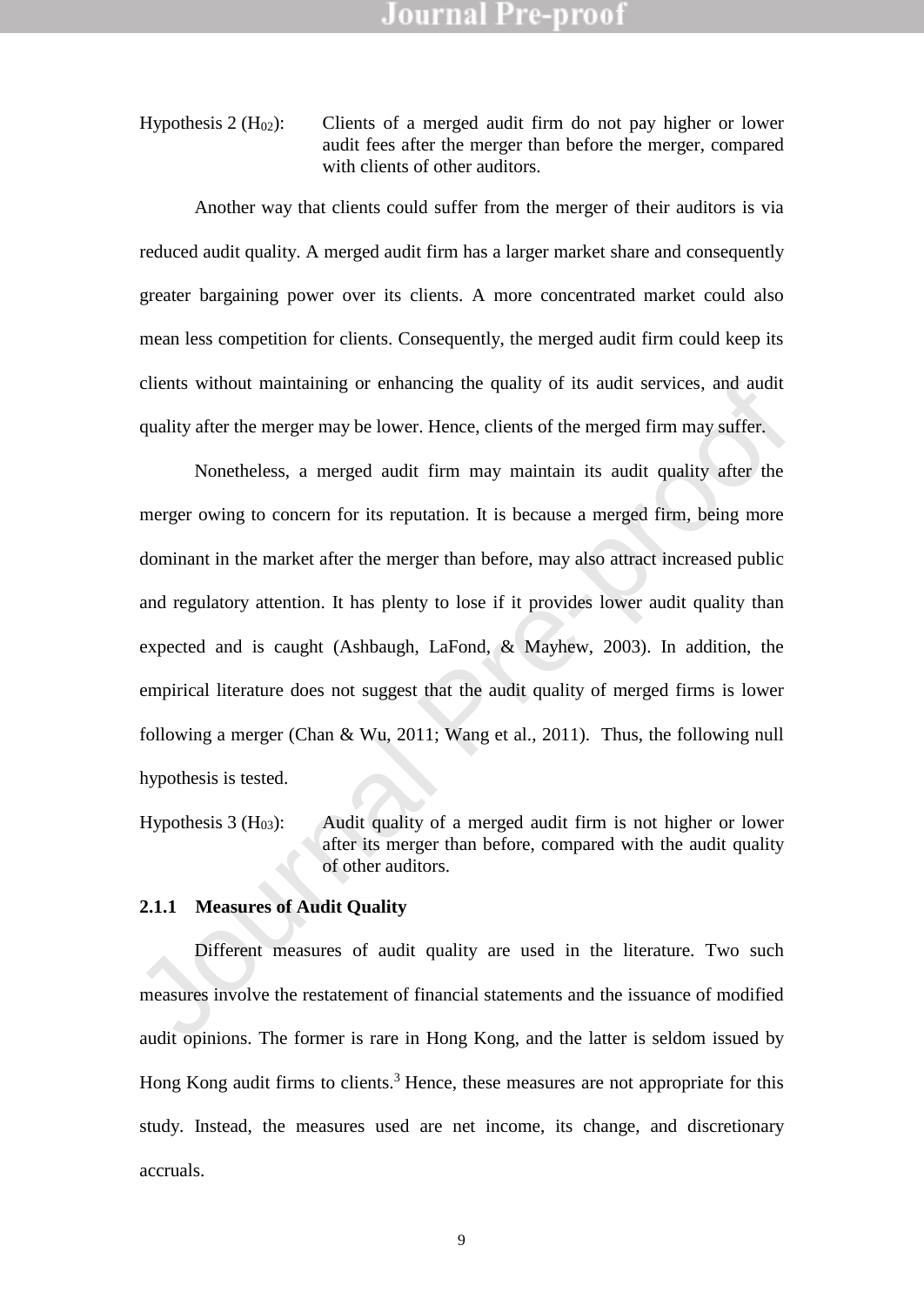First, clients generally try to avoid reporting losses or decreases in net income in audited financial statements (Burgstahler & Eames, 2003). However, firms with conservative auditors are more likely to report losses than gains in financial statements and have timelier reporting of losses than gains (Watts, 2003). So if the merged firm reduces its audit quality after the merger, then its clients are likely to be associated with increased instances of reporting positive net income or an increase in net income. Second, the provision of discretionary accruals affects what clients report in financial statements, and auditors have the duty to assure users of financial statements that the results are fairly presented. Therefore, if auditors are likely to provide enhanced quality audits, they are likely to challenge the provision of clientV¶ discretionary accruals (Bauwhede, Willekens, & Gaeremynck, 2003).

#### *2.2 Background*

net income. Second, the provision of discretionary accruals affects what clients report<br>in financial statements, and auditors have the duty to assure users of financial<br>statements that the results are fairly presented. The The Hong Kong audit market deserves investigation for several reasons. First, all major audit firms in Hong Kong have one large central office rather than multiple offices scattered throughout Hong Kong. Thus, Hong Kong is one large city-level audit market. Unlike most other jurisdictions, examining the Hong Kong audit market avoids possible differences in market share and industry expertise measured at national and city levels. Second, because all audit staff are deployed from the same office, labor utilization is enhanced and industry expertise is more likely to be developed. This outcome is attributed to the facilitation of the exchange of information and knowledge when staff are based at the same office. Third, as each audit firm has a single office in Hong Kong, it facilitates the enhancement of industry expertise if audit firms merge (Choi et al., 2017). Lastly, unlike in the U.S. or the U.K. where Big 4 auditors dominate the audit market, the Hong Kong audit market at the time period examined had a major non-Big 6 player, namely Kwan. In 1992, Kwan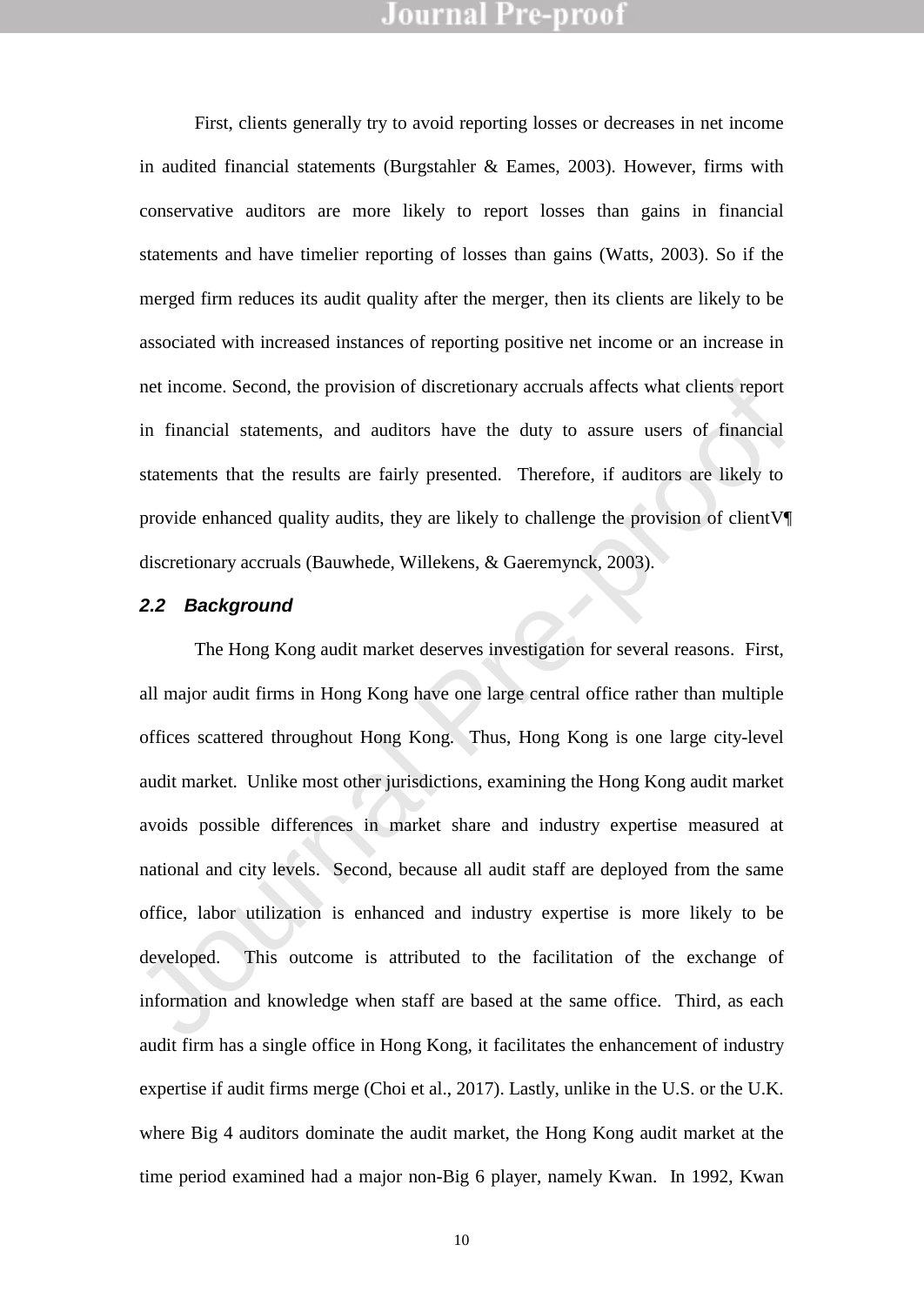was the market leader in the property industry and had more than 10% of the market share in the consolidated enterprise and industrial industries (DeFond et al., 2000).

Before its merger with Deloitte, Kwan was the largest local audit firm in Hong Kong. Kwan was the result of the 1976 merger of two other local audit firms with a long presence before Deloitte established its office in Hong Kong in 1972. Kwan audited many large, listed companies controlled by business tycoons in Hong Kong. It also had many large unlisted Chinese companies as audit clients. One of its senior partners, Peter Wong, was elected by the Hong Kong Society of Accountants<sup>4</sup> to represent the profession in the Hong Kong Legislative Council. Owing to its brand name capital in the audit market, Kwan had its name in Chinese added after the Chinese name of Deloitte following the merger. Moreover, Robert Kwan, a senior partner of Kwan, became chairman of the board of the merged firm.

also had many large unlisted Chinese companies as audit clients. One of its senior<br>partners, Peter Wong, was elected by the Hong Kong Society of Accountants<sup>4</sup> to<br>represent the profession in the Hong Kong Legislative Counc In April 1997, Deloitte merged with Kwan. Before the merger, the South China Morning Post(Anonymous, 1997a, b, d) reported that both firms were operating at close to full capacity, ob losses were expected to be zero because the firms specialized in different areas and had different markets the merger not spark a price war in the audit market for clients the merged firm expected to work harder (Anonymous, 1997d). The merger was driven by DeloitWHY GHVLUH WR H§DQG DQG grow, and combine the common methodologies and international expertise of Deloitte with the unmatched local expertise of Kwan. The merger was well-received by clients of Deloitte and supported by its international office. The move allowed Deloitte to penetrate the local audit market, thereby contributing to its growth. Following the merger, Deloitte became the largest audit firm at that time by auditing 35% of the listed companies in Hong Kong, including leading banks, trading companies, and property developers<sup>5</sup>.

11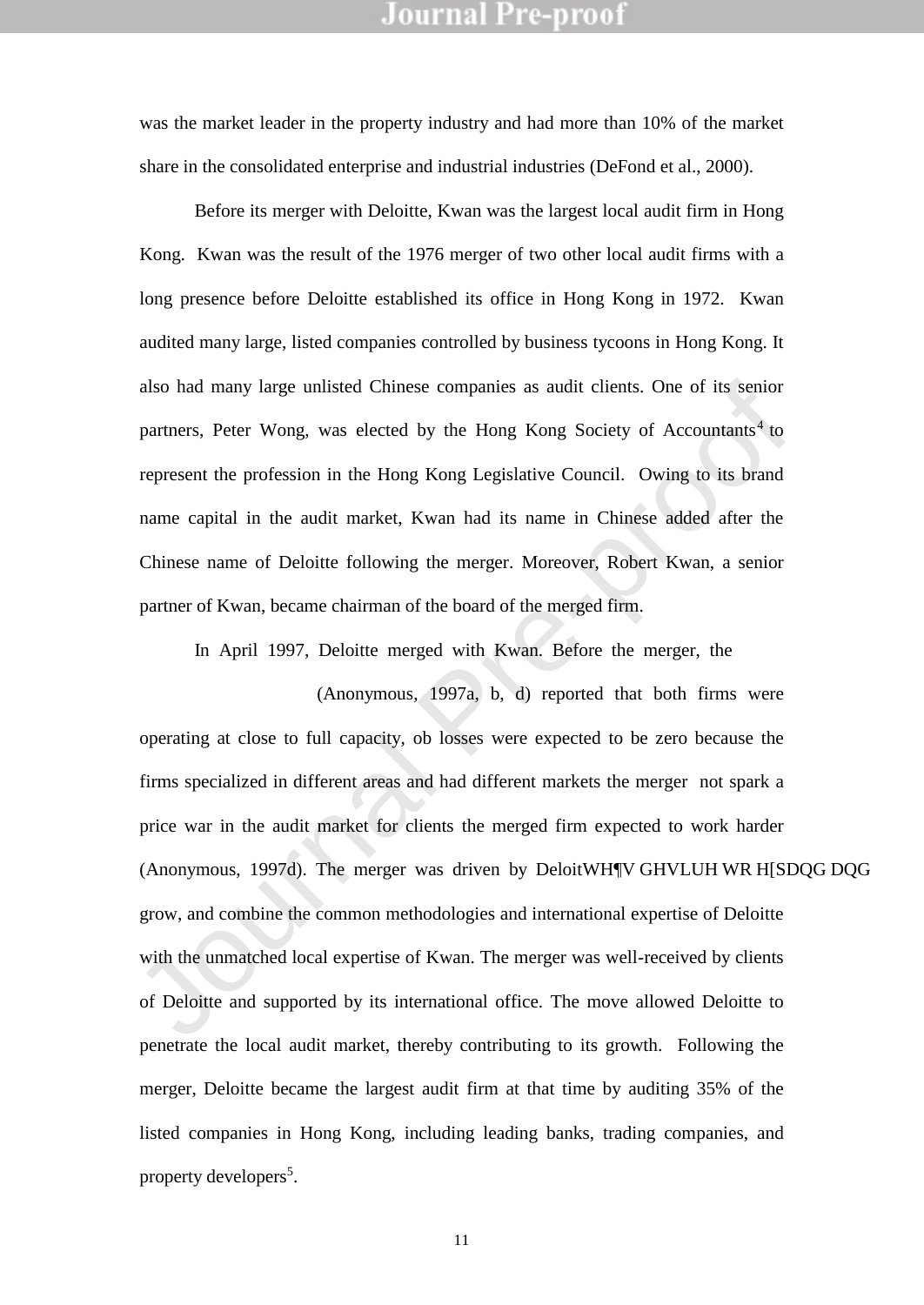## **3 SAMPLE AND RESEARCH METHOD**

#### *3.1 Sample*

sample because finance companies have their own audit fee model (Fields, Fraser, & Wilkins, 2004) and loan loss provisions rather than discretionary accruals are a measure of earnings management (Kanagaretnam, Lobo, & Rob The sample consists of firms listed on the Hong Kong Stock Exchange (HKSE). The HKSE classifies firms into one of seven types of businesses, which it generically calls industries: industrials, property, hotels, utilities, consolidated enterprises, finance, and miscellaneous. The finance industry is excluded from the sample because finance companies have their own audit fee model (Fields, Fraser, & Wilkins, 2004) and loan loss provisions rather than discretionary accruals are a measure of earnings management (Kanagaretnam, Lobo, & Robert, 2004). The utility, hotel, and miscellaneous industries had only 13, 14, and 8 firms, respectively, on December 31, 1996 (The Securities Journal, February 1997)<sup>6</sup>, which are not sufficient for reliable or meaningful statistical analyses. Therefore, the sample consists of firms in the property, consolidated enterprise, and industrial industries. Information on audit report date, audit fees, audit opinion, details of subsidiaries, earnings per share, and figures in the cash flow statement are manually extracted from the annual reports of firms. Other data are obtained from the Pacific-Basin Capital Market (PACAP) Databases.

### *3.2 Audit Report Lag Model (Model 1)*

To test the first hypothesis  $(H<sub>01</sub>)$ , the following audit report lag model is run by ordinary least squares (OLS) regression.

$$
LNARL = a_0 + a_1LTA + a_2EPS + a_3LTSUB + a_4FOREIGN + a_5EI +a_6LOSSBEI + a_7MODIFY + a_8ROA + a_9LEV + a_{10}LIQ +a_{11}MARCH + a_{12}SWITCH + a_{13}LAF + a_{14}AFFTER + a_{15}DTT&K+ a_{16}AFFTER*DTT&K
$$
\n(1)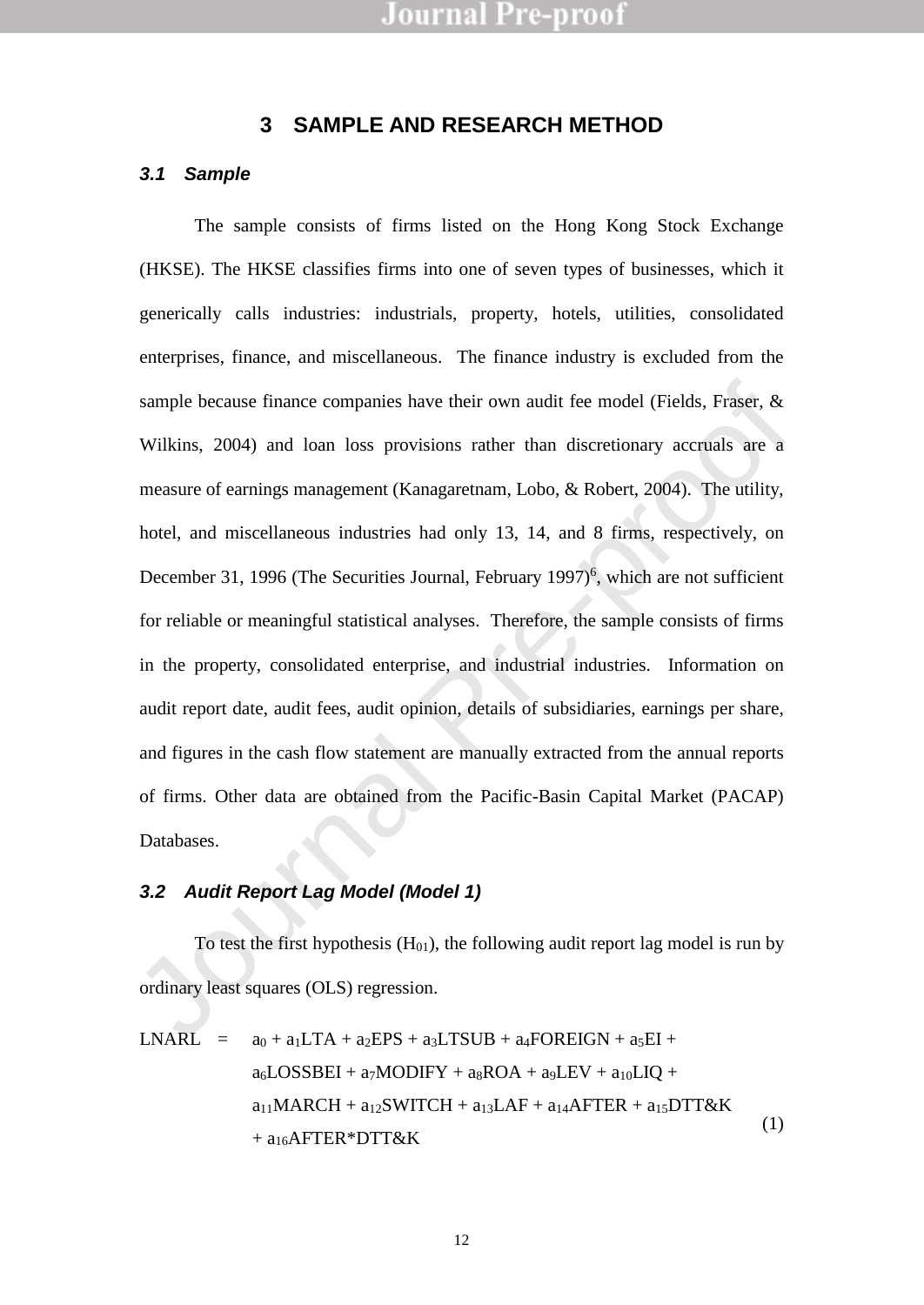Panel A of Table 1 provides the definitions of the variables. In model (1), the dependent variable is the natural logarithm of audit report lag  $(LNARL)^7$  and the variable of interest is AFTER\*DTT&K. AFTER is a dummy variable to denote whether audits are conducted before or after the merger, where 1 represents all observations for financial statements that begin on or after April 1, 1997 (i.e. treated as occurring after the merger because the audits were conducted after the event). <sup>8</sup> DTT&K is a dummy variable where 1 represents firms with Deloitte or Kwan as the auditor. As AFTER and DTT&K are added to facilitate the estimation of higher order term, no sign expectation is formulated for  $a_{14}$  and  $a_{15}$ . If after the merger clients of Deloitte and Kwan have shorter audit report lag than before compared with other clients, then a<sup>16</sup> is expected to be negative.

### (Insert Table 1 here)

1917&K is a dummy variable where 1 represents firms with Deloitte or Kwan as the<br>auditor. As AFTER and DIT&K are added to facilitate the estimation of higher order<br>term, no sign expectation is formulated for a<sub>14</sub> and a<sub>15</sub> Model (1) includes several control variables. Larger firms (LTA) may be under greater external pressure to report earnings quickly than smaller firms and firms with good news (EPS) may voluntarily release reported earnings promptly (Lee, Mande, & Son, 2009). Thus, such firms may have shorter report lag, and  $a_1$  and  $a_2$  are expected to be negative. In addition, firms with more lines of businesses require more audit effort than firms with fewer lines (Munsif, Raghunandan, & Rama, 2012). This paper expects the same reasoning to hold for firms with more subsidiaries (LTSUB) and more foreign subsidiaries (FOREIGN), so a<sup>3</sup> and a<sup>4</sup> are expected to be positive. Firms with exceptional or extraordinary items  $(EI)^9$  (Mitra, Song, & Yang, 2015) or a reported loss (LOSSBEI) (Munsif et al., 2012) may have more audit problems requiring more work than firms without such items. Consequently,  $a_5$  and  $a_6$  are expected to be positive. Auditors may likewise perform more audit work when clients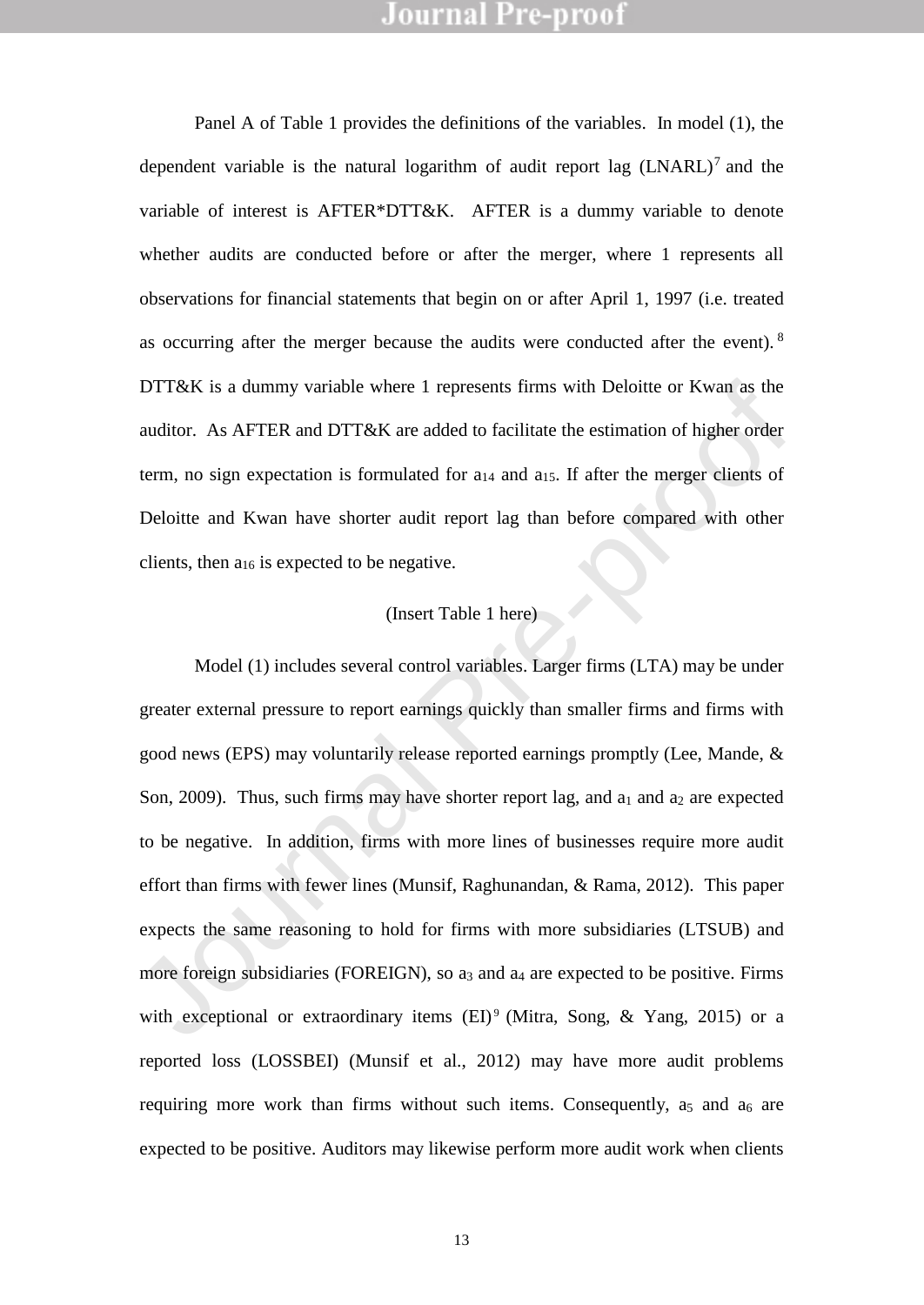have accounting problems that warrant the issuance of a modified or qualified audit opinion (MODIFY) (Mitra et. al., 2015). Therefore, a<sup>7</sup> is expected to be positive.

expected to be positive. The variable MARCH<sup>10</sup> is added to control for the resources<br>available to auditors to complete audits at different points of time (Lee et al., 2009;<br>Mira et al., 2015). No sign expectation is form The variables ROA (return on assets), LEV (leverage), and LIQ (liquidity) are measures of the ILUPWILQDQFLDOFRQGLENELRIQ 2009). As auditors may expend more resources on financially distressed clients to reduce audit risk, these clients may have a longer audit report lag. Thus, as and  $a_{10}$  are expected to be negative, and  $a_9$  is expected to be positive. The variable  $MARCH^{10}$  is added to control for the resources available to auditors to complete audits at different points of time (Lee et al., 2009; Mitra et al., 2015). No sign expectation is formulated for  $a_{11}$ . As new auditors may spend more time on their initial audits, firms that change auditors (SWITCH) may have longer report lag than firms with the same auditor (Ettredge, Li, & Sun, 2006; Munsif et al., 2012). Thus,  $a_{12}$  is expected to be positive. Last, audit fees (LAF) are positively related to audit report lag in prior studies (Munsif et al., 2012) and a<sub>13</sub> is expected to be positive. Model (1) as well as Models (2), (3), and (4) are also run with the addition of dummy variables for each of the other Big 6 auditors. For the sake of parsimony of space, the results of the dummy variables are not tabulated here, but are available upon request from the author.

Model (1) uses a short window, but does not suggest that a reduction in audit report lag will immediately occur following the merger. In fact, no theory in the literature knows the appropriate length of the event window. A longer window could be used, but observations two or more years after the merger may be affected by unknown factors unrelated to the merger. A short window could avoid the potential noise associated with longer windows and make the results more reliable. So the results obtained pertain to the shorter-term but not the longer-term.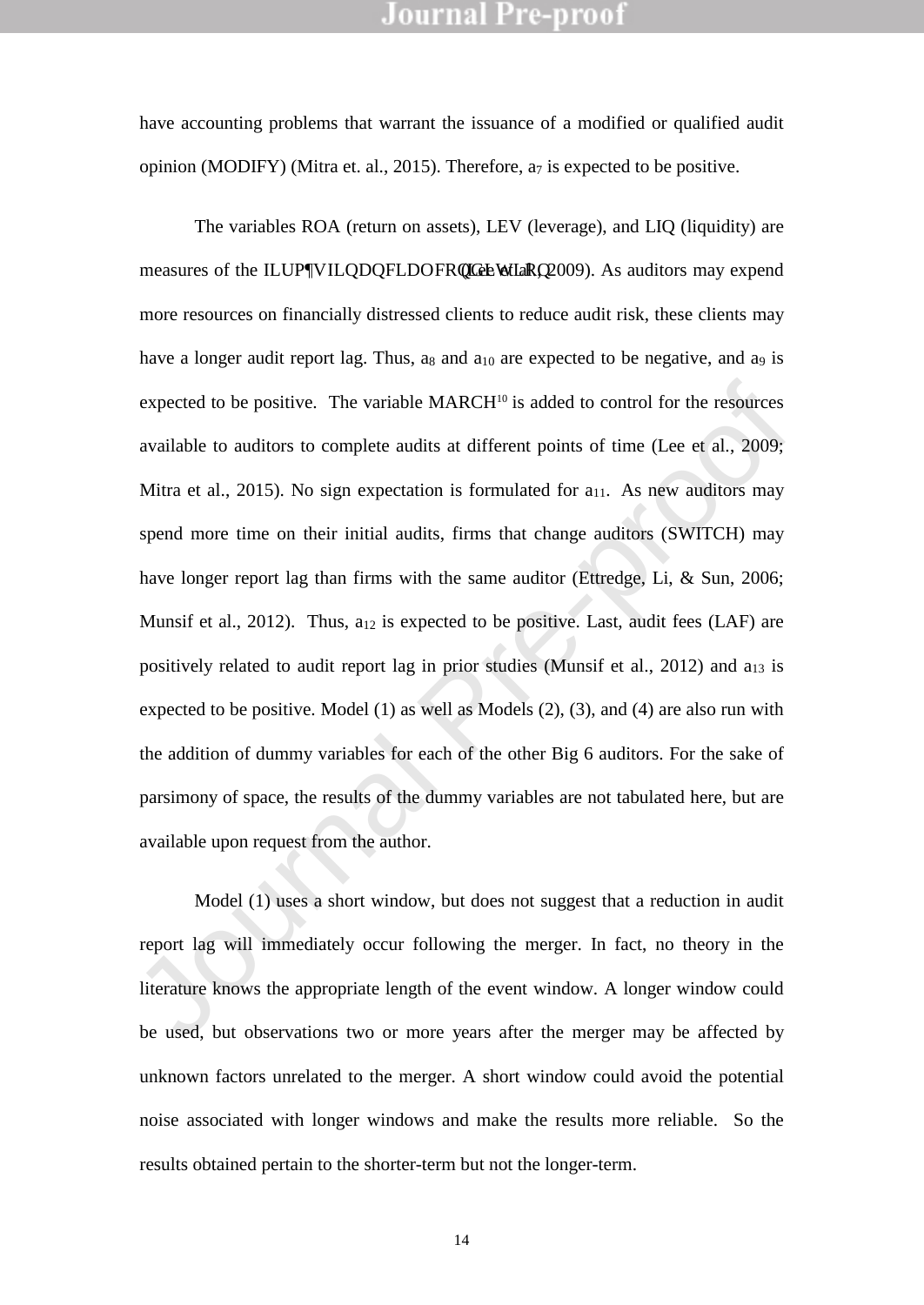#### *3.3 Audit Fee Model (Model 2)*

To test the second hypothesis  $(H<sub>02</sub>)$ , the following audit fee model is run by OLS regression.

LAF = 
$$
b_0 + b_1LTA + b_2LTSUB + b_3FOREIGN + b_4LOSS + b_5MODIFY + b_6LNARL + b_7CATA + b_8ROA + b_9LEV + b_{10}LIQ + b_{11}MARCH + b_{12}SWITCH + b_{13}AFFTER + b_{14}DTT&K + b_{15}AFFTER*DTT&K
$$

\n(2)

Panel B of Table 1 provides the definitions for the variables LOSS (net income loss) and CATA (current ratio). The other variables are defined in Table 1, Panel A. In model (2), the variable of interest is AFTER\*DTT&K. As in model (1), no expectation is formulated for the sign of the parameter of AFTER and DTT&K (i.e.,  $b_{13}$  and  $b_{14}$ , respectively). As clients of Deloitte or Kwan may or may not have higher or lower audit fees after the merger, no expectation sign is formulated for  $b_{15}$ 

Panel B of Table 1 provides the definitions for the variables LOSS (net income<br>loss) and CATA (current ratio). The other variables are defined in Table 1, Panel A.<br>In model (2), the variable of interest is AFTER\*DTT&K. As Other variables are added as controls in model  $(2)$ .<sup>11</sup> In line with prior studies,  $b_1$ , b2, and b<sup>3</sup> are expected to be positive because larger (LTA) or more complex (LTSUB and FOREIGN) firms necessitate greater audit effort than do smaller or less complex firms (DeFond et al., 2000). Firms with a reported loss (LOSS) or a modified or qualified audit opinion (MODIFY) increase the litigation risk of the audit firms (Cahan & Sun, 2015), so  $b_4$  and  $b_5$  are expected to be positive. In addition, firms with longer audit report lag (LNARL) are likely to have more audit effort expended on the audit (Whisenant, Sankaraguruswamy, & Raghunandan, 2003). Accordingly,  $b_6$  is also expected to be positive. Given that mRUHFXUUHQWDVVHWVLQWKHILUPVDVVHWFRPSRVLV (CATA) increase audit risk (DeFond et al., 2000),  $b_7$  is expected to be positive.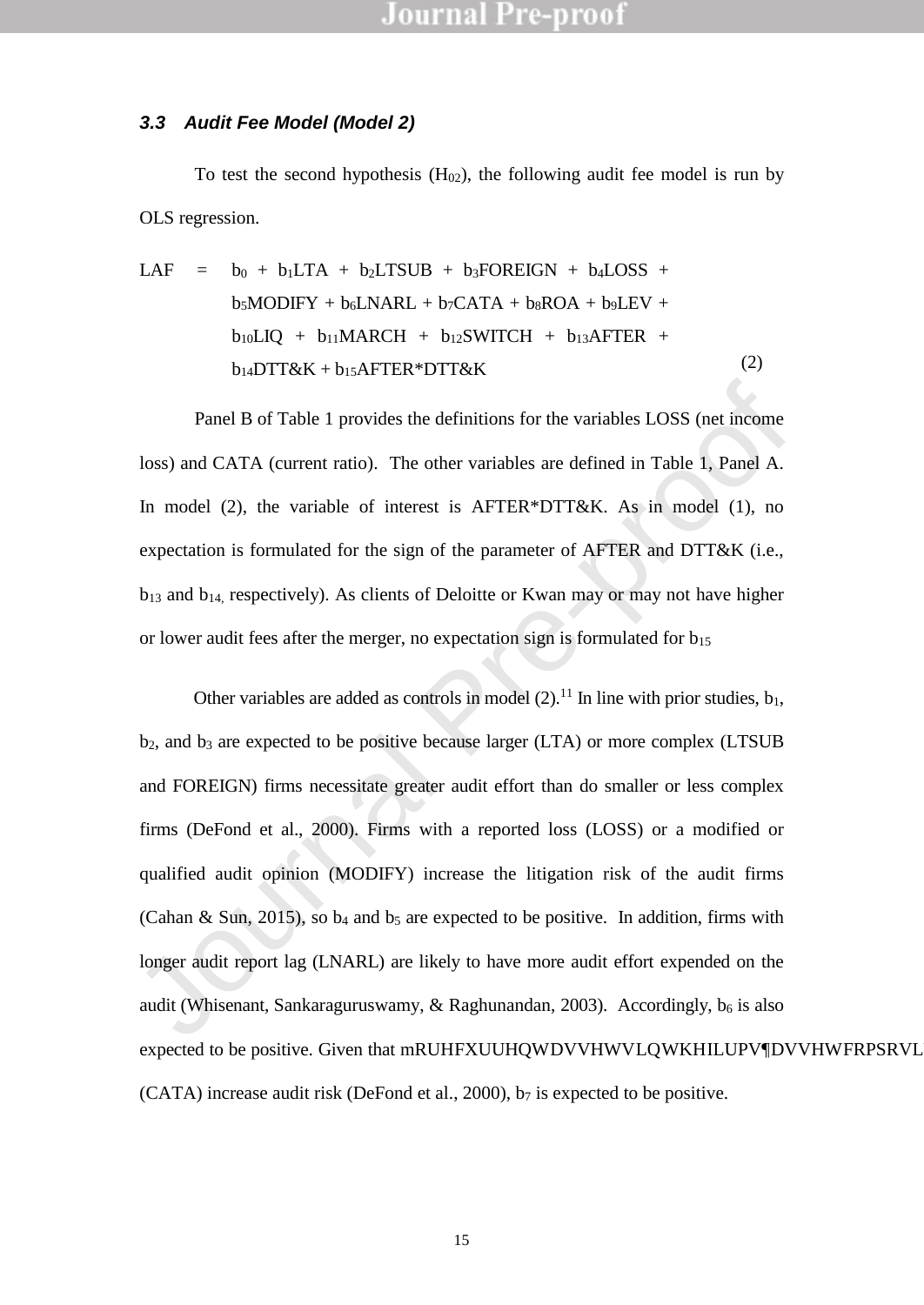Firms with low accounting return (ROA), high leverage (LEV), or low liquidity (LIQ), are more risky operationally or financially (Whisenant et al., 2003). Thus, b<sub>8</sub> is expected to be negative, b<sub>9</sub> positive, and  $b_{10}$  negative. The variable MARCH captures possible pricing differences at peak versus non-peak seasons of audit firms (DeFond et al., 2000). No expectation is formulated for the sign of  $b_{11}$ . Firms that change auditors (SWITCH) are likely to have lower audit fees due to the practice of lowballing (Whisenant et al., 2003). Thus,  $b_{12}$  is expected to be negative.

### *3.4 Net Income Model (Model 3)*

To test the third hypothesis  $(H<sub>03</sub>)$  using net income or its change, the following model is used.

POSINC or

\n
$$
= c_0 + c_1 LTA + c_2 ASSOTH + c_3 LEV + c_4 LTSUB + c_5 LAF + c_6 A FTER + c_7 DTT \& K + s A FTER * DTT \& K
$$
\n(3)

(Whisenant et al., 2003). Thus, b<sub>12</sub> is expected to be negative.<br>
3.4 **Net Income Model (Model 3)**<br>
To test the third hypothesis (H<sub>03</sub>) using net income or its change, the following<br>
model is used.<br>
POSINC or = c<sub>0</sub> + c The variables are all used previously, except for POSINC, INCCHG, and ASSGTH (see panel C of Table 1 for definition). When POSINC (for firms with positive net income) is the dependent variable, then logistic regression is run. If INCCHG that measures changes in net income is the dependent variable, then OLS regression is run. As larger (LTA) or growing firms (ASSGTH) are more likely to be profitable (Beatty, Ke, & Petroni, 2002),  $c_1$  and  $c_2$  are expected to be positive. Firms with higher leverage (LEV) may have greater incentives to manage earnings (Cahan & Sun, 2015) and may also have greater business risks that lead to lower net income. Thus, no expectation is formulated for the sign of c<sub>3</sub>. LTSUB controls for the ILUPV¶ opportunity to manage net income arising from higher firm complexity, and as income can be managed upwards or downwards, no prediction is made for the sign of c4. Lastly, LAF controls for the economic dependence of auditors on clients (Ashbaugh et

16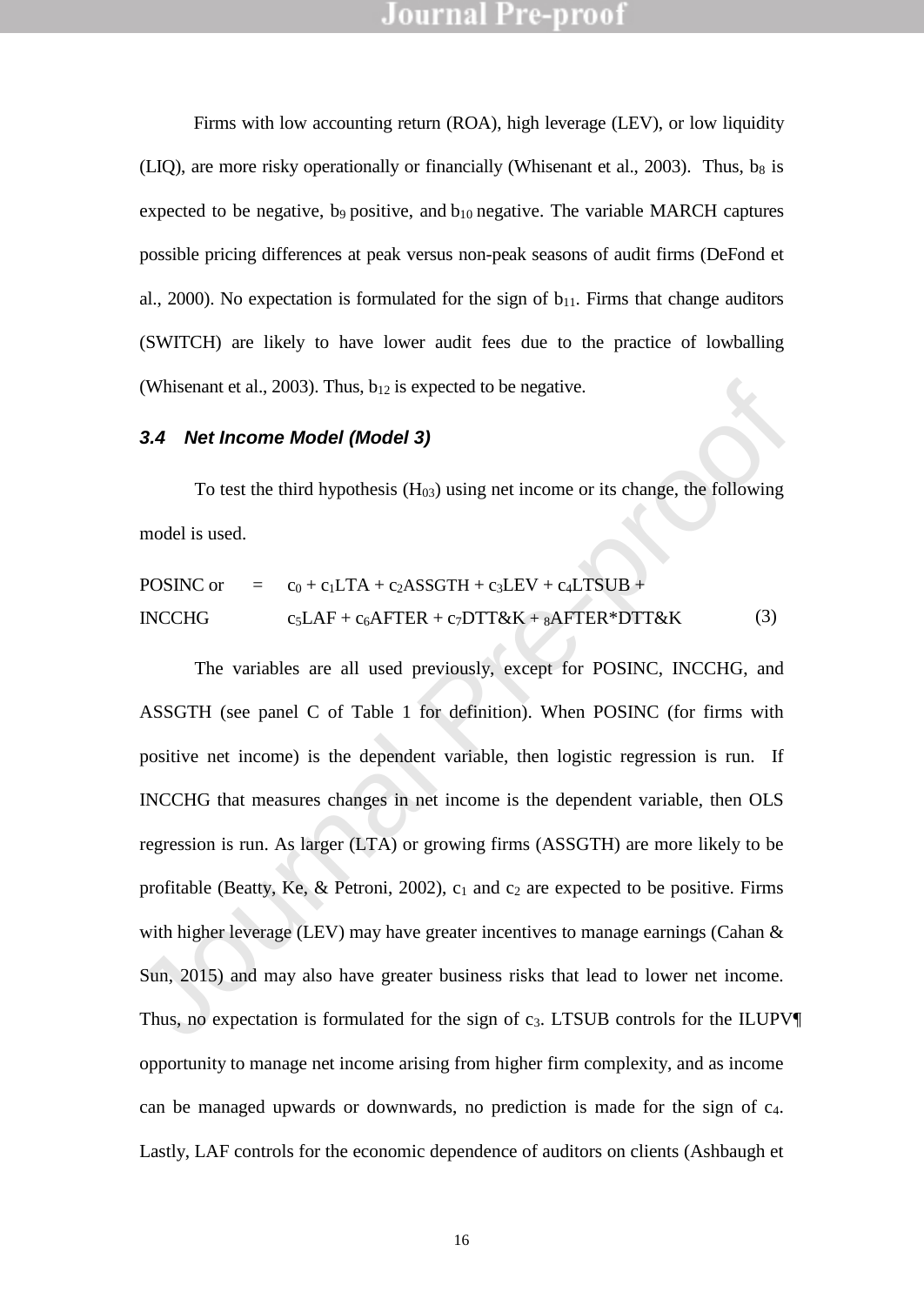al., 2003). If auditors are likely to be more lenient towards clients who pay them higher audit fees, then  $c<sub>5</sub>$  is expected to be positive. The variable of interest AFTER\*DTT&K is expected to have a positive coefficient if Deloitte offers lower audit quality after the merger. As in model (1), no expectation is formulated for the sign of the parameter of AFTER and DTT&K (i.e.,  $c_6$  and  $c_7$ , respectively).

### *3.5 Discretionary Accrual Model (Model 4)*

To test the third hypothesis  $(H<sub>03</sub>)$  using discretionary accruals, the following OLS regression model is used.

$$
ABSDA = d_0 + d_1ABSAC + d_2CHNI + d_3LEV + d_4ASSGTH + d_5CFLOW
$$
  
+  $d_6ROA1 + d_7LTA + d_8LOSS + d_9AFFTER + d_{10}DTT&K +$   
 $d_{11}AFFTER*DTT&K$  (4)

The variable of interest AFTER\*DTT&K is expected to have a positive coefficient if Deloitte offers lower audit quality after the merger. No expectation is formulated for the sign of d<sub>9</sub> and  $d_{10}$  because AFTER and DTT&K are added to facilitate the estimation of higher order term.

To test the third hypothesis  $(H_{08})$  using discretionary accruals, the following<br>
OLS regression model is used.<br>
ABSDA =  $d_0 + d_1ABSAC + d_2CHNI + d_2LEV + d_4ASSGTH + d_3CFLOW$ <br>  $+ d_6ROA1 + d_2LTA + d_5LOSS + d_9AFTER + d_{10}DTT&K +$ <br>  $d_4$ <br>
d<sub>14</sub>AFTER\* Several control variables are added, and all variables not previously used are defined in panel D of Table 1. Firms with more total accruals (in their absolute value, ABSAC) and firms with larger fluctuation in net income (CHNI) have higher flexibility in the provision of accruals (Krishnan, 2003). Thus, these firms may have higher discretionary accruals and  $d_1$  and  $d_2$  are expected to be positive. Firms with higher levels of debt (LEV) may be associated with higher likelihood of earnings management (Cahan & Sun, 2015) and so  $d_3$  is expected to be positive. Firms with higher asset growth (ASSGTH) are more complex and as accruals can be manipulated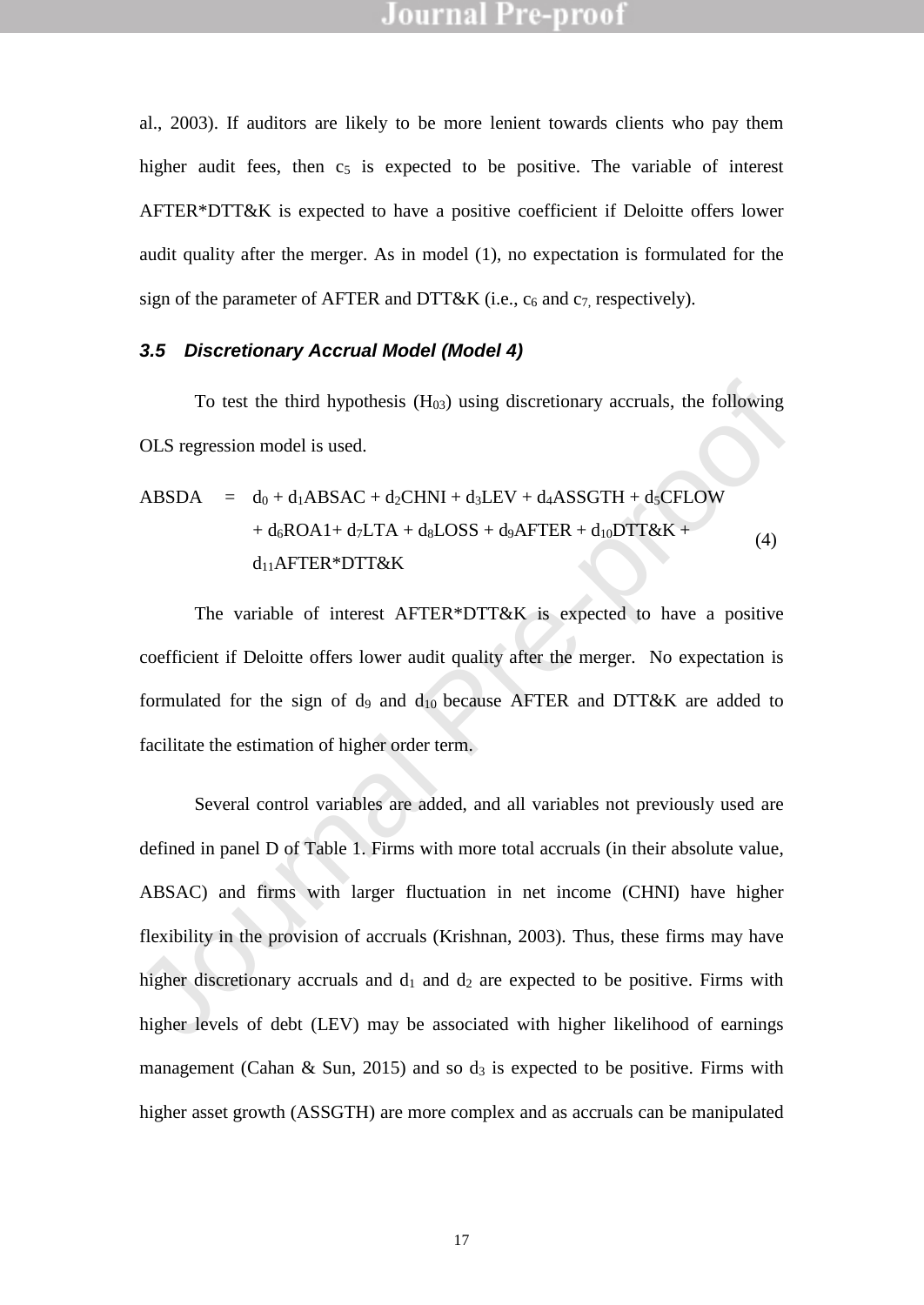upwards or downwards (see Lai, 2009), no expectation is formulated for the sign of d4.

Operating cash flow (CFLOW) is added to control for possible correlation with discretionary accruals (Cahan & Sun, 2015), and no expectation is formulated its sign. ROA1 is added as a control for firm performance because Kothari, Leone, & Wasley (2005) suggest that discretionary accruals may not measure earnings management accurately for poorly performing firms. Hence, no expectation is formulated for the sign of  $d_6$ . The variable LTA (for firm size) may proxy for possible unknown omitted variables (Lai, 2009), so no expectation is formulated for its sign. Finally, as in .ULVKQDQDFRQWUROIRUILUPVmancial condition (LOSS) is used and there is no expected sign for d8.

### **4 RESULTS AND DISCUSSION**

#### <span id="page-20-0"></span>*4.1 Descriptive Statistics*

accurately for poorly performing firms. Hence, no expectation is formulated for the<br>sign of d<sub>o</sub>. The variable LTA (for firm size) may proxy for possible unknown omitted<br>variables (Lai, 2009), so no expectation is formula Table 2 explains the sample selection. The initial sample consists of 961 observations after a search for annual reports of firms to classify observations as before or after the merger event. By merging this sample with observations on the PACAP Databases, a few observations were lost. After deleting observations in each industry that were more than four standard deviations from the mean of the continuous variables to control for the effect of possible outliers, the final sample consists of 875 observations. This sample is used for all models except model (4). As two firms did not produce cash flow statements and one firm missed details on accounts receivable for a prior year (one is a consolidated enterprise and the other two are industrial firms), the sample for model (4) consists of 872 observations.

(Insert Table 2 here)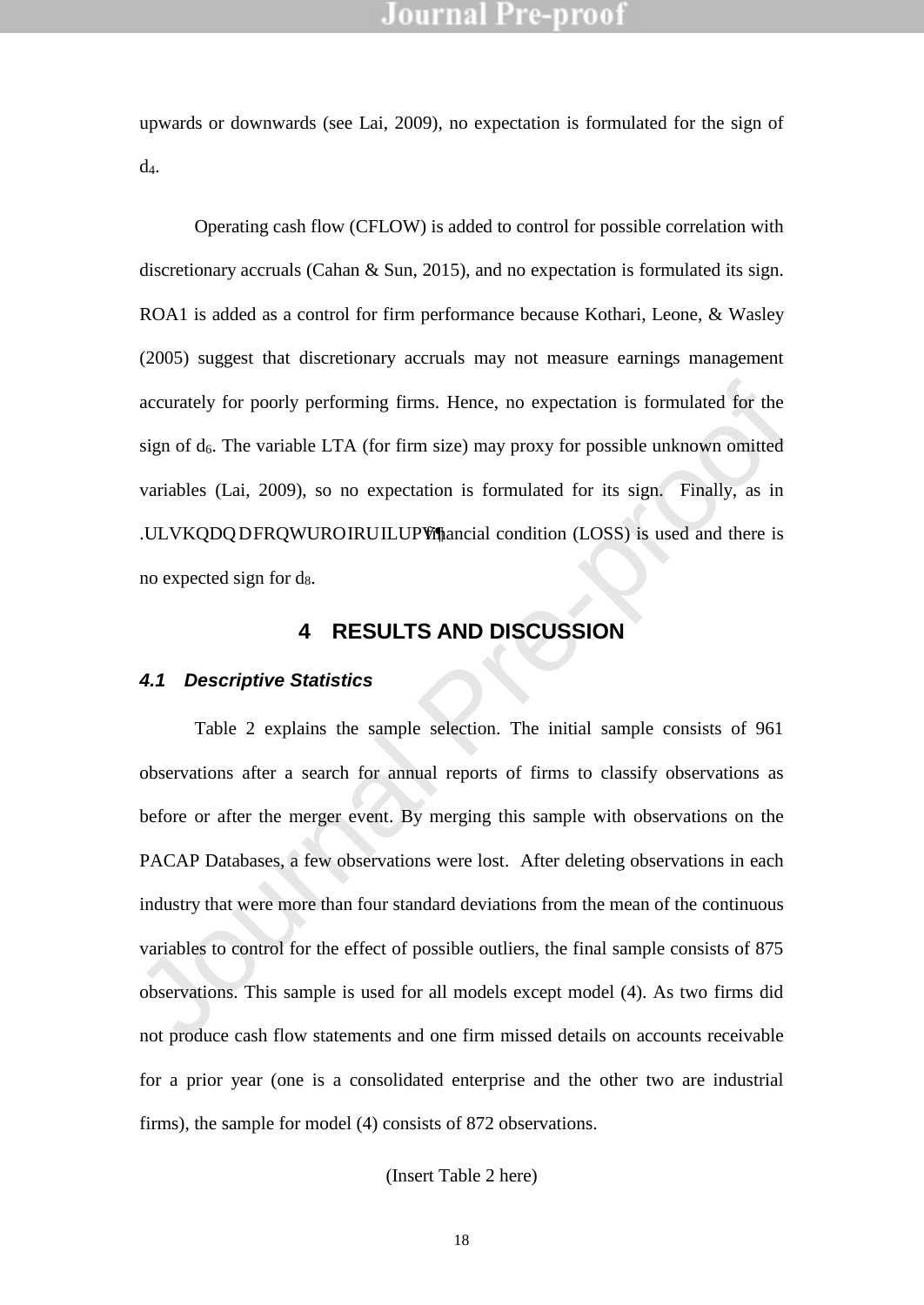Table 3 shoZVWKHDXGLWRUVWKDUHRIFOLYIQPNOHLOWEKhHustries. Panel A provides the composition before the merger event. In the property industry, Kwan has 25 clients out of a total of 72 firms (a 35% market share), and Deloitte is the second largest auditor with 14 clients. In the consolidated enterprise industry, the three largest auditors are Ernst & Young, Deloitte, and Price Waterhouse, with 45, 36, and 22 clients, respectively. In the industrial industry, Deloitte and Ernst & Young are the leaders with 48 and 38 clients, respectively. In both the consolidated enterprise and industrial industries, Kwan has 14 clients and approximately a 9% market share.

#### (Insert Table 3 here)

the leaders with 48 and 38 clients, respectively. In both the consolidated enterprise<br>and industrial industries, Kwan has 14 clients and approximately a 9% market share.<br>(Insert Table 3 here)<br>Panel B shows the client comp Panel B shows the client composition after the merger event.<sup>12</sup> In the property industry, Deloitte becomes the dominant auditor with 46 clients (a 53% market share), and the next largest auditor is Ernst & Young with 12 clients. In the consolidated enterprise industry, Ernst & Young and Deloitte have nearly the same number of clients at 53 and 51, respectively, followed by Price Waterhouse with 22 clients. In the industrial industry, Deloitte has 89 clients, followed by Ernst & Young with 61 clients.

A comparison of the results in panels A and B reveals that Deloitte dramatically increased its market share in the property industry after its merger with Kwan (from 19% to 53%). Its market share increases less in the other two industries (from 22% to 28% in the consolidated enterprise industry, and from 31% to 39% in the industrial industry). $13$ 

Table 4 presents descriptive statistics for sample variables with 875 observations.<sup>14</sup> Panel A shows information for the continuous variables. Firms in the property industry have longer audit report lag in days (ARL), lower (i.e., more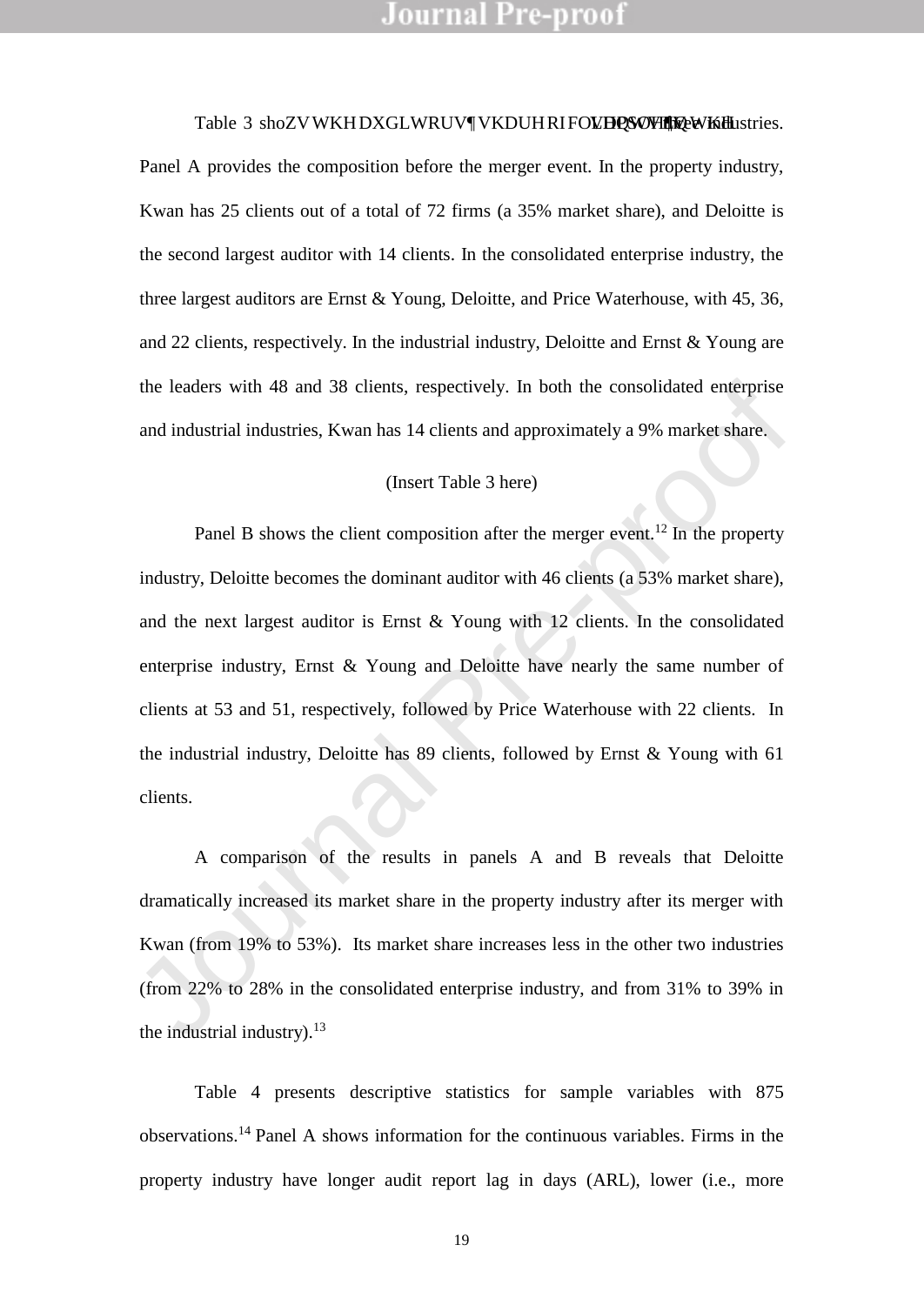negative) changes in EPS (EPS), but more foreign subsidiaries (FOREIGN) after than before the event. They also have smaller income changes (INCCHG) and asset growth (ASSGTH). Firms in the consolidated enterprise industry have lower ROA after the event, and apart from the longer report lag, smaller changes in EPS, net income, and asset growth. Finally, while firms in the industrial industry also have lower ROA after the event, no other variables have significant differences exist between observations before and after the event. Across the three industries, no significant changes occur in client size (LTA), complexity (LTSUB), leverage (LEV), liquidity (LIQ), audit fees (in millions of dollars, AF), and asset composition (CATA) over the event period.

before and after the event. Across the three industries, no significant changes occur in<br>client size (LTA), complexity (LTSUB), leverage (LEV), liquidity (LIQ), and<br>it fees<br>(in millions of dollars, AF), and asset compositi Panel B presents information for the dummy variables. For both the property and consolidated enterprise industries, a higher proportion of firms have exceptional or extraordinary items (EI), a reported loss before those items (LOSSBEI), or a modified audit opinion (MODIFY) after than before the event. In the industrial industry, a higher percentage of firms have a modified audit opinion after than before the event. For the three industries, a higher (lower) proportion of firms have a reported net loss, LOSS (positive income change, POSINC) over the event period.

## (Insert Table 4 here)

Table 5 compares the clients of Deloitte and Kwan with the clients of other audit firms. In the property industry, clients of Deloitte and Kwan have no significant differences from clients of other audit firms, except for asset growth (ASSGTH) in panel A. In the consolidated enterprise industry, Deloitte and Kwan clients have a longer audit report lag (ARL) than other auditor clients, and they are smaller (LTA) and pay lower audit fees (LAF). In the industrial industry, clients of Deloitte and Kwan only differ from other auditor clients in that they are smaller (LTA), have fewer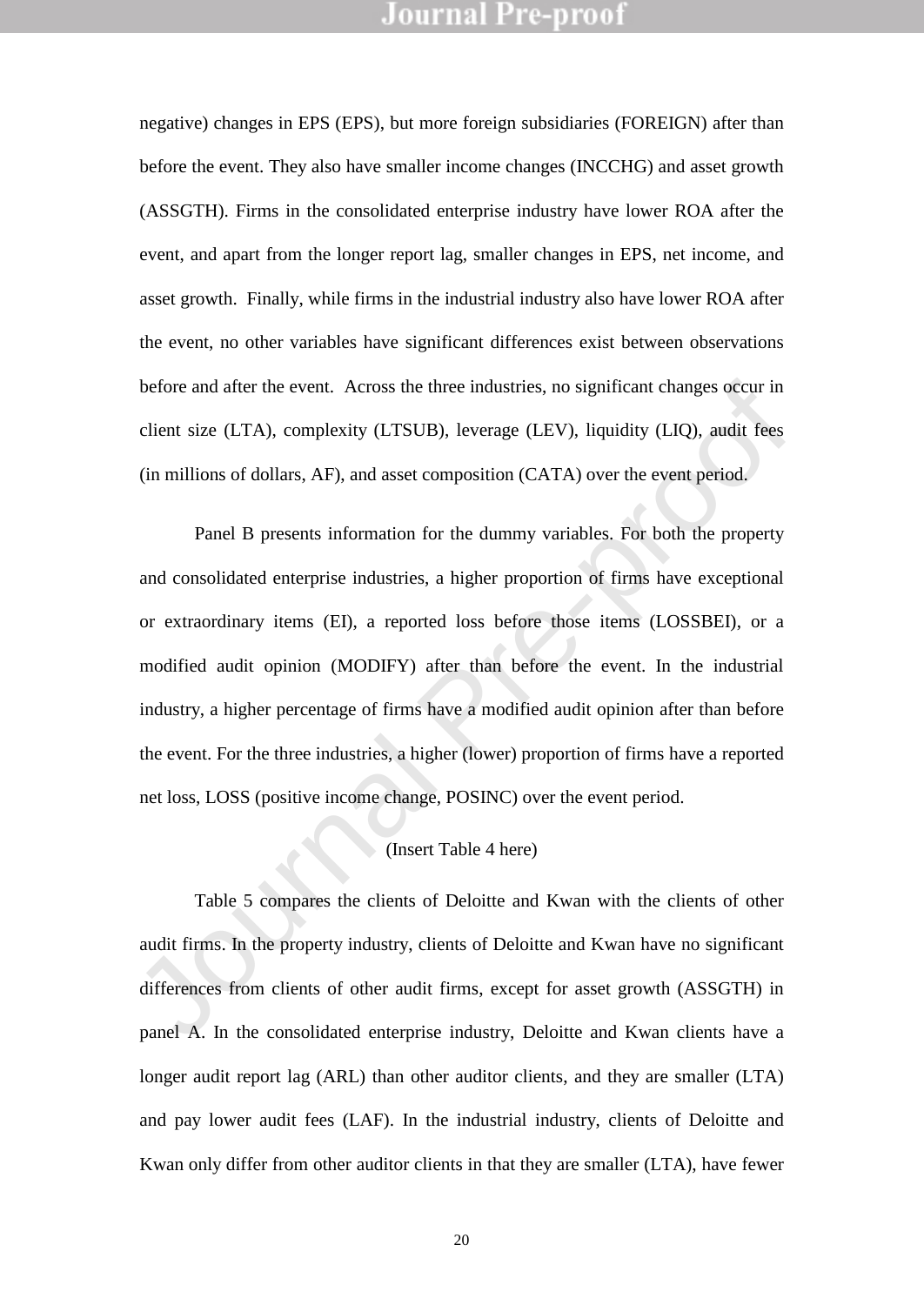foreign subsidiaries (FOREIGN), and have lower audit fees (LAF). Panel B shows that Deloitte and Kwan have a higher proportion of clients with exceptional or extraordinary items (EI) in the property and consolidated enterprise industries. They also have more clients with a reported loss before those items (LOSSBEI) or with March year ends (MARCH) in the consolidated enterprise industry.

(Insert Table 5 here)

### *4.2 Results* ±*Report Lag*

**4.2 Results ±Report Lag**<br>Table 6 reports the results of regressions on Model 1.<sup>15</sup> For the three industries<br>combined, LTA is significantly negative, whereas LTSUB, FOREIGN, LOSSBEI,<br>MODIFY, LEV, and MARCH are significan Table 6 reports the results of regressions on Model 1.<sup>15</sup> For the three industries combined, LTA is significantly negative, whereas LTSUB, FOREIGN, LOSSBEI, MODIFY, LEV, and MARCH are significantly positive. These results suggest that firms under external pressure to release audited financial statements are likely to complete their audits promptly, whereas risky firms and firms requiring more audit work are likely to take more time doing the audit. The variable of interest AFTER\*DTT&K is insignificant. So for all three industries combined, the evidence does not suggest that clients of Deloitte and Kwan have shorter audit report lag after the merger. The results of industry dummy variables (not tabulated) shows that the property industry variable is statistically significant, whereas the consolidated enterprise industry variable is not. Therefore, investigating the issue by industry is warranted. When the sample is broken down by industry, the results show that AFTER\*DTT&K is negative and significant only in the property industry. Hence, pooling observations across industries may mask the results of individual or specific industries. Table 6 shows that the clients of Deloitte and Kwan in the property industry have shorter audit report lag following the merger. The average reduction in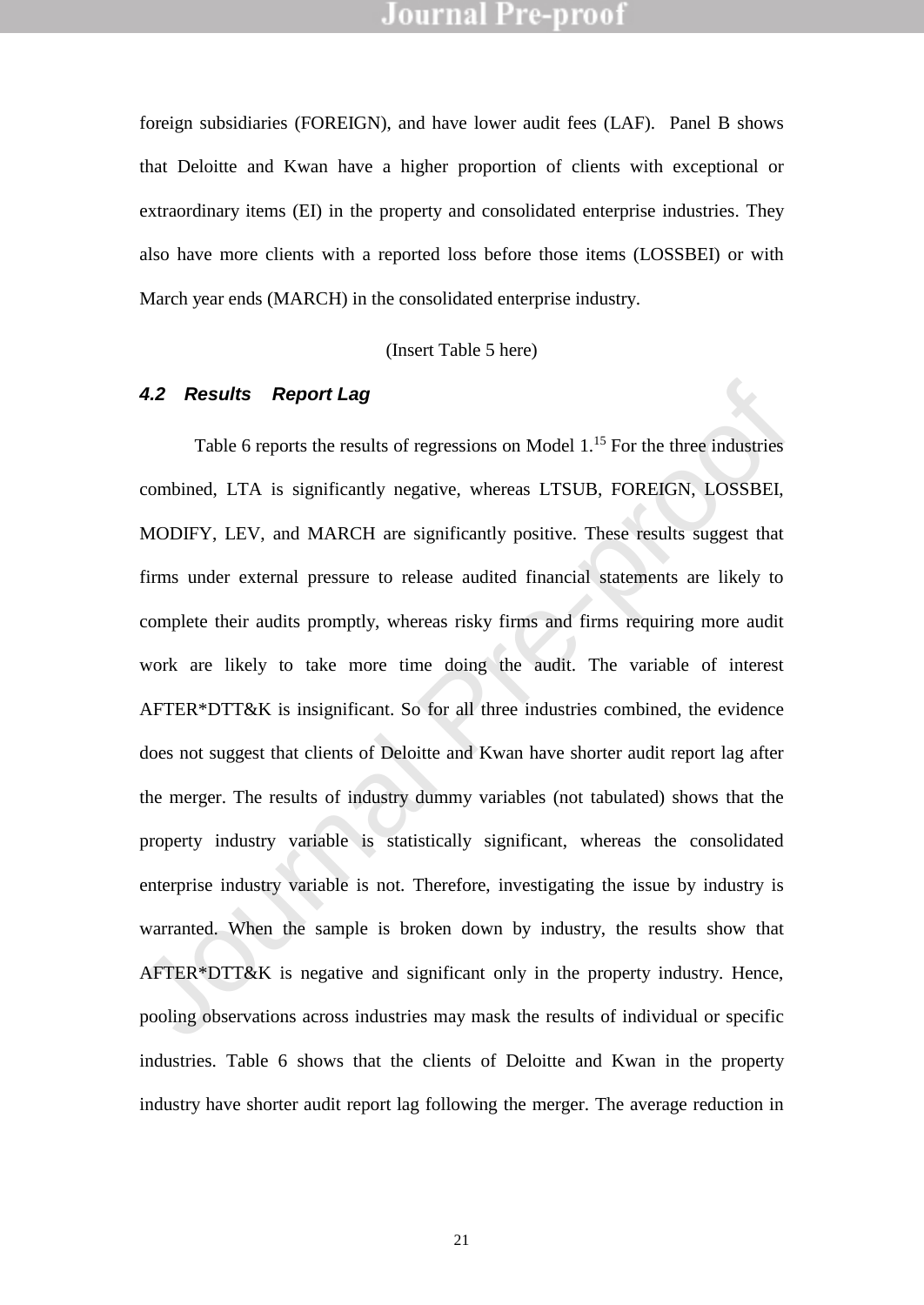audit report lag after the merger is 19%, calculated by  $1 \pm e^{-z}$  where z is the estimated parameter value of AFTER\*DTT&K in the fitted regression for the property industry.

(Insert Table 6 here)

### <span id="page-24-0"></span>**4.2.1 Explanation and Discussion**

merger is larger in the property industry than in the other two industries. Before the<br>merger, Kwan was nearly double in size than Deloitte in the property industry, but<br>Deloitte was more than double and triple than Kwan i Certain factors could potentially explain the reported results. The first is audit market structure. As discussed in Section [4.1,](#page-20-0) the increase in size of Deloitte after the merger is larger in the property industry than in the other two industries. Before the merger, Kwan was nearly double in size than Deloitte in the property industry, but Deloitte was more than double and triple than Kwan in the consolidated enterprise and industrial industries, respectively. Therefore, a smaller (larger) firm Deloitte merges with a larger (smaller) firm Kwan in the property industry (other two industries). In addition, Kwan and Deloitte are the leader in the property and industrial industries, respectively. Neither firm is a leader in the consolidated enterprise industry. Therefore, Deloitte achieves a substantial increase in size by merging with a larger specialist in the property industry. The larger size enables further division of labor by the specialist (now within the merged firm) to enhance specialization and reap the benefits of greater economies of scale, possibly resulting in a shortened report lag.

The second factor is the accounting standards requirements. The principal activities of property clients are the development and investment of properties and hotel operation.<sup>16</sup> Depending on the intended usage of a property by a client, the property could be accounted for as (1) property, plant, and equipment when it is developed for use by the client itself, (2) a construction project when it is developed on behalf of a third party, (3) inventory when it is intended for sales in the ordinary course of business, or (4) an investment property when it is developed or held to earn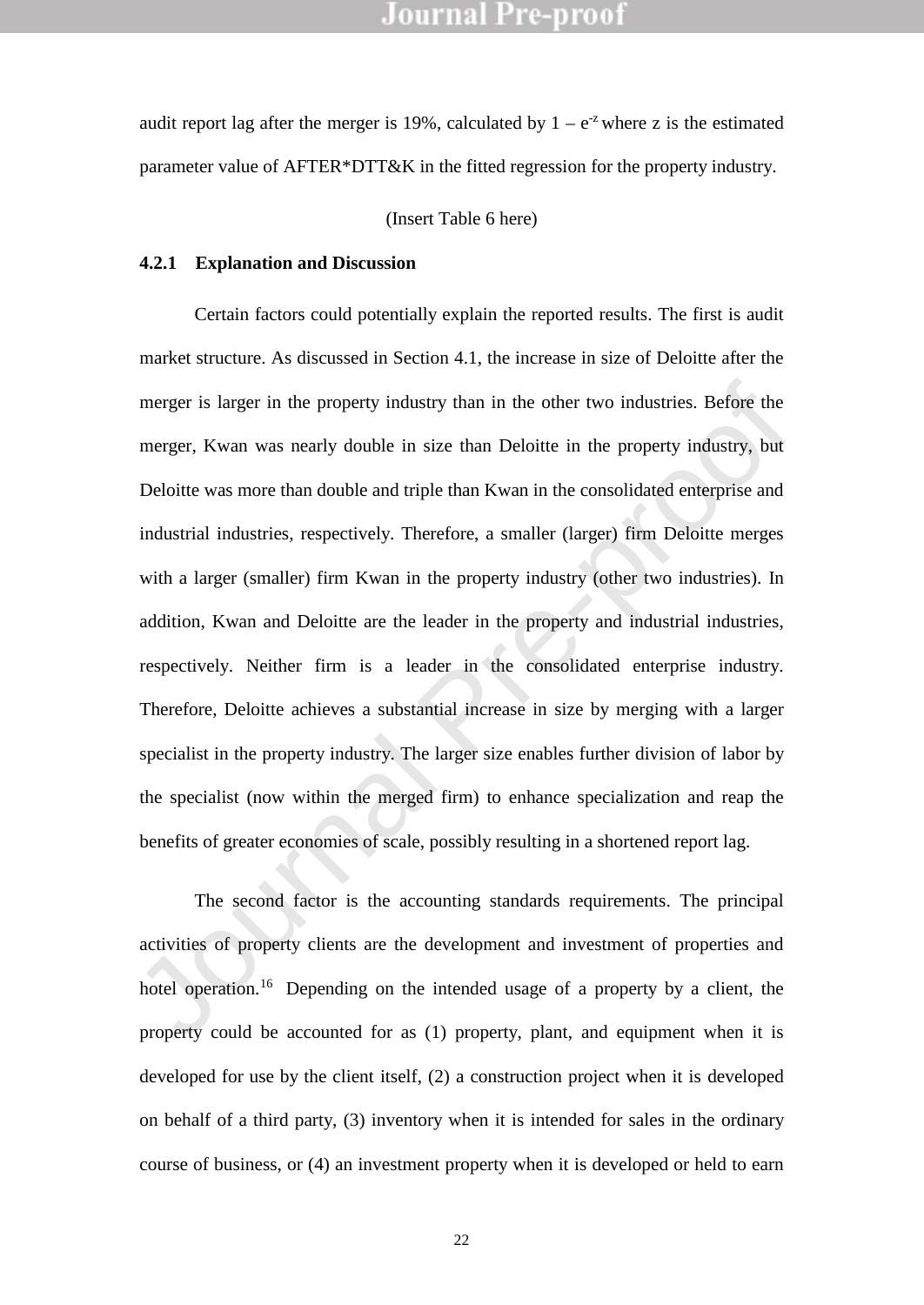rental income. Furthermore, it is common that a property is partly held for different purposes, and the intended usage of a property may later change. Hence, auditing property clients calls for in-depth knowledge of FOLHQWV¶RSHUDWhRQhDQGG specialization.

Given the volatility of the property market, the valuation of properties may present a<br>challenge to auditors. Furthermore, the accounting standard for construction contracts<br>requires employing the percentage method of com The last factor is professional judgement on valuation. Both owner-occupied properties and investment properties are stated at market value if the clients so choose. Given the volatility of the property market, the valuation of properties may present a challenge to auditors. Furthermore, the accounting standard for construction contracts requires employing the percentage method of completion to recognize profit on contracts. This method involves substantial estimates on the ultimate profit or loss of the whole contract and the degree of completion of the contracts. So the development of industry expertise for auditing property clients is essential and germane.

### *4.3 Robustness Tests* ±*Report Lag*

#### **4.3.1 Merger of Price Waterhouse**

On July 1, 1998, following a worldwide merger, Price Waterhouse Hong Kong merged with Coopers & Lybrand to form PwC. This merger took place after the merger of Deloitte with Kwan in April 1997. So the sample period after the merger of Deloitte includes clients of Price Waterhouse, Coopers & Lybrand, and PwC. Thus, the effect of the Price Waterhouse merger is only partially reflected in the post-merger period of Deloitte, and it may not be greatly affecting the reported results, a priori.

To control for any effect of the PwC merger, the variables PCL and AFTER\*PCL are added in Model 1 with the replacement of the related auditor dummy variables. PCL equals to 1 for clients with Price Waterhouse, Coopers & Lybrand, or PwC as the auditor, and 0 otherwise. The regression results (not tabulated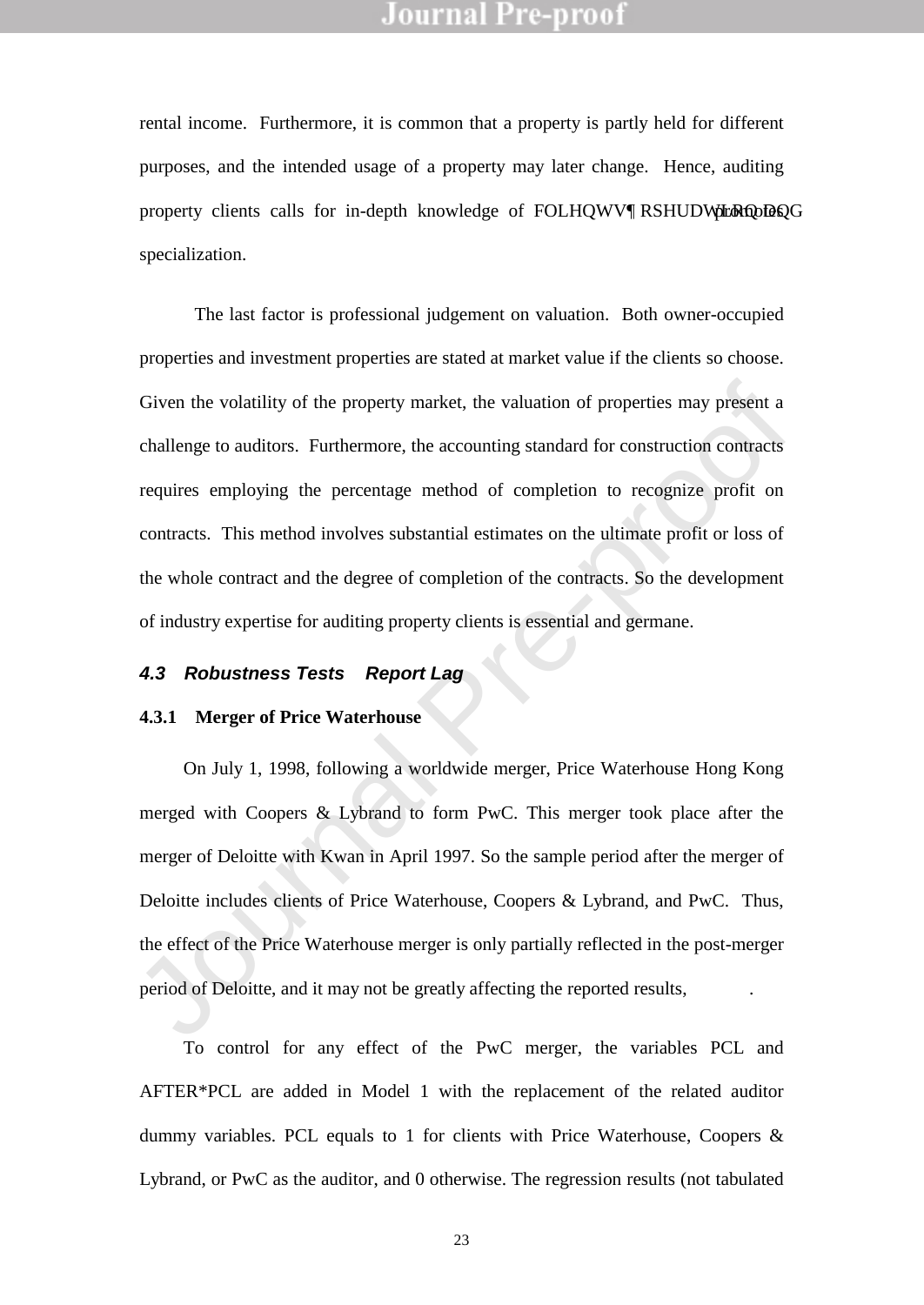but available from the author) show that AFTER\*PCL is insignificant in regressions for all three industries. More importantly, the variable AFTER\*DTT&K is only negative and significant in the property industry regression ( $p = 0.011$ ). Thus, the results reported in Table 6 are robust to the control for the possible effect of the PwC merger.

#### **4.3.2 Constant Sample and Change Model**

Thus far, the results reported are for all clients before and after the merger event.<br>Using all clients to investigate the first hypothesis is necessary because auditors are<br>fikely to economize their audit effort over the Thus far, the results reported are for all clients before and after the merger event. Using all clients to investigate the first hypothesis is necessary because auditors are likely to economize their audit effort over their entire clientele within the same industry. At the same time, the composition of clients may change due to the changes in the audit market. To control for any effect of different sample compositions on the reported results, a constant sample was constructed from the Table 3 sample by choosing the same firms before and after the event. The resultant sample consists of 63, 139, and 140 pairs of observations for the property, consolidated enterprise, and industrial industries, respectively. Then a change model of audit report lag is used for the constant sample to further control for any potential confounding effects of possibly omitted variables that correlate with time (e.g., change in the economic condition of firms following the Asian Financial Crisis). The OLS regression change model is as follows.

$$
\hat{u} \text{LNARL} = e_0 + e_1 \hat{u} \text{ TA} + e_2 \hat{u} \text{ EPS} + e_3 \hat{u} \text{76} \text{ UB} + e_4 \hat{u} \text{25}(\cdot^* \text{1} + e_5 \hat{u} \text{35} + e_6 \hat{u} \text{85} + e_7 \hat{u} \text{ IQ} + e_3 \hat{u} \text{ } + e_9 \text{PEI} + e_{10} \text{EI} + e_{11} \text{PLOSSBEI} + e_{12} \text{LOSSBEI} + e_{13} \text{PMODIFY} + e_{14} \text{MODIFY} + e_{15} \text{PSWITCH} + e_{16} \text{SWITCH} + e_{17} \text{MARCH} + e_{18} \text{DTT&K}
$$
\n
$$
(5)
$$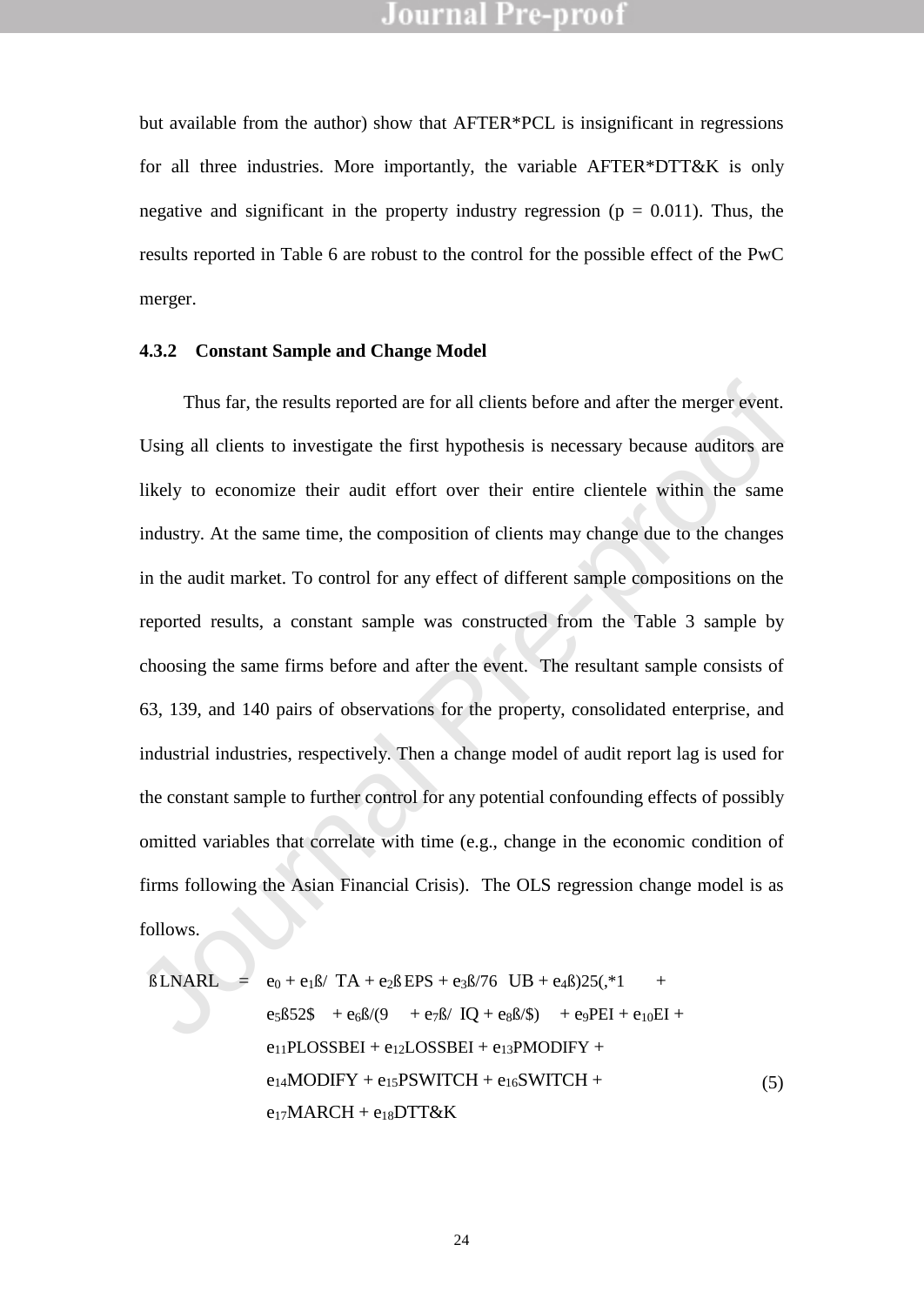The variables new to Model 5 are defined in panel E of Table 1. In Model 5, all the continuous variables are their changes over year  $t \pm 1$  (before the event) to year t (after the event) with prediction for them being the same as in Model 1 except for EPS which does not have definite prediction.<sup>17</sup> For example, firms with an increase in their number of subsidiaries are likely to be associated with an increase in audit report lag. The dummy variables MARCH and DTT&K do not change over the event period. As in Model 1, no prediction is made for the variable MARCH. The variable of interest DTT&K is expected to be negatively related to  $\hat{u}$   $\hat{s}$  if clients of Deloitte and Kwan have shorter audit report lag after the event. Other dummy variables are measured both before and after the event. They may be positively or negatively related to change in report lag.

in Model 1, no prediction is made for the variable MARCH. The variable of interest<br>
DTT&K is expected to be negatively related to  $d\mathbf{S}'$  if clients of Deloitte and<br>
Kwan have shorter audit report lag after the event. O Table 7 reports the results of regressions on Model 5. Across the regressions, û5 OA and PLOSSBEI are significantly negative, whereas MODIFY, SWITCH, MARCH, and  $(36$  are significantly positive. The variable DTT&K is not significant in the regressions for the combined sample, the consolidated enterprise, and industrial industries. However, it is negative as expected and significant in the property industry regression. Thus, the results again suggest that pooling observations across industries does not provide the same insight as obtained from a by-industry analysis. Hence, the results using the level model are corroborated.

#### (Insert Table 7 here)

### **4.3.3 Matched Sample**

**7R IMKHU FRQWRORULEV FKDDFWHLWMLFM** affect the results, a matched sample is used. Each client of Kwan or Deloitte before the merger was matched with a client of another auditor on the basis of industry and a 15% limit on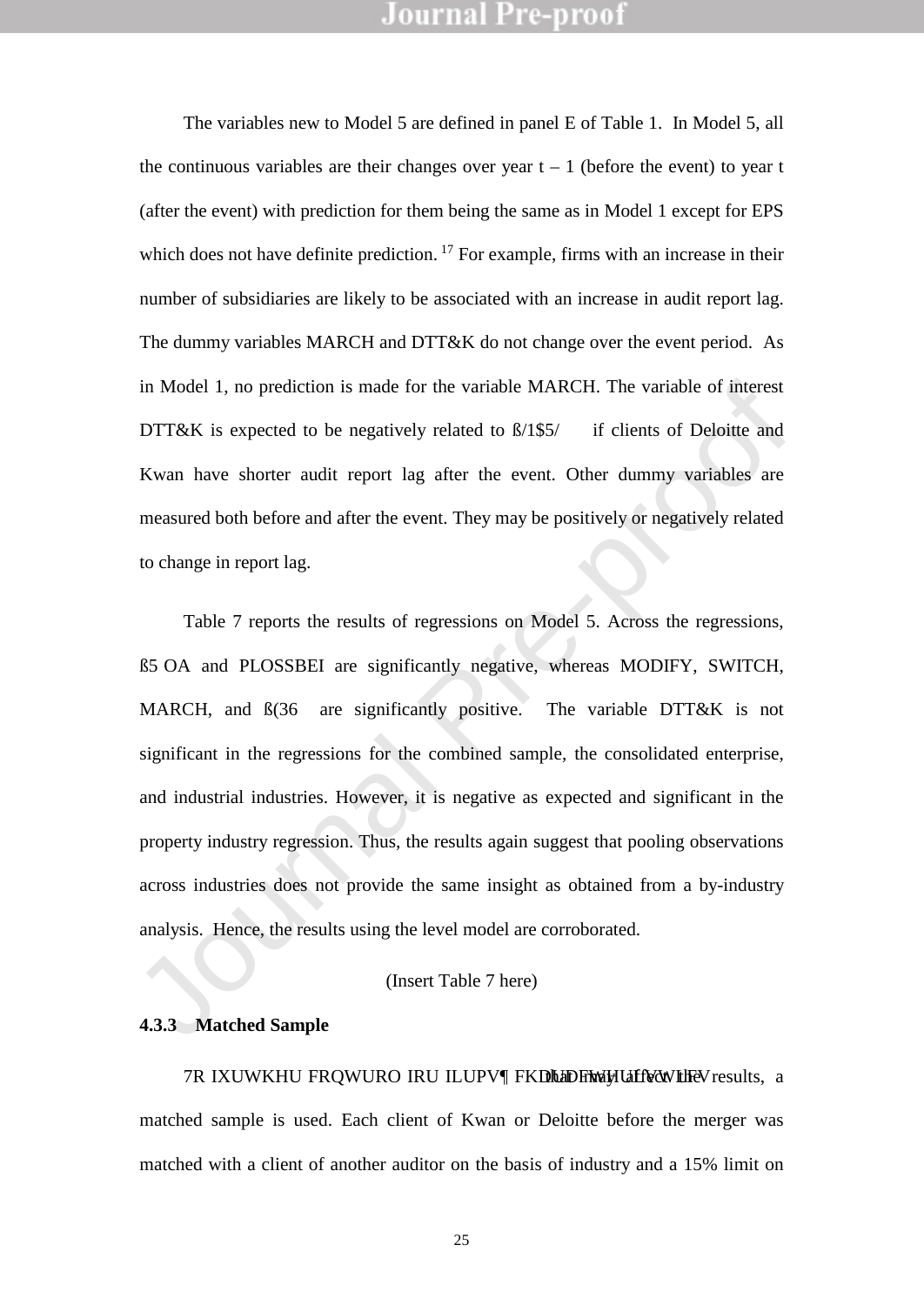the propensity score. Each client of Deloitte after the merger (its own clients and clients taken up from Kwan) was similarly matched. The propensity score is estimated using the following probit regression.

$$
DTT&K = f_0 + f_1LTA + f_2EPS + f_3LTSUB + f_4FOREIGN + f_5EI +f_6LOSSBEI + f_7MODIFY + f_8ROA + f_9LEV + f_{10}LIQ +f_{11}MARCH + f_{12}SWITCH + f_{13}LAF
$$
\n(6)

The variables in wooder o are an previously defined. The purpose of propertisty<br>score matching is to minimize as much as possible the differences between the clients<br>of Deloitte and Kwan and other auditor clients (Shipman The variables in Model 6 are all previously defined. The purpose of propensity score matching is to minimize as much as possible the differences between the clients of Deloitte and Kwan and other auditor clients (Shipman, Swanquist, & Whited, 2017). <sup>18</sup> The resultant sample consists of 90, 194, and 262 observations for the property, consolidated enterprise, and industrial industries, respectively. The regression results (untabulated but available from the author) show that AFTER\*DTT&K is negative and significant in the regression for the property industry  $(p = 0.025)$  and insignificant in other regressions.<sup>19</sup> Thus, the results in Table 6 are corroborated.

#### *4.4 Additional Analyses* ±*Report Lag*

#### <span id="page-28-0"></span>**4.4.1 Types of Clients**

To investigate whether the clients of Kwan, Deloitte, or both have shorter audit report lag after the merger than before, Model 1 is re-run using two new dummy variables. FOLLOW is for clients of Kwan taken up by Deloitte and DOTHER for is 'HORLWWHY RWKHU FOLIHQUW M raction term with AFTER is used in place of DTT&K. The regression results (not tabulated but available from the author) show that AFTER\*FOLLOW and AFTER\*DOTHER are negative and significant ( $p =$ 0.038 and  $p = 0.034$  respectively) for the property industry. Thus, all property clients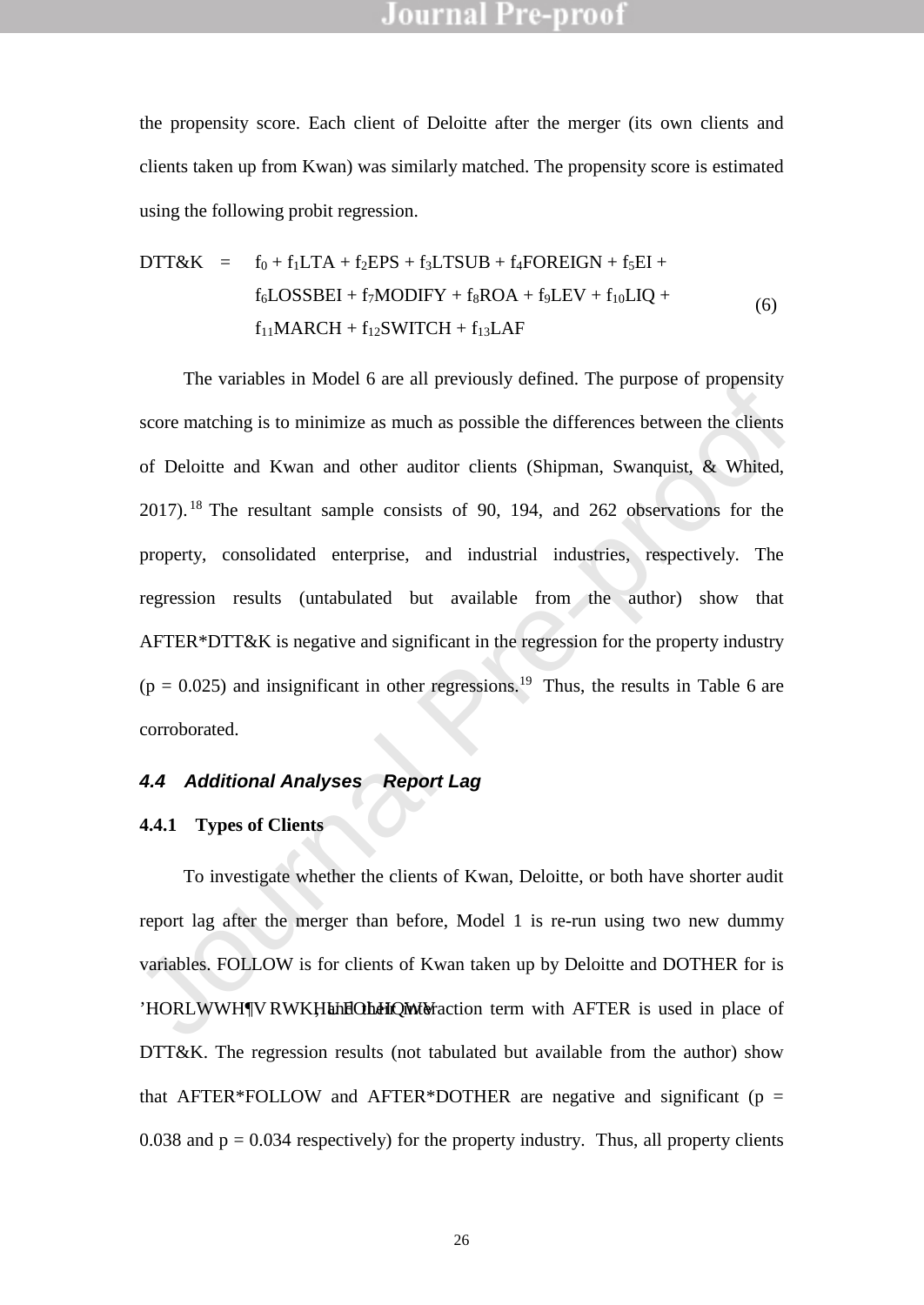of Deloitte, including clients of Kwan who follow Deloitte after the merger, have shorter audit report lag after the event than before. This suggests that the merger is beneficial to clients of both firms. Consistent with the insignificant results of AFTER\*DTT&K in Table 6 for the consolidated enterprise and industrial industries, AFTER\*FOLLOW and AFTER\*DOTHER are insignificant in the regressions for these two industries.

#### **4.4.2 Second-Year Effect**

**4.4.2 Second-Year Effect**<br>To determine whether the reduction in audit report lag persists for a longer<br>period, observations in the second year after the merger event were collected from the<br>annual reports of firms and th To determine whether the reduction in audit report lag persists for a longer period, observations in the second year after the merger event were collected from the annual reports of firms and the PACAP Databases. These observations substituted for the first-year observations after the merger event. The sample selection process was repeated and the final sample consists of 166, 333, and 387 observations for the property, consolidated enterprise, and industrial industries, respectively. A new variable SECONDY replaces AFTER in Model 1. SECONDY equals to 1 for observations in the second year after the merger, and 0 otherwise. The regression results (not tabulated but available from the author) show that the interaction term SECONDY\*DTT&K is negative and significant ( $p = 0.068$ ) only for the property industry. Thus, the evidence suggests that a longer-term effect exists on the audit report lag for property clients of Deloitte and Kwan after the merger.

#### *4.5 Results* ±*Audit Fees*

Table 8 reports the results of regressions for the audit fee model (Model 2). Across the regressions, the variables LTA, LTSUB, FOREIGN, LOSS, LNARL, CATA, and MARCH are positive and significant, whereas ROA and LIQ are negative and significant. These results are consistent with prior studies and suggest that large,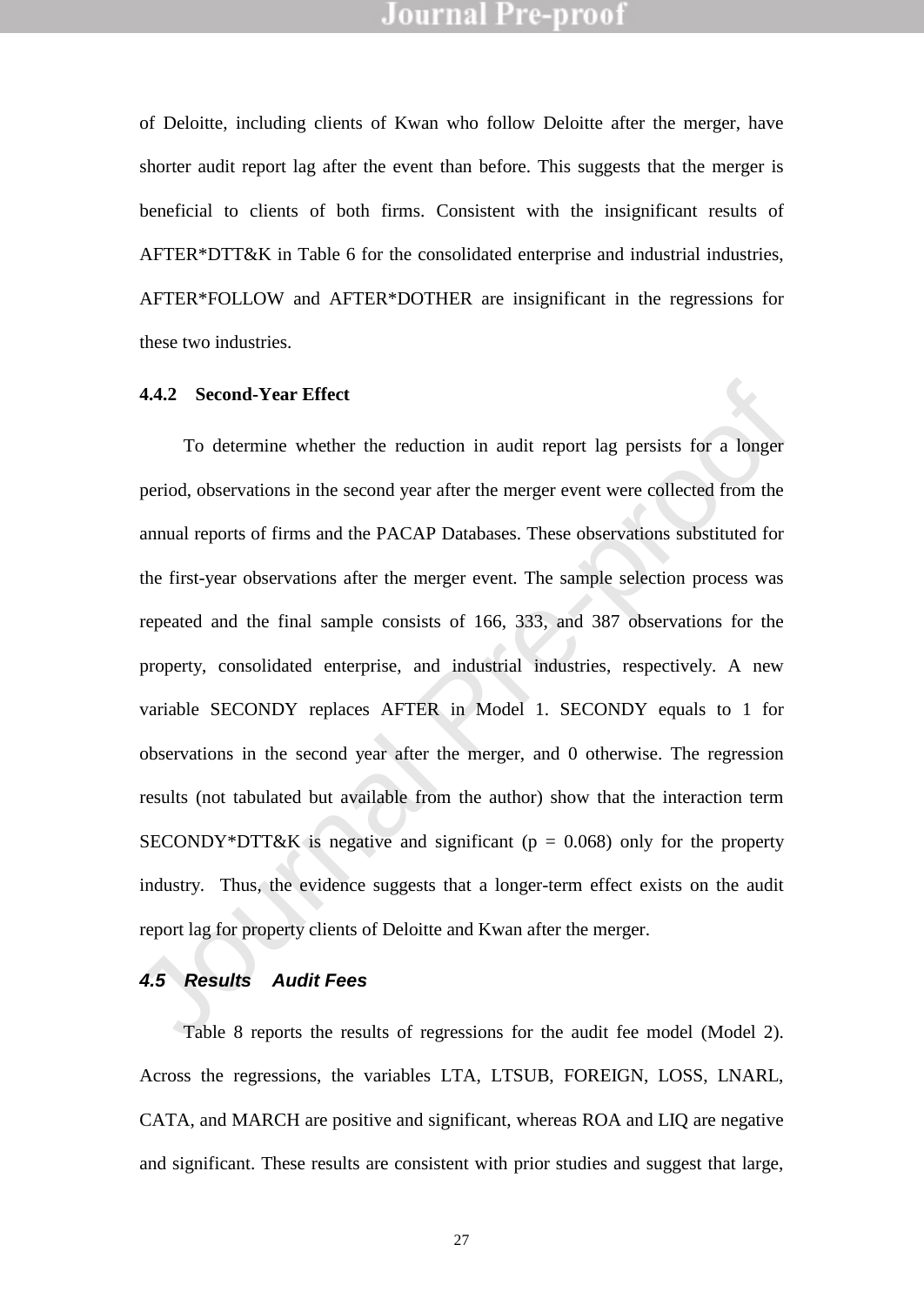complex, or risky firms have high audit fees. An anomalous result is LEV that is significantly negative (positive) in the regression for the consolidated enterprise (industrial) industry. The fact that the leverage variable does not consistently produce the expected results is noted earlier by both Hay, Knechel, and Wong (2006) and Halperin and Lai (2015). More importantly, AFTER\*DTT&K is insignificant in all regressions. Thus, the evidence suggests that Deloitte does not charge its clients higher audit fees after the merger and that the enlarged market share of Deloitte after the merger does not harm its clients.

#### (Insert Table 8 here)

#### **4.5.1 Additional Tests - Audit Fees**

higher audit fees after the merger and that the enlarged market share of Deloite after<br>the merger does not harm its clients.<br>(Insert Table 8 here)<br>4.5.1 Additional Tests - Audit Fees<br>To investigate further the effect of t To investigate further the effect of the merger on audit fees of clients, the variables FOLLOW and DOTHER (as defined in Section 4.4.1) and their interaction term with AFTER substitute DTT&K in Model 2. The regression results (not tabulated but available from the author) show that AFTER\*FOLLOW and AFTER\*DOTHER are insignificant for all three industry regressions. Therefore, clients of Deloitte and Kwan do not pay increased audit fees after the merger. The evidence does not suggest that the merger is harmful to clients through higher prices for audit services.

#### *4.6 Results* ±*Audit Quality*

#### **4.6.1 Net Income and Change**

Table 9 reports the results of regressions using net income and its change (Model 3). Panel A uses POSINC and panel B uses INCCHG as the dependent variable. Large firms (LTA) and firms with high growth (ASSGTH) are likely to report positive net income or positive change in net income. By contrast, firms with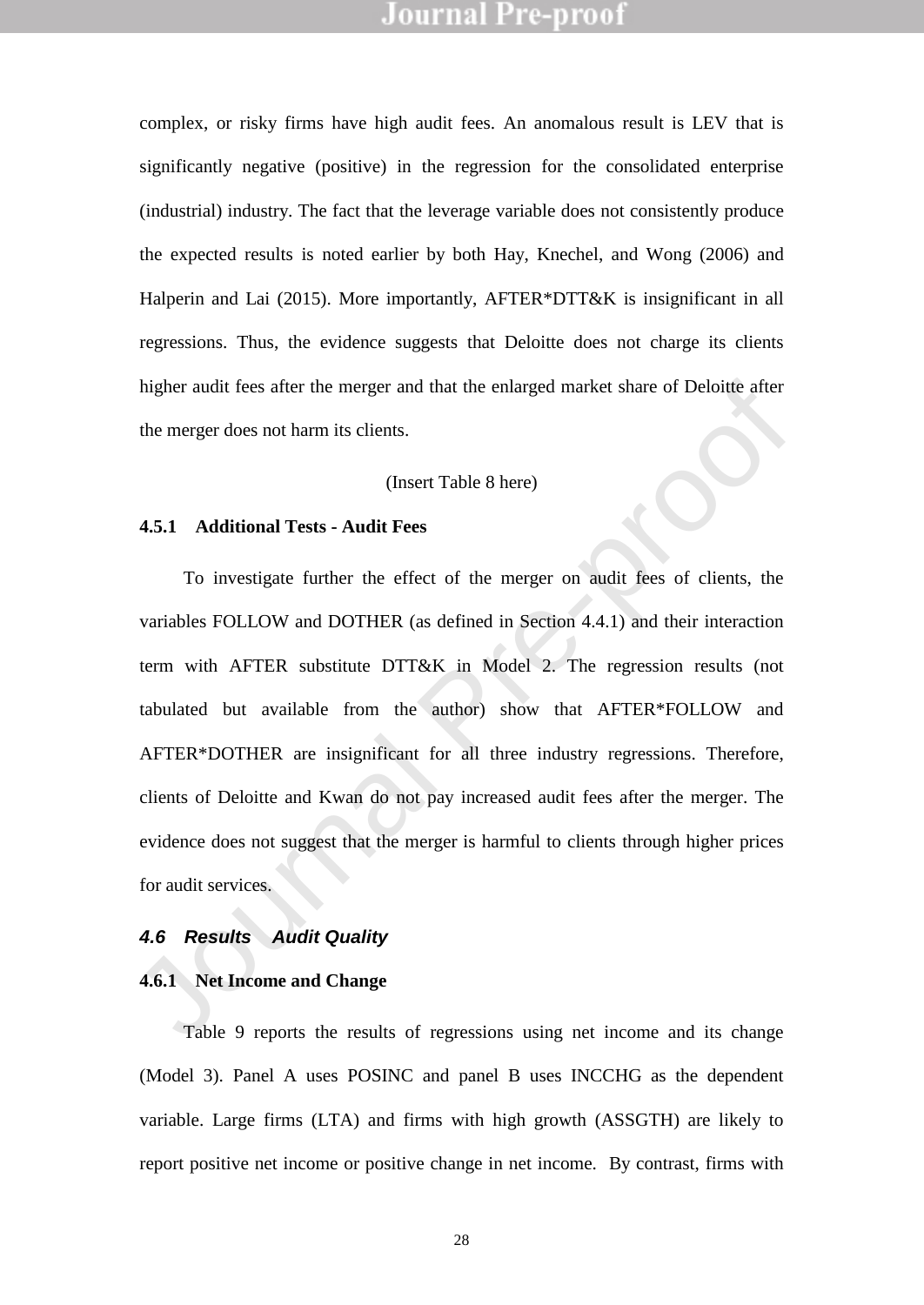high leverage (LEV) or high audit fees (LAF) are less likely to be associated with the reporting of positive net income or increase in net income. The last result suggests that auditors do not lose their independence because of economic dependence on fee income. More importantly, the variable of interest AFTER\*DTT&K is insignificant across the regressions for the three industries. Thus, the evidence does not suggest that Deloitte reduces its audit quality after its merger with KWAN by allowing its clients to avoid reporting losses or decreases in net income.

#### (Insert Table 9 here)

#### **4.6.2 Discretionary Accruals**

clients to avoid reporting losses or decreases in net income.<br>
(Insert Table 9 here)<br>
1.6.2 Discretionary Accruals<br>
Table 10 reports the results of regressions using discretionary accruals (Model<br>
4). Except for CHNI, the Table 10 reports the results of regressions using discretionary accruals (Model 4). Except for CHNI, the control variables are significant in at least one of the regressions. The variable of interest AFTER\*DTT&K is insignificant in the regressions for the property and industrial industries. It is negative and significant in the consolidated enterprise industry regression. Thus, audit quality of Deloitte increases after the merger because its clients have lower discretionary accruals than before. The overall evidence suggests that the clients of Deloitte and Kwan do not suffer from reduced audit quality after the merger.

### (Insert Table 10 here)

#### 4.6.2.1 Additional Tests ±Discretionary Accruals

To investigate audit quality further, two alternative measures of discretionary accruals are used. The first is the performance-DGMXVWHG-RQHV $\mathbb{P}RGHO$  As suggested by Guay, Kothari, and Watts WKH-RQHV¶PRGHO DQG WKH PRGLILHG -RQHV¶ PRGHO DUH EHWWHU WKDQher models in measuring discretionary accruals. The results of using the performance-DGMXVWHG -RQHV¶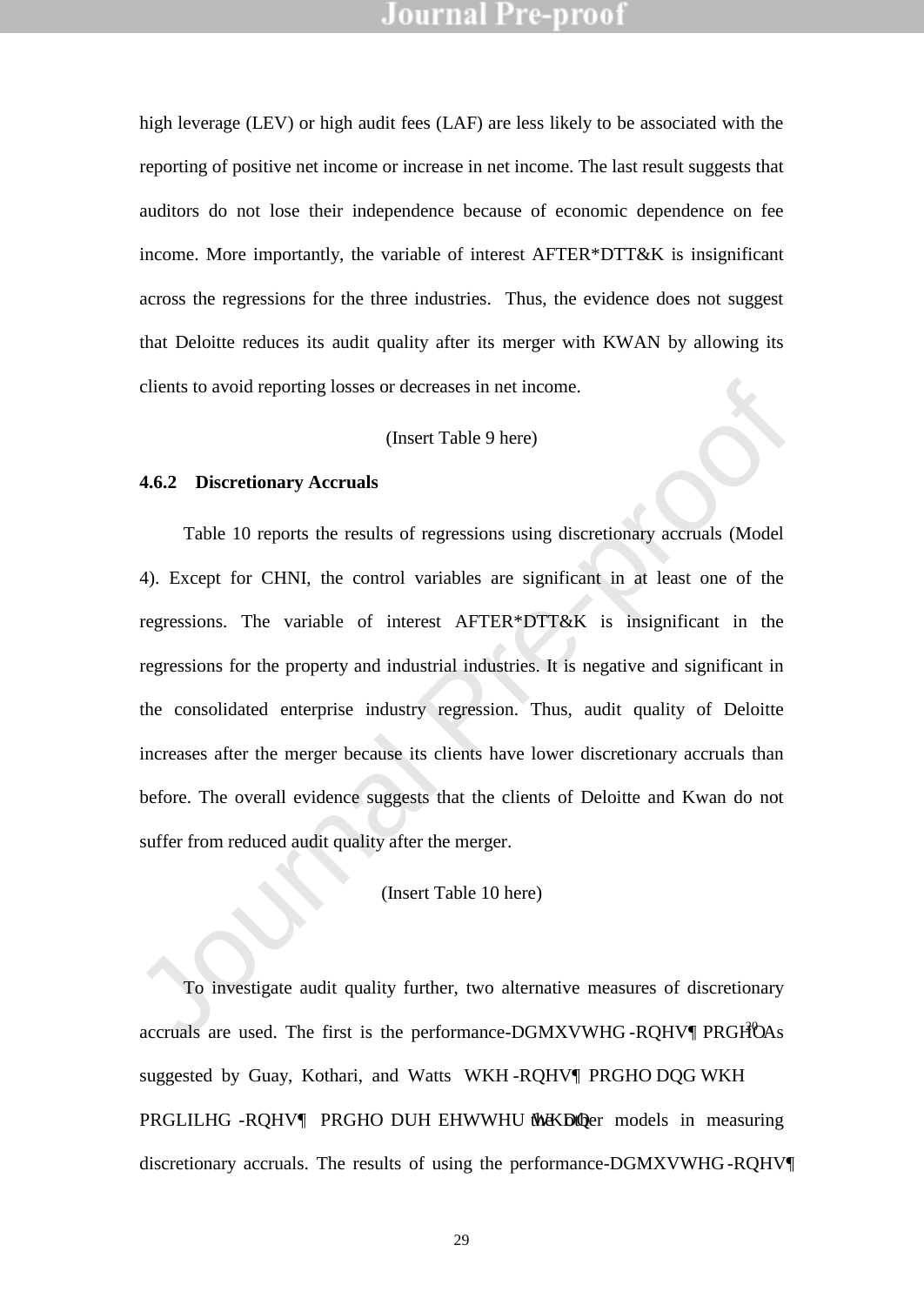model (not tabulated but available from the author) show that, as in Table 10, AFTER\*DTT&K is negative and significant in the regression for the consolidated enterprise industry ( $p = 0.096$ ) and insignificant in the regressions for the other two industries. This evidence does not suggest that Deloitte offers lower audit quality after its merger.

captures the extent of carrings management better than the signed alternative, and<br>itors may sometimes be more concerned about income-increasing discretionary accruals<br>than income-decreasing accruals. This is because incom Second, signed discretionary accruals are used. Although the unsigned measure captures the extent of earnings management better than the signed alternative, auditors may sometimes be more concerned about income-increasing discretionary accruals than income-decreasing accruals. This is because income-increasing discretionary accruals increase ROA, which is positively related to the likelihood of auditor litigation (Shu, 2000). The results using signed discretionary accruals (with also signed total accruals, available from the author) show that AFTER\*DTT&K is insignificant across the regressions for the three industries. Thus, the clients of Deloitte and Kwan do not appear to suffer from reduced audit quality after the merger.

# **5 CONCLUSION**

This paper investigates whether the clients of a merged audit firm after the merger have a shortened audit report lag, increased audit fees, and reduced audit quality. These questions are important and worthy of a thorough investigation of firm mergers because regulators focus more on the downside of mergers than on their upside. If clients of merged firms have more promptly audited financial statements, no increased audit fees, or reduced audit quality, then audit firm mergers should be viewed positively.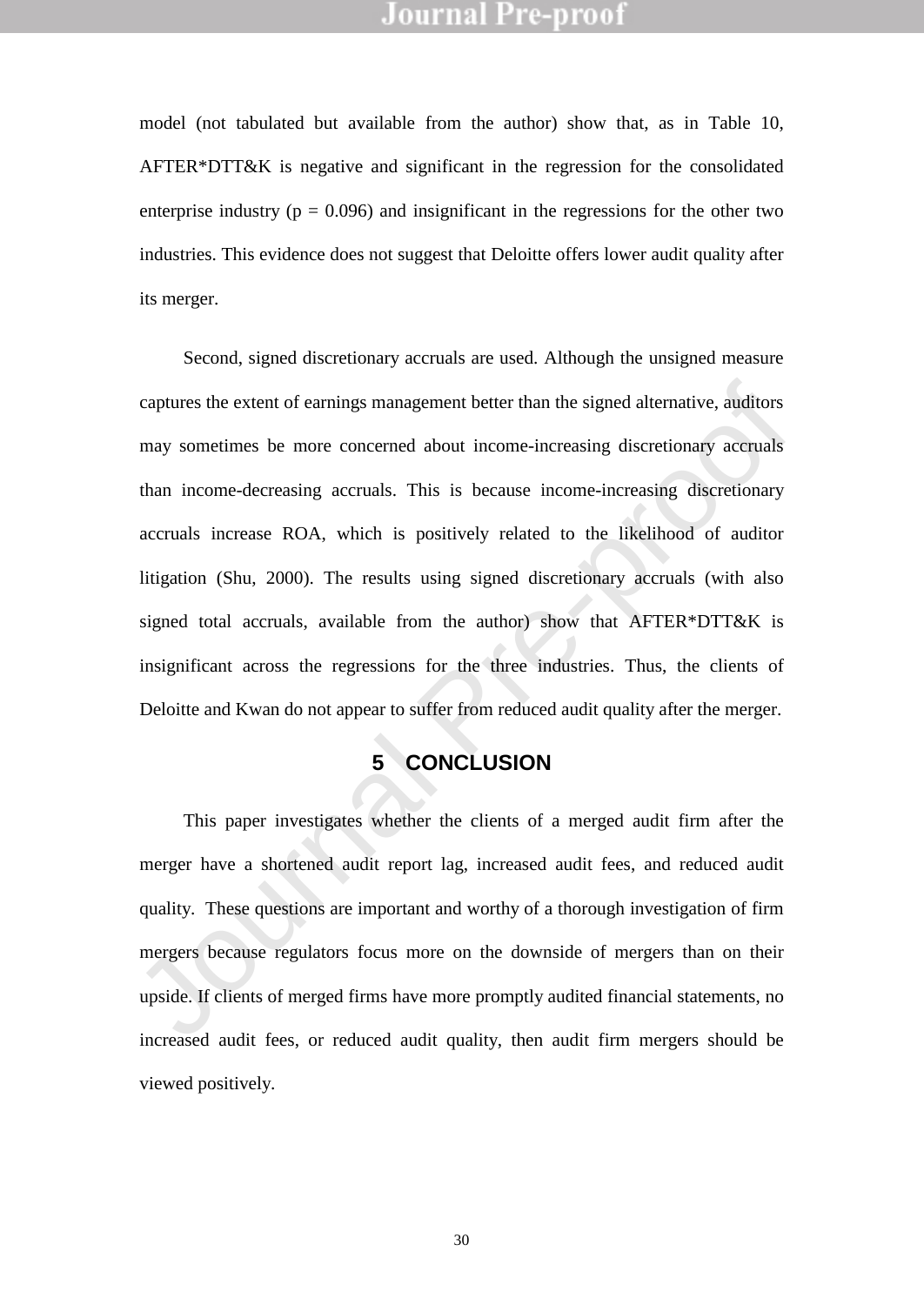Using the merger of Deloitte with Kwan in Hong Kong as a setting, this paper reports that the clients of Deloitte and Kwan in the property industry have shortened audit report lag after the merger in which Deloitte\PPDUNHWVKDUHLQWKDWLQGXVWU\UHZ to over  $50\%$  (H<sub>1</sub>). The results are robust to the control for the merger of Price Waterhouse with Coopers & Lybrand, to the use of a constant sample with a change model of audit report lag, and to a matched sample. Simultaneously, the results do not show that Deloitte charges its clients higher audit fees  $(H<sub>2</sub>)$  after the merger or reduces audit quality by allowing its clients to more frequently report positive net income, a positive change in net income, or higher levels of discretionary accruals (H3). Overall, this paper provides evidence suggesting that the merger of Deloitte and Kwan benefited their clients directly by reducing audit report lag.

#### *5.1 Limitations*

Show that Defoitte charges its clients higher audit fees (H<sub>2</sub>) after the merger or reduces<br>audit quality by allowing its clients to more frequently report positive ret income, a<br>positive change in net income, or higher l This study has some limitations. First, the results are from one industry, so generalizing the results to other industries must be done with caution. Moreover, the results are from a short window and might not occur in the long term. If the merged firm charges low audit fees in the short run to avoid criticism, it may raise audit fees in the long run. The DXGLWILUPVPDUNHWVKDUHWRJHWKHHWKHWKHOWKWY specialisation, expertise, and professional development may likewise impact the results as these factors are specific to this merger. Also, while knowledge spillover gained by providing non-audit services may affect the conduct of audits, they were not examined because non-audit fees are not required disclosures in Hong Kong. Finally, the unavailability of several potential measures of audit quality may have affected the results.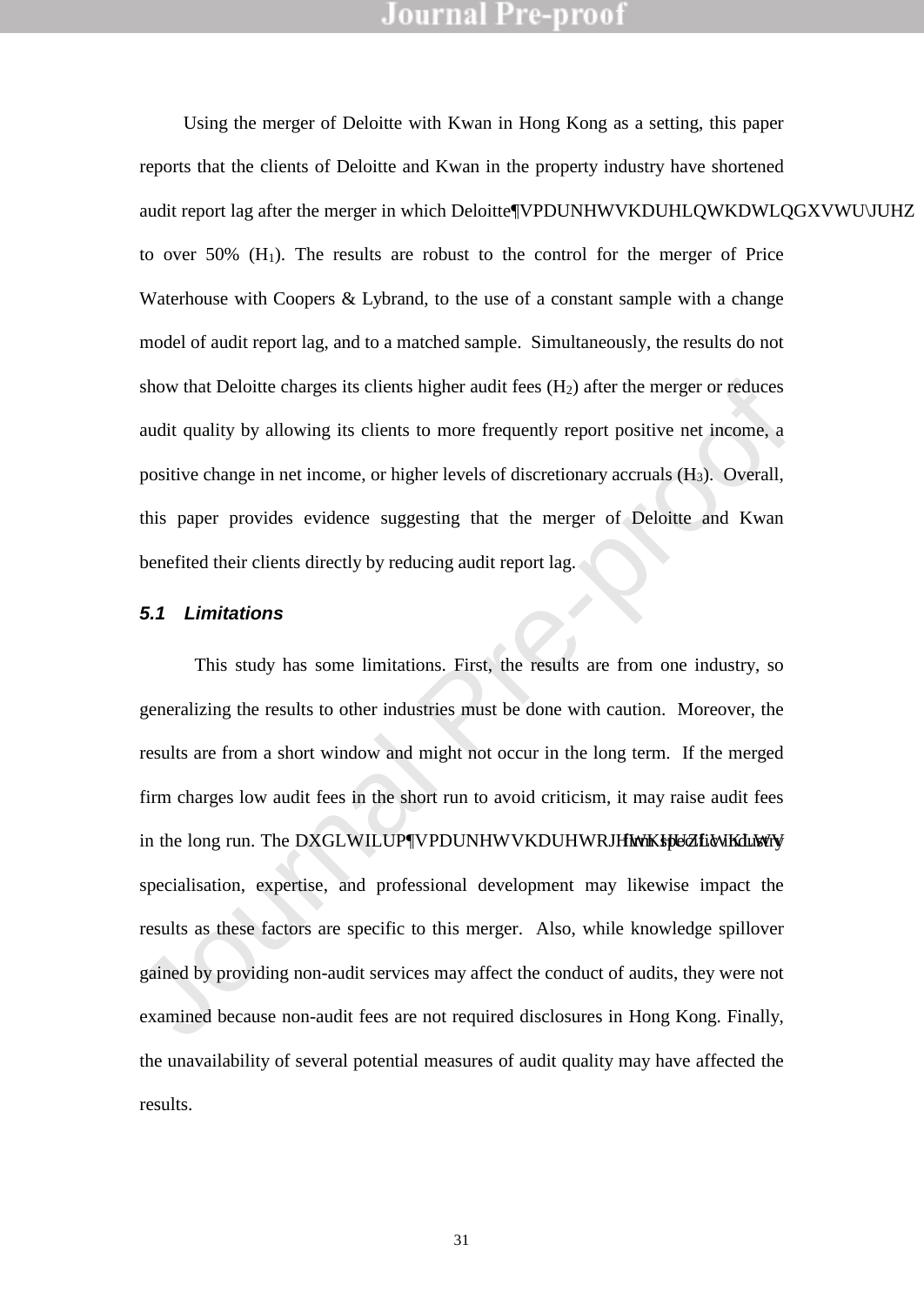#### *5.2 Future Research*

change, if any, of audit programs or procedures following a merger. Integrating the<br>audit approaches of the two firms in a merger could considerably facilitate the conduct<br>of audits. A third area is the sharing or combinin Future research could look at the mechanisms of audit firm mergers, if internal data are available. For example, information on the arrangement of audit personnel could shed light on knowledge spillover or the further development of industry specialism following a merger. Specifically, the job assignments of audit partners and managers would provide such useful insight. Another area of potential interest is the change, if any, of audit programs or procedures following a merger. Integrating the audit approaches of the two firms in a merger could considerably facilitate the conduct of audits. A third area is the sharing or combining of common resources, especially the Information Technology (IT) resources required to perform audits. Audit efficiency could be reasonably enhanced if the merged firm could efficiently or effectively use those resources.

#### **Acknowledgments**

The author acknowledges the insightful comments of Robert Larson (the editor), two anonymous reviewers, and the participants at the European Accounting Association Annual Congress, as well as the financial support from the Research Grants Council of the Hong Kong Special Administrative Region, China (Project No. UGC/IDS13/16).

#### **Appendix**

This study uses the performance-DGMXVWHG PRGLILHG-RQHV¶ PRGHO WR estimate discretionary accruals (Bauwhede et al., 2003) as follows.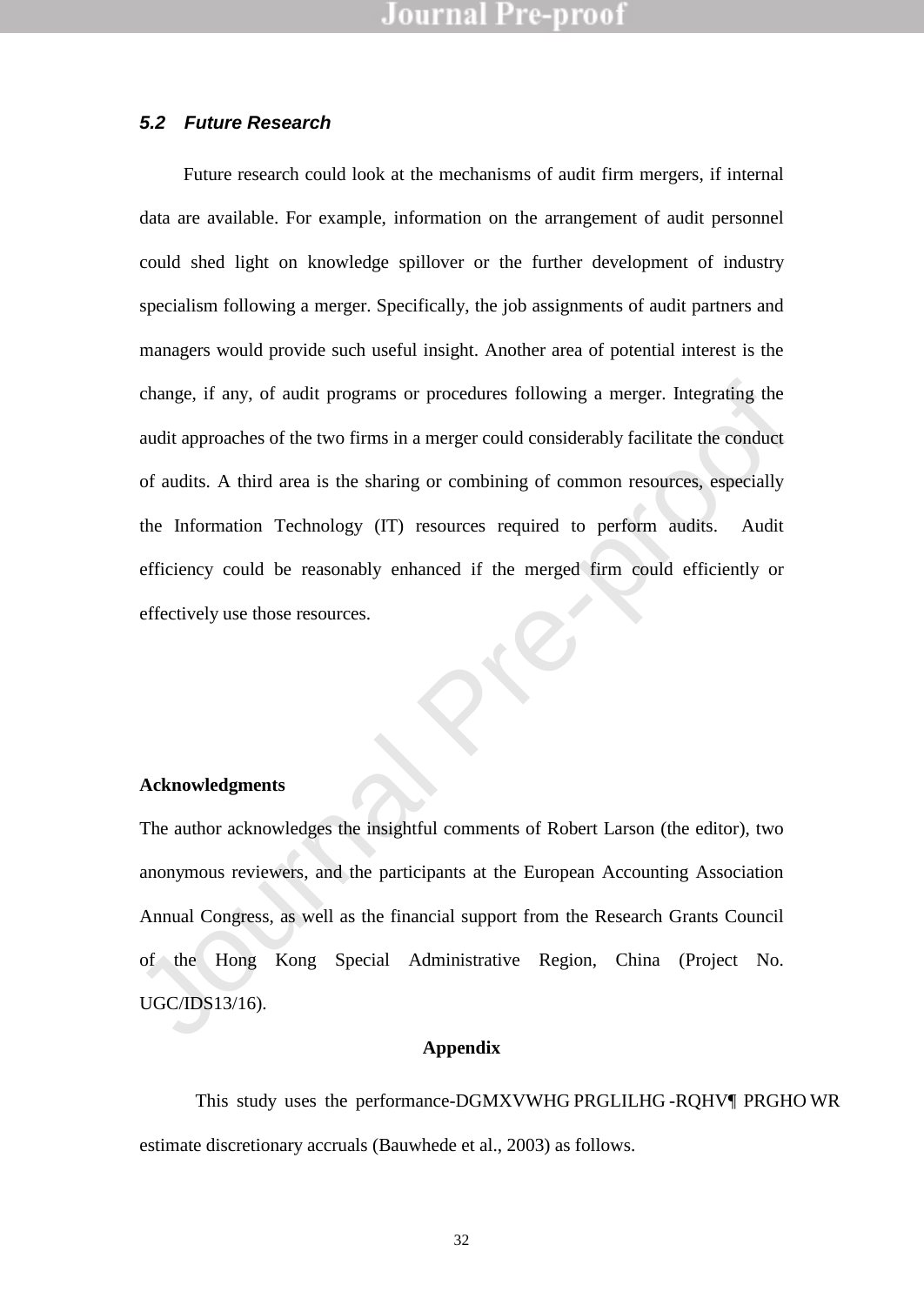$33($ 

 $3\%0$  (7)

where  
\n
$$
T A = \text{total accruals in year } t, \text{ measured as net income before\nextraordinary item and discontinued operation less cash flow\nfrom operation net of extraordinary item and discontinued\noperation
$$
\n
$$
CHSALES = \text{sales revenue in year } t \text{ minus sales revenue in year } t \pm 1
$$
\n
$$
F A = \text{net receiveable in year } t \text{ minus rate receiveable in year } t \pm 1
$$
\n
$$
F B = \text{gross property, plant, and equipment in year } t
$$
\n
$$
= \text{inter income before extraordinary items and discontinued operation}
$$
\n
$$
= \text{discretionary accuracy}
$$
\n
$$
= \text{discretionary accuracy}
$$

 $_1$ (CHSALES +  $\&$  + 5( $\&$ 

IB = net income before extraordinary items and discontinued operation<br>in year t<br>  $\theta$  = discretionary accruals<br>
Following Jones (1991), all terms in model (7) are scaled by the preceding<br> **HDUW WRWDODVVHWVWRUHGXFHAWKEH-BR** Following Jones (1991), all terms in model (7) are scaled by the preceding HDUW WRWDO DVVHWV WR UHGXFH WKH SUREGHE HY. Model (7) is run for each industry both before and after the merger. Discretionary accruals are then HVWLPDWHG E\WKH HUURU WHUP 0LQ PRCHO difference between actual total accruals and predicted total accruals calculated by the estimated parameters of model (7). The absolute value of discretionary accruals is used as a measure of audit quality in model (4).

#### **Reference**

 $TA = 0$ 

- Anonymous. (1997a). Merger creates audit king. South China Morning Postanuary 4).
- Anonymous. (1997b). Deloitte wins contacts and Kwan Wong gets big name. South China Morning Pos(January 12).
- Anonymous. (1997c). Deloitte Touche Tohmatsu and Kwan Wong Tan and Fong announce merger. PR Newswire(April 25).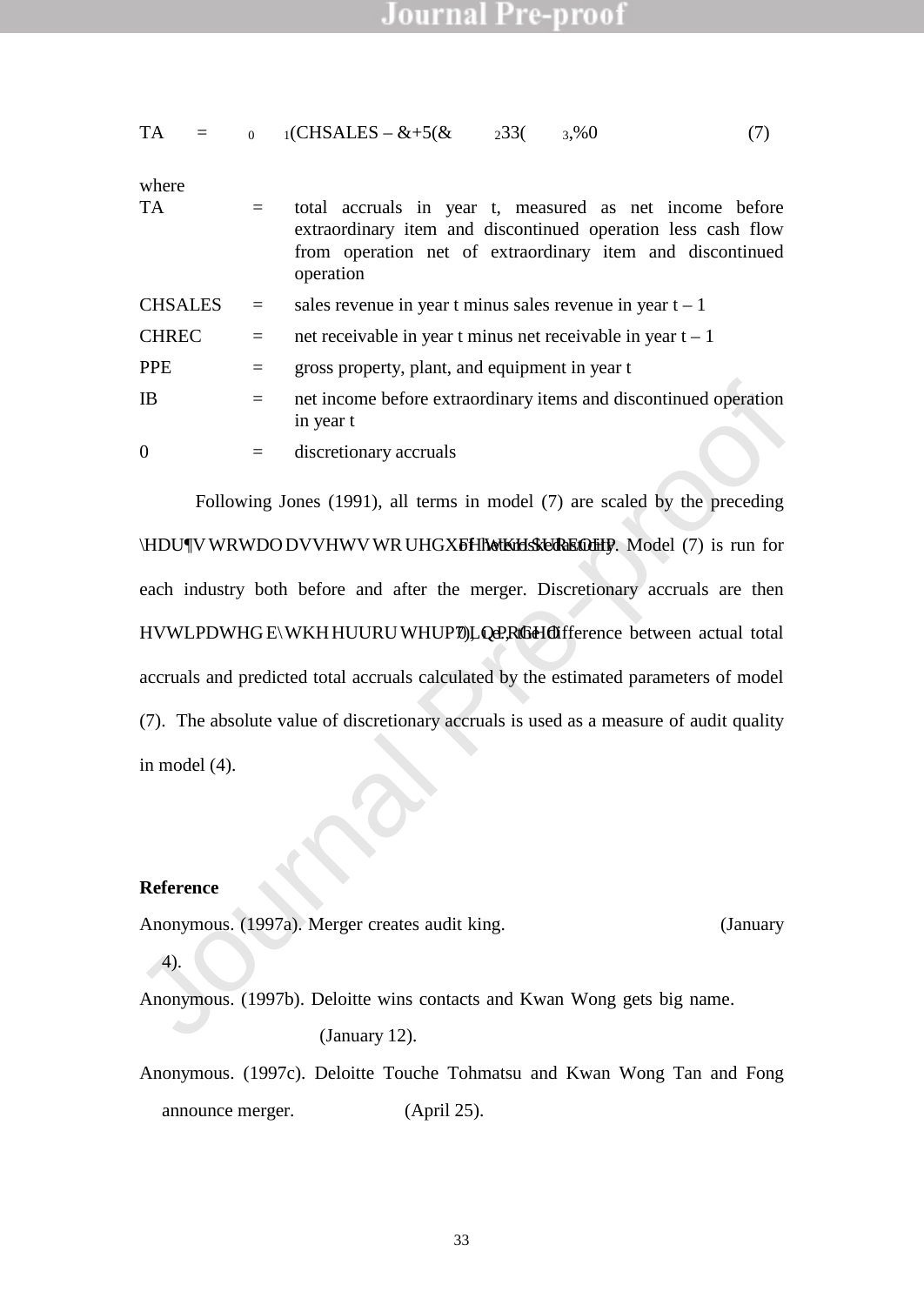- Anonymous. (1997d). Accounting giants close merger deal. South China Morning Post(April 29).
- Anonymous. (2011). Accounting services quarterly update 12/19/2011. Hoovers Inc., Austin, Texas, United States.
- Ashbaugh, H., LaFond, R., & Mayhew, B. W. (2003). Do non-audit services compromise auditor independence? Further evidence. The Accounting Review, 78(3), 611-639.
- Bade, R., & Parkin, M. (2016). Foundations of Economics th Edition, Prentice-Hall.
- Bartov, E., & Konichitchki, Y. (2017). SEC filings, regulatory deadlines, and capital market consequences. Accounting Horizons, 31(4), 109-131.
- Bauwhede, H. V., Willekens, M., & Gaeremynck, A. (2003). Audit firm size, public ownership, and firms' discretionary accruals management. The International Journal of Accounting $(38(1), 1-22)$ .
- Beasley, M. S., Carcello, J. V., Hermanson D. R., & Lapides, P. (2000). Fraudulent financial reporting: Consideration of industry rates and corporate governance mechanism. Accounting Horizons,  $4(4)$ ,  $441-454$ .
- Beatty, A. L., Ke B., & Petroni, K. R. (2002). Earnings management to avoid earnings declines across publicly and privately held bank. The Accounting Review  $7(3)$ , 547-570.
- Bade, R., & Parkin, M. (2016). Foundations of Economicsth Edition, Prentice-Hall.<br>
Bartov, E., & Konichitchki, Y. (2017). SEC filings, regulatory deadlines, and capital<br>
market consequences. Accounting Horizons31(4), 109-1 Bell, T. B., Landsman W. R., & Shackelford, D. A. (2001). **XGLWRUV** SHUFHLYHG business risk and audit fees: Analysis and evidence. Journal of Accounting Research $39(1)$ ,  $35-43$ .
- Burgstahler D. C., & Eames, M. (2003). Earnings management to avoid losses and earnings decreases. Contemporary Accounting Research 20(2), 253-294.
- Cahan. S. F., & Sun, J. (2015). The effect of audit experience on audit fees and audit quality. Journal of Accounting, Auditing and Finance  $30(1)$ , 78-100.
- Chan, K. H., & Wu, D. (2011). Aggregate quasi rents and auditor independence: Evidence from audit firm mergers in China. Contemporary Accounting Research , 28(1), 175-213.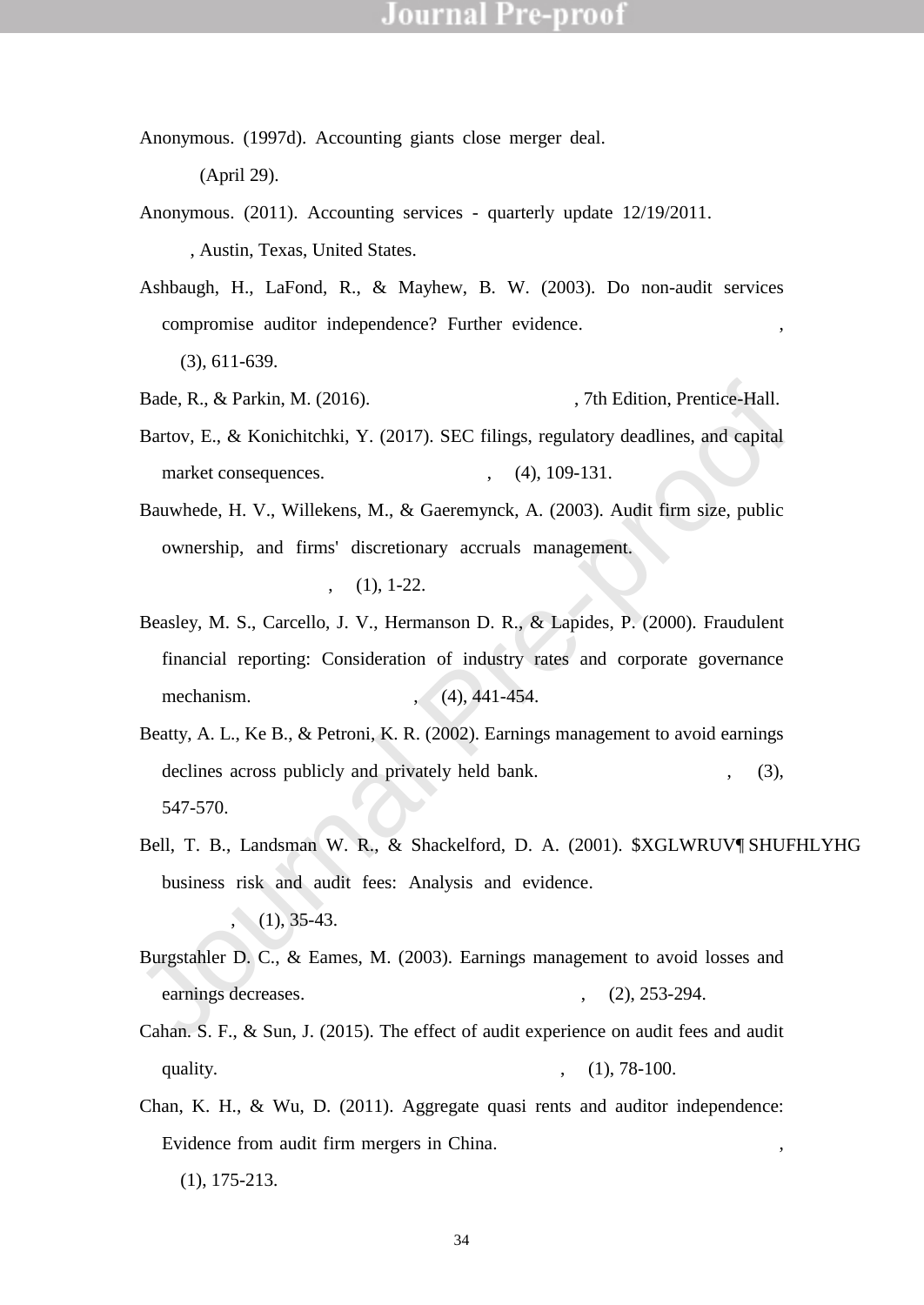- Chen, J. P. C., Su X. & Wu X. (2010). Auditor changes following a Big 4 merger with a local Chinese firm: A case study. Auditing: A Journal of Practice and Tony, 29(1), 41-72.
- Choi, J.-H., Kim, S., & Raman, K. K. (2017). Did the 1998 merger of Price Waterhouse and Coopers & Lybrand increase audit quality? Contemporary Accounting Research 34(2), 1071-1102.
- Choi, M.-S., & Zeghal, D. (1999). The effect of accounting firm mergers on international markets for accounting services. Journal of International Accounting Auditing and Taxation  $B(1)$ , 1-22.
- Craswell, A. T., Francis, J. R., & Taylor, S. L. (1995). Auditor brand name reputations and industry specialization. Journal of Accounting and Economi $\mathcal{L}(\mathcal{S})$ , 297-322.
- international markets for accounting services. Journal of InternationalAccounting<br>Auditing and Taxatior<sup>8</sup>(1), 1-22.<br>Craswell, A. T., Francis, J. R., & Taylor, S. L. (1995). Auditor brand name reputations<br>and industry spec DeFond, M. L., Francis J. R., & Wong, T. J. (2000). Auditor industry specialization and market segmentation: Evidence from Hong Kong. Auditing: A Journal of Practice and Theoryl  $9(1)$ , 49-66.
- Ding, R. & Jia, Y. (2012). Auditor mergers, audit quality and audit fees: Evidence from the PricewaterhouseCoopers merger in the UK. Journal of Accounting and Public Policy, 31(1), 69-85.
- Ettredge, M. L., Li C., & Sun, L. (2006). The impact of SOX Section 404 Internal Control Quality Assessment on audit delay in the SOX era. Auditing: A Journal of Practice and Theory  $25(2)$ , 1-23.
- Ferguson, A., Francis, J. R., & Stokes, D. J. (2003). The effects of firm-wide and office-wide industry expertise on audit pricing. The Accounting Review  $78(2)$ , 429-448.
- Ferguson, A., & Stokes, D. J. (2002). Brand name audit pricing, industry specialization, and leadership premiums post-Big 8 and Big 6 mergers. Contemporary Accounting Researd  $\mathfrak{g}(1)$ , 77-110.
- Fields, L. P., Fraser, D. R., & Wilkins, M. S. (2004). An investigation of the pricing of audit services for financial institutions, Journal of Accounting and Public Policy 23(1), 53-77.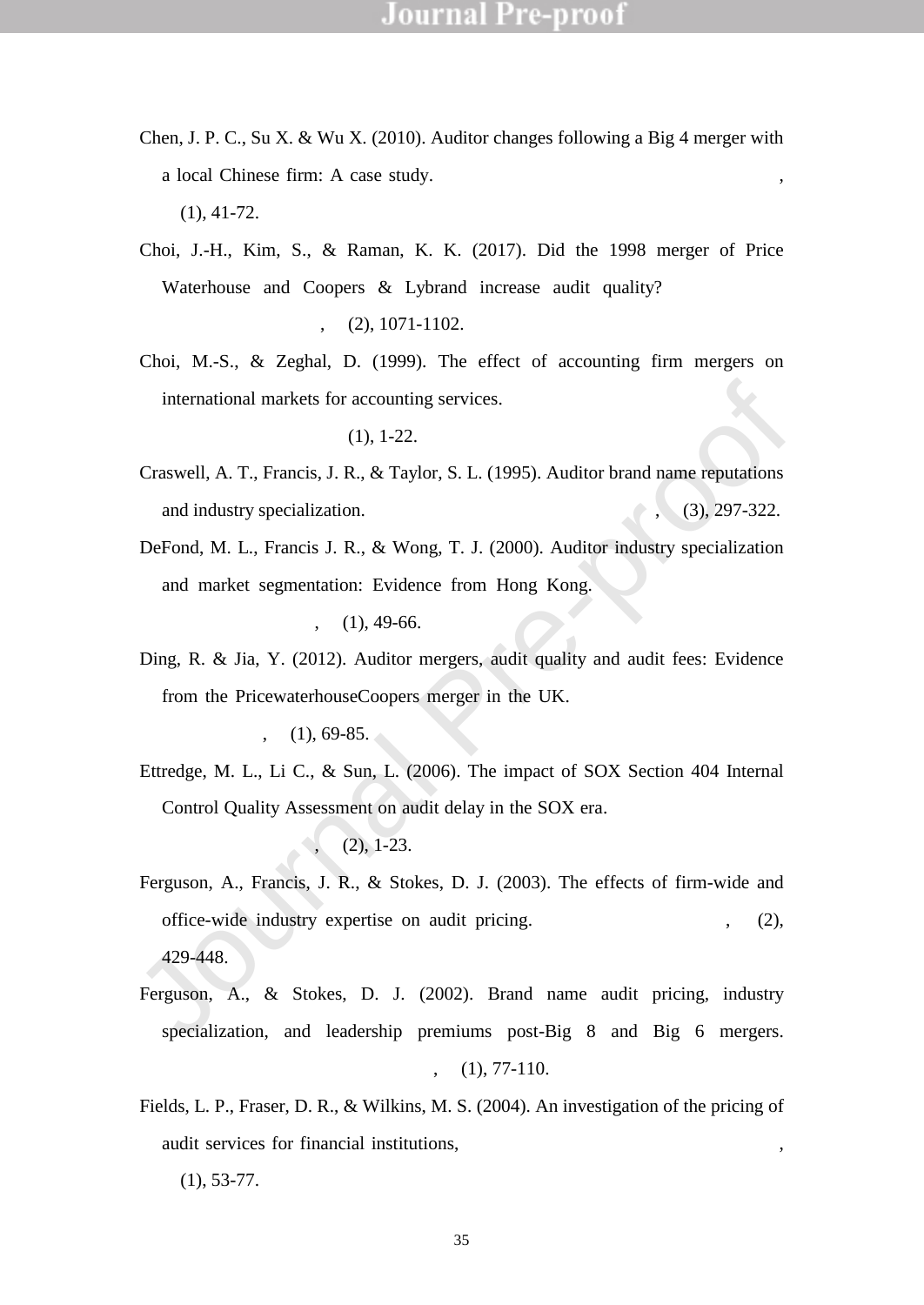- Firth, M., & Lau, T. (2004). Audit pricing following mergers of accounting practices: Evidence from Hong Kong. Accounting and Business Researc 84(3), 201-213.
- Gong, Q., Li, O. Z., Lin, Y., & Wu, L. (2016). On the benefits of audit market consolidation: Evidence form merged audit firms. The Accounting Review 91(2), 463-488.
- Guay, W. R., Kothari, S. P., & Watts, R. L. (1996). A market-based evaluation of discretionary accrual models. Journal of Accounting Researc<sup>84</sup>(Supplement), 83-105.
- 83-105.<br>
Halperin, R., & Lai, K.-W. (2015). The relation between auditor-provided tax service<br>
free and audit fees after the Sarbanes-Oxley Act: From the perspective of cross-<br>
selling of services. Journal of Accounting, Halperin, R., & Lai, K.-W. (2015). The relation between auditor-provided tax service fees and audit fees after the Sarbanes-Oxley Act: From the perspective of crossselling of services. Journal of Accounting, Auditing and Finance  $30(3)$ ,  $341-372$ .
- Hay, D. C., Knechel, W. R., & Wong, N. (2006) Audit fees: A meta-analysis of the effect of supply and demand attributes. Contemporary Accounting Research 28(1), 141-191.
- Healy, P., & Lys, T. (1986). Auditor changes following Big Eight mergers with non-Big Eight audit firms. Journal of Accounting and Public Policy 5(4), 251-265.
- Herz, R. (2011). Renewed focus on mandatory auditor rotation. Compliance Week (November), 1, 38-39.
- Ivancevich, S. H., & Zarakoohi, A. (2000). An exploratory analysis of the 1989 accounting firm megamergers. Accounting Horizons, 14(4), 389-401.
- Iyer, V., & Iyer, G. (1996). Effect of Big 8 mergers on audit fees: Evidence from the United Kingdom. Auditing: A Journal of Practice and Theort 5(2), 123-132.
- Jensen, M. C., & Meckling, W. H. (1995). Specific and general knowledge, and organizational structure. Journal of Applied Corporate Finance (2), 4-18.
- Jones, J. J. (1991). Earnings management during import relief investigations. Journal of Accounting Researc $B(2)$ , 193 $\pm$ 228.
- Kanagaretnam, K., Lobo. G., & Robert, M. (2004). Earnings management to reduce earnings variability: Evidence from bank loan loss provisions. Review of Accounting and Financ $\mathcal{A}(1)$ , 128-148.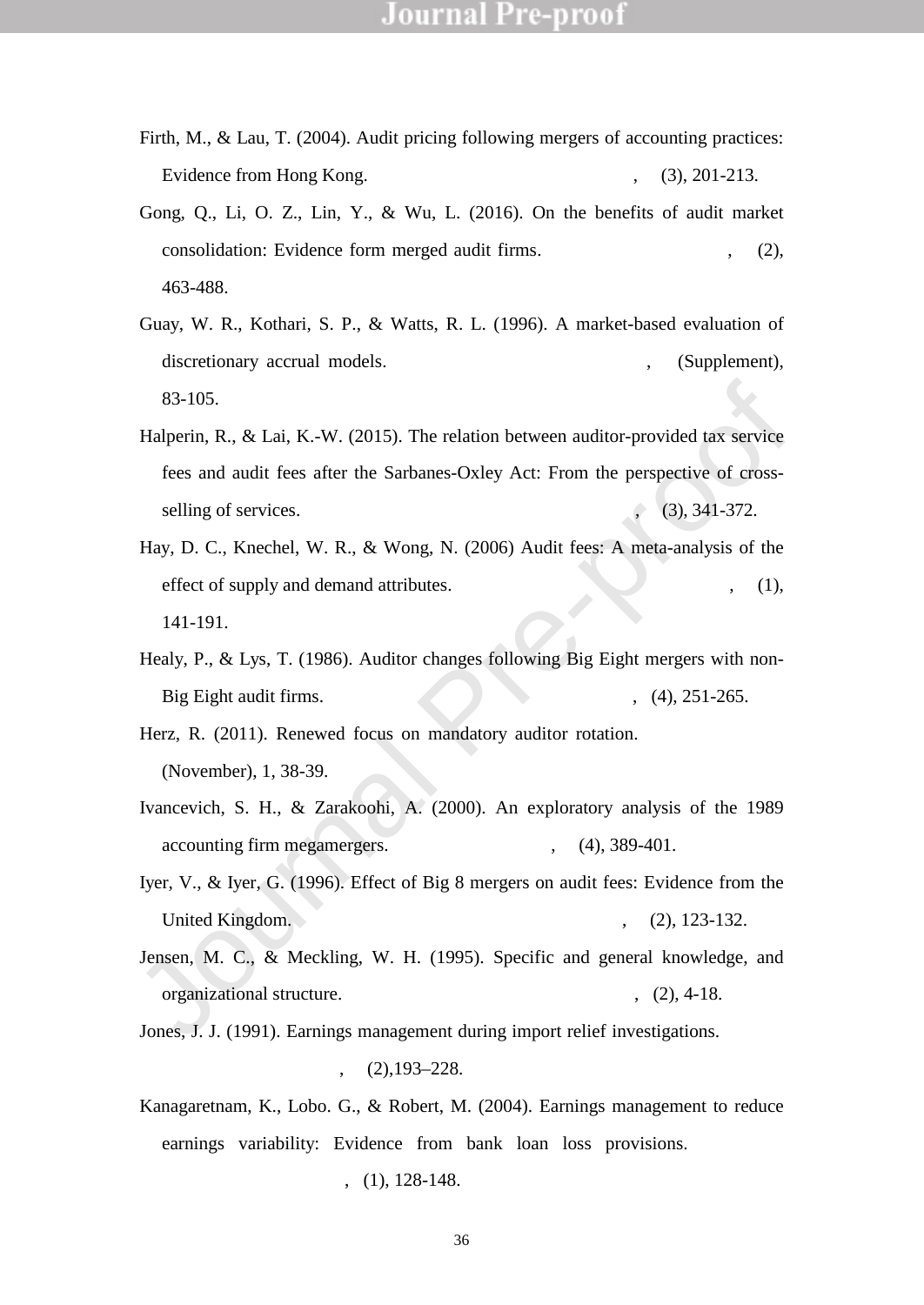- Knechel, W. R., & Sharma, D. S. (2012). Auditor-provided nonaudit services and audit effectiveness and efficiency: Evidence from pre- and post-SOX audit report lags. Auditing: A Journal of Practicand Theory31(4), 85-114.
- Knechel, W. R., & Sharma, D. S., & Sharma, V. D. (2012). Non-audit services and knowledge spillovers: Evidence from New Zealand. Journal of Business Finance and Accounting  $39(1&2)$ , 60-81.
- Kothari, S. P., Leone, A. J., & Wasley, C. E. (2005). Performance matched Discretionary accrual measures. Journal of Accounting and Economics  $(1)$ , 163-197.
- Krishnan, G. V. (2003). Does Big 6 auditor industry expertise constrain earnings management? Accounting Horizons 7(Supplement), 1-16.
- Krishnan, J., & Yang, J. S. (2009). Recent trends in audit report and earnings announcement lags. Accounting Horizon, 23(3), 265-288.
- Lai, K. -W. (2009). Does audit quality matter more for firms with high investment opportunities? Journal of Accounting an Public Policy 28(1), 33-50.
- Lawrence, J. E., & Glover, H. D. (1998). The effect of audit firm mergers on audit delay. Journal of Managerial Issues $0(2)$ , 151-164.
- Discretionary accrual measures. Journal of Accounting and Economics (1), 163-<br>197.<br>
Krishnan, G. V. (2003). Does Big 6 auditor industry expertise constrain earning<br>
management<sup>2</sup>Accounting Horizons 7(Supplement, 1-16.<br>
Kri Lee, D. S. (2005). The impact of the Big 8 mergers on market power: Evidence from Hong Kong Market. Journal of International Financial Management and Accounting  $16(1)$ , 69-96.
- Lee, H.-Y., Mande, V. & Son, M. (2009). Do lengthy auditor tenure and the provision of non-audit services by the external auditor reduce audit report lag? International Journal of Auditing 13(2), 87-104.
- Mitra, S., Song, H., & Yang, J. S. (2015). The effect of Auditing Standard No. 5 on audit report lags. Accounting Horizons, 29(3), 507-527.
- Munsif, V., Raghunandan, K., & Rama, D. V. (2012). Internal control reporting and audit report lags: Further evidence. Auditing: A Journal of Practice and Theory , 31(3), 203-218.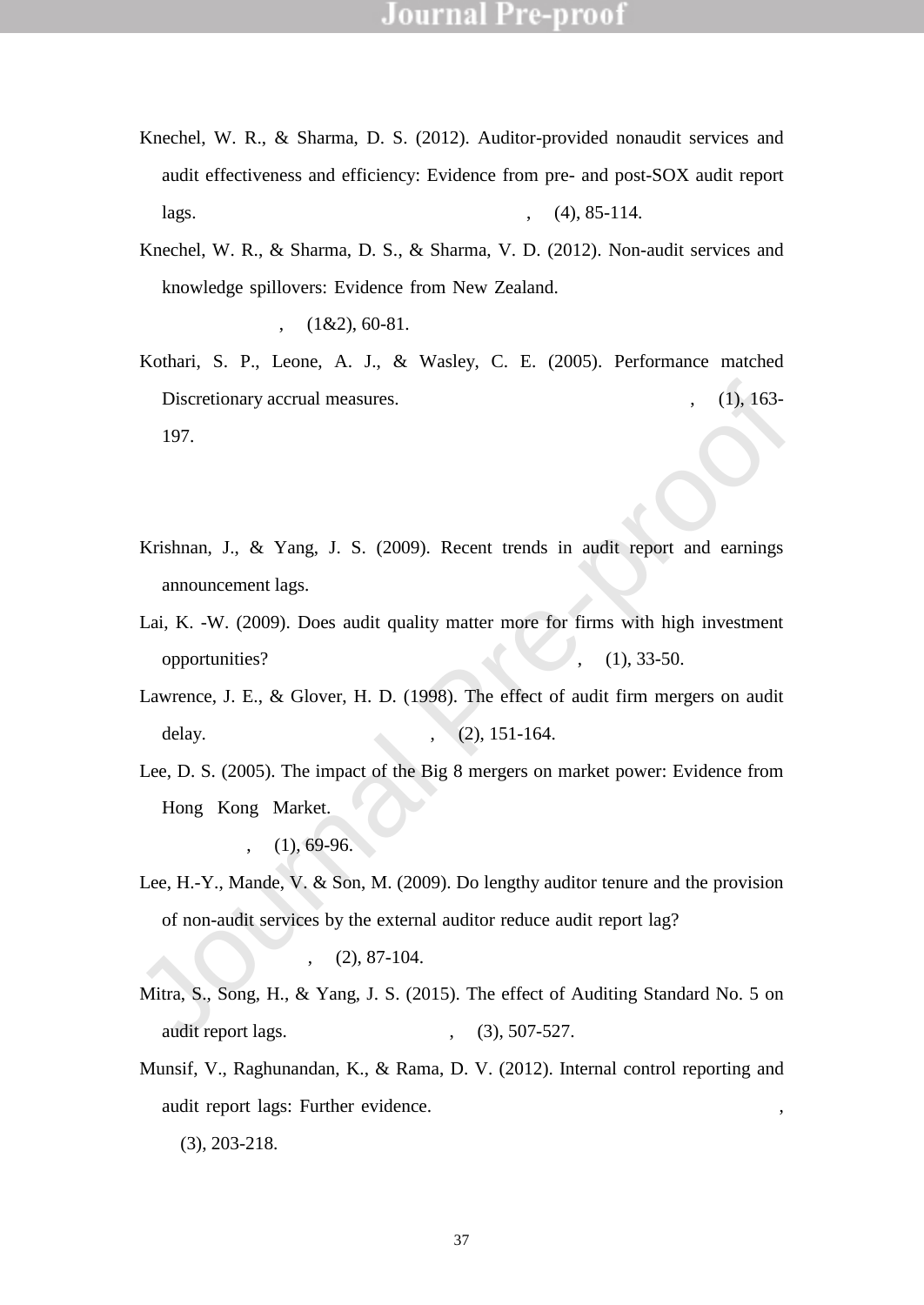- Payne, J. L. (2008). 7KH LQIOXHQFH RI DXGLW ILUP VSHFLDOLDWLRQ RQ DQDOVWV¶RUH errors. Auditing: A Journal of Practice and Theo $\frac{\alpha}{7}(2)$ , 109-136.
- Pong, C. K. M. (1999). Auditor concentration: A replication and extension for the UK audit market 1991-1995. Journal of Business Finance and Counting 26(3and4), 451-475.
- Securities and Exchange Commissi $(2002)$ . Acceleration of periodic report filing dates and disclosure concerning website access to reports, Release No. 33-8128. Washington, D.C.
- Shipman, J. E., Swanquist, Q. T., & Whited, R. L. (2017). Propensity score matching in accounting research. The Accounting Review, 92(1), 213-244.
- Shu, S. Z. (2000). Auditor resignations: Clientele effects and legal liability. Journal of Accounting and Economics  $29(2)$ , 173- $205$ .
- Sullivan, M. W. (2002). The effect of the Big Eight accounting firm mergers on the market for audit services. Journal of Law and  $E$ conomic $45(2)$ , 375-399.
- Tanyi, P., Raghunandan, K., & Barua, A. (2010). Audit report lags after voluntary and involuntary auditor change. Accounting Horizons, 24(4), 671-688.
- Washington, D.C.<br>
Shipman, J. E., Swanquist, Q. T., & Whited, R. L. (2017). Propensity score matching in<br>
accounting research. The Accounting Review 92(1), 213-244.<br>
Shu, S. Z. (2000). Auditor resignations: Clientele effec Tonge, S., & Wootton, C. (1991). Auditor concentration and competition among the large public accounting firms: Post-merger status and future implications. Journal of Accounting and Public Policy  $10(2)$ ,  $157-172$ .
- Wang, T., Liu, C., & Chang, C.-H. J. (2011). CPA-firm merger: An investigation of audit quality. European Accounting Review 20(4), 727-761.
- Watkins, A. L., Hillison, W., & Morecroft, S. E. (2004). Audit quality: A synthesis of theory and empirical evidence, Journal of Accounting iterature, 23, 153-193.
- Watts, R. L. (2003). Conservatism in Accounting Part I: Explanations and Implications. Accounting Horizons, 17(3), 207-221.
- Whisenant, S., Sankaraguruswamy, S., & Raghunandan, K. (2003). Evidence on the joint determination of audit and non-audit fees. Journal of Accounting Research 41(4), 721-744.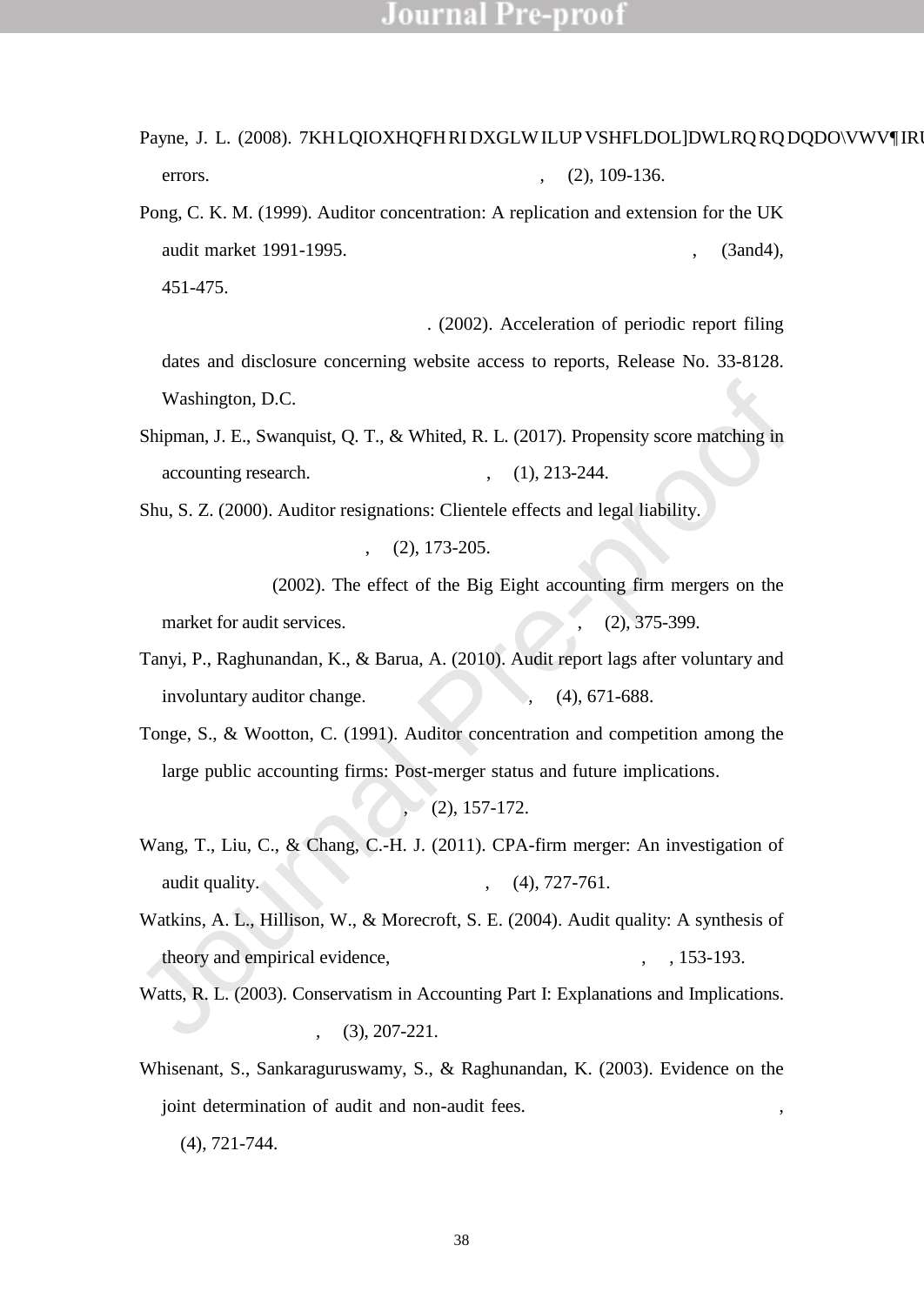- White, H. (1980). A heteroskedasticity-consistent covariance matrix estimator and a direct test for heteroskedasticity. Econometrica48(4), 817-838.
- Whitworth, J. D., & Lambert, T. A. (2014). Office-level characteristics of the Big 4 and audit report timeliness. Auditing: A Journal of Pratice and Theory, 33(3), 129-152.
- Accounting 51(2), 217-239. Yuan, R., Cheng, Y., & Ye, K. (2016). Auditor industry specialization and discretionary accruals: The role of client strategy. The International Journal of Accounting 51(2), 217-239.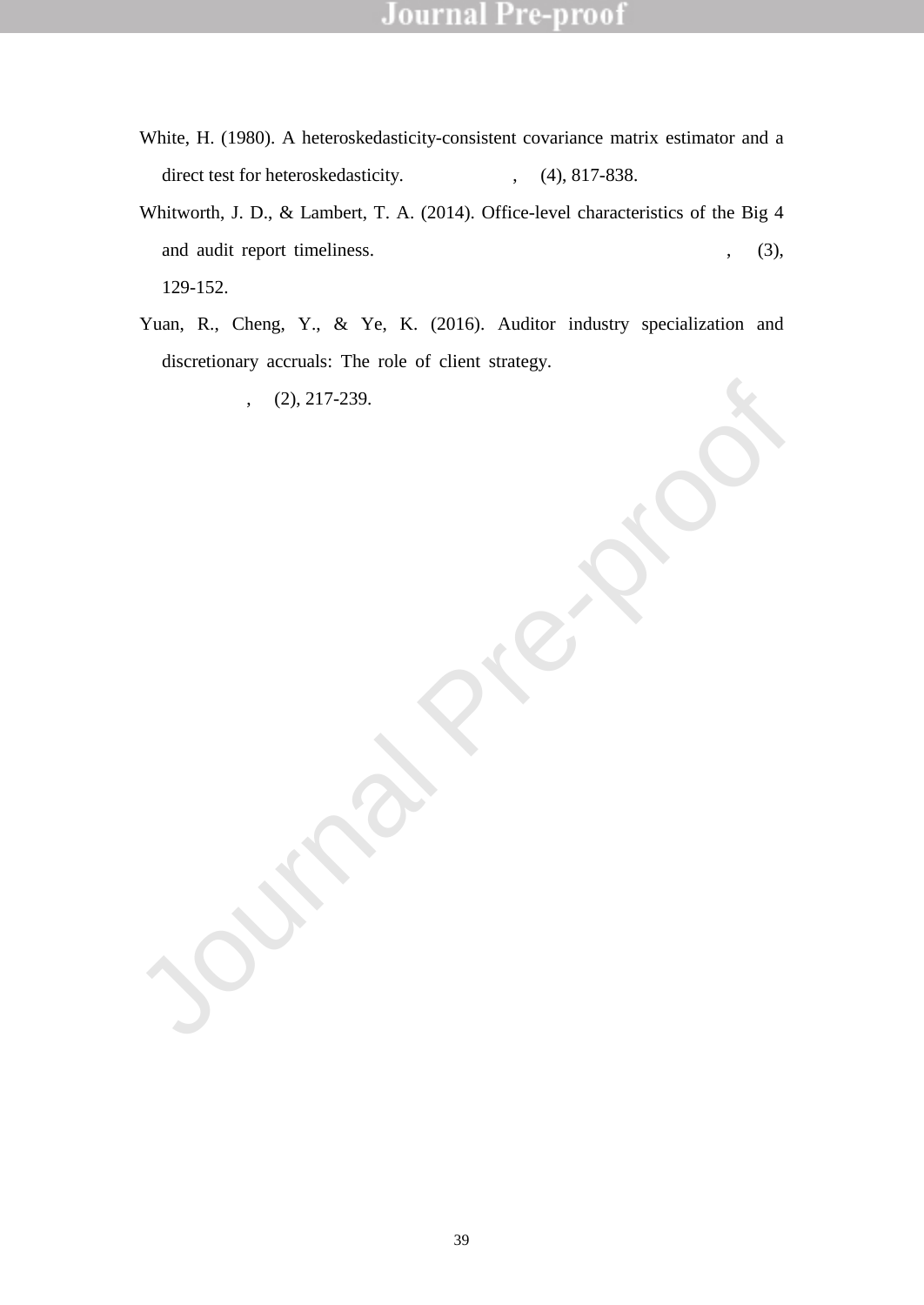### **Table 1**

|  |  |  | <b>Definition of the Variables</b> |
|--|--|--|------------------------------------|
|--|--|--|------------------------------------|

| Panel A: Variables for Model 1 |     |                                                                                                                                                    |
|--------------------------------|-----|----------------------------------------------------------------------------------------------------------------------------------------------------|
| <b>LNARL</b>                   | $=$ | Audit report lag; natural logarithm of the number of days between<br>fiscal year end and audit report date                                         |
| <b>LTA</b>                     | $=$ | Total assets; natural logarithm of total assets (in thousands)                                                                                     |
| <b>EPS</b>                     | $=$ | Earnings per share change; ratio of EPS in year t minus EPS in year t<br>$\pm$ 1 to the absolute value of EPS in year t $\pm$ 1                    |
| <b>LTSUB</b>                   | $=$ | Total subsidiaries; natural logarithm of total number of subsidiaries                                                                              |
| <b>FOREIGN</b>                 | $=$ | Foreign subsidiaries; percentage of subsidiaries that are foreign                                                                                  |
| EI                             | $=$ | Exceptional or extraordinary item; 1 if firm reports an exceptional or<br>extraordinary item, otherwise 0                                          |
| LOSSBEI                        | $=$ | Net income loss before exceptional and extraordinary items; 1 if net<br>income before exceptional and extraordinary items $< 0$ , otherwise 0      |
| <b>MODIFY</b>                  | $=$ | Modified opinion; 1 if firm receives a modified audit opinion,<br>otherwise 0                                                                      |
| <b>ROA</b>                     | Ξ   | Return on assets; ratio of net income to total assets                                                                                              |
| <b>LEV</b>                     | Ξ   | Leverage; ratio of total debts to total assets                                                                                                     |
| <b>LIQ</b>                     | $=$ | Liquidity; ratio of current assets to current liabilities                                                                                          |
| <b>MARCH</b>                   | $=$ | March year end; 1 if firm has a March year end, otherwise 0                                                                                        |
| <b>SWITCH</b>                  | Ξ   | Switched auditors; 1 if firm changes auditor in year t, otherwise 0                                                                                |
| LAF                            | $=$ | Audit fees; natural logarithm of audit fees (in dollars)                                                                                           |
| <b>AFTER</b>                   | $=$ | After merger; 1 if financial statements begin on or after 1 April 1997,<br>otherwise 0                                                             |
| DTT&K                          | $=$ | Audit firm; LIILUPVDXGLWRULV'HORLWWH7RXFKHo7RKwPDV<br>Wong Tan $&$ Fong, otherwise 0                                                               |
|                                |     | Panel B: Additional variables first used in                                                                                                        |
| Model 2                        |     |                                                                                                                                                    |
| <b>LOSS</b>                    |     | Net income loss; 1 if net income $< 0$ , otherwise 0                                                                                               |
| <b>CATA</b>                    |     | Current ratio; ratio of current assets to total assets                                                                                             |
| Model 3                        |     | Panel C: Additional variables first used in                                                                                                        |
| <b>POSINC</b>                  | $=$ | Positive net income; 1 if net income $\Rightarrow$ 0, otherwise 0                                                                                  |
| <b>INCCHG</b>                  | $=$ | Actual change in net income; ratio of net income in year t minus net<br>income in year $t \pm 1$ to absolute value of net income in year $t \pm 1$ |
| <b>ASSGTH</b>                  | $=$ | Asset growth; ratio of total assets in year t minus total assets in year t<br>$\pm$ 1 to total assets in year t $\pm$ 1                            |
| Model 4                        |     | Panel D: Additional variables first used in                                                                                                        |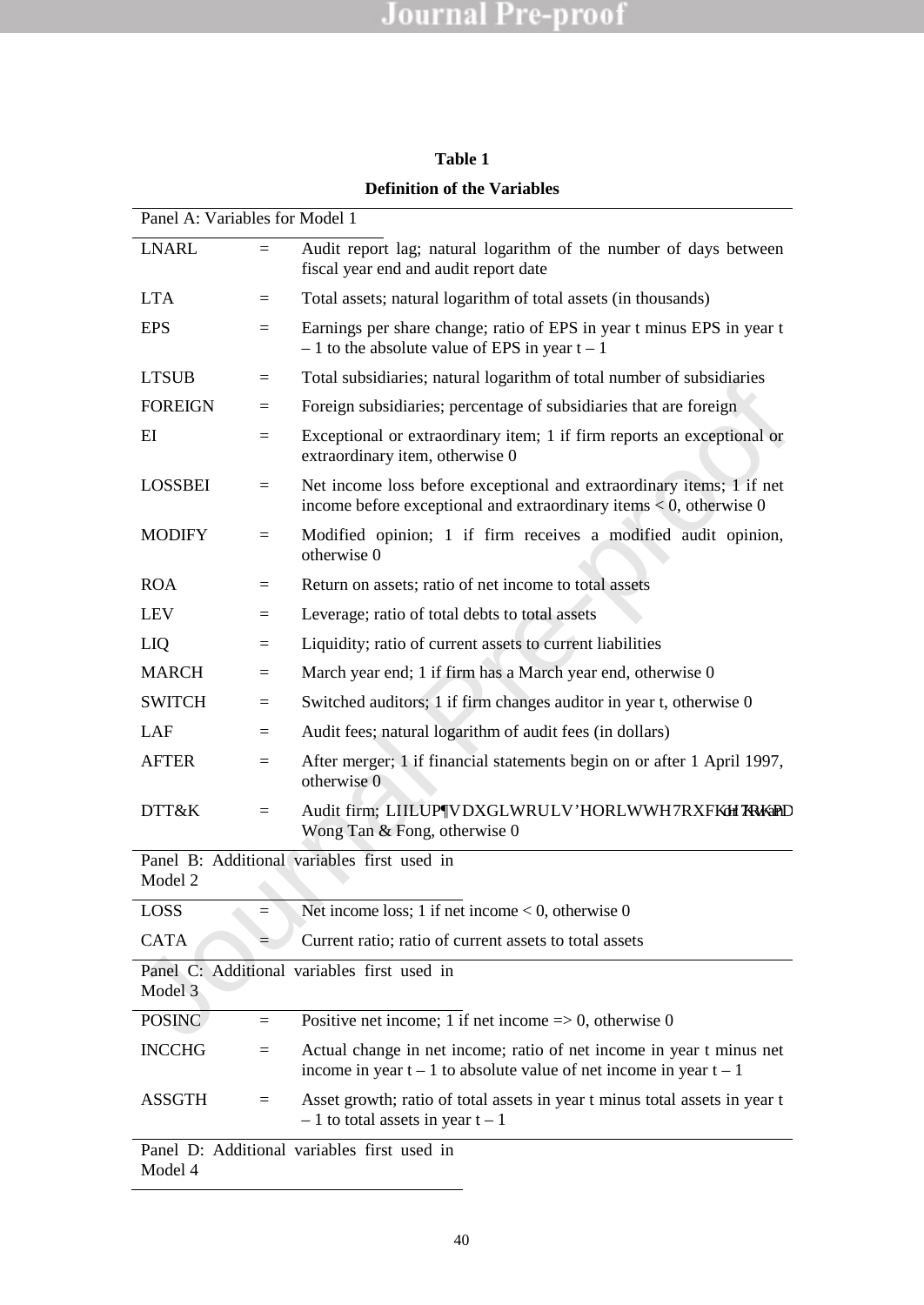| ABSDA        | $=$ | Discretionary accruals; absolute value of discretionary accruals<br>HVWLPDWHGEWKHPRGLILHG-RQHVPRGHOVHH\$SHQGL[                                                                                                                                                                  |  |  |  |  |  |  |  |
|--------------|-----|---------------------------------------------------------------------------------------------------------------------------------------------------------------------------------------------------------------------------------------------------------------------------------|--|--|--|--|--|--|--|
| ABSAC        |     | Total accruals; absolute value of total accruals                                                                                                                                                                                                                                |  |  |  |  |  |  |  |
| <b>CHNI</b>  | $=$ | Relative change in net income; 1 if absolute value of change in net<br>income (before extraordinary item and discontinued operation) is in<br>the top two deciles, or otherwise 0, where change in net income<br>equals net income in year t minus net income in year $t \pm 1$ |  |  |  |  |  |  |  |
| <b>CFLOW</b> | $=$ | Operating cash flow ratio; ratio of cash flow from operation to total<br>assets                                                                                                                                                                                                 |  |  |  |  |  |  |  |
| ROA1         | $=$ | Adjusted return on assets; ratio of net income before extraordinary<br>items and discontinued operation to total assets in year $t \pm 1$                                                                                                                                       |  |  |  |  |  |  |  |

|                 |     | Panel E: Additional variables for Model 5                                                                                                                                                                                                                |
|-----------------|-----|----------------------------------------------------------------------------------------------------------------------------------------------------------------------------------------------------------------------------------------------------------|
| û LNARL         | $=$ | Audit report lag change; natural logarithm of number of days between<br>fiscal year end and audit report date in year t minus natural logarithm<br>of number of days between fiscal year end and audit report date in<br>year $t \pm 1$                  |
| ű7\$            | $=$ | Total assets change; natural logarithm of total assets in year t (in<br>thousands) minus natural logarithm of total assets in year $t \pm 1$ (in<br>thousands)                                                                                           |
| û EPS           | $=$ | Earnings per share change prior year; ratio of EPS in year t minus<br>EPS in year $t \pm 1$ to absolute value of EPS in year $t \pm 1$ minus ratio of<br>EPS in year $t \pm 1$ minus EPS in year $t \pm 2$ to absolute value of EPS in<br>year $t \pm 2$ |
| <b>们68%</b>     | $=$ | Total subsidiaries change; natural logarithm of total number of<br>subsidiaries in year t minus natural logarithm of total number of<br>subsidiaries in year $t \pm 1$                                                                                   |
| $$25($ , *1)    | $=$ | Foreign subsidiaries percentage change; proportion of foreign<br>subsidiaries in year t minus proportion of foreign subsidiaries in year<br>$t \pm 1$                                                                                                    |
| $62\$           | $=$ | Return on assets change; ratio of net income to total assets in year t<br>minus ratio of net income to total assets in year $t \pm 1$                                                                                                                    |
| ũ9              |     | Leverage change; ratio of total debts to total assets in year t minus<br>ratio of total debts to total assets in year $t \pm 1$                                                                                                                          |
| û4              |     | Liquidity change; ratio of current assets to current liabilities in year t<br>minus ratio of current assets to current liabilities in year $t \pm 1$                                                                                                     |
| î\$             | $=$ | Audit fee change; natural logarithm of audit fees (in dollars) in year t<br>minus natural logarithm of audit fees (in dollars) in year $t \pm 1$                                                                                                         |
| <b>PEI</b>      | $=$ | Exceptional or extraordinary item prior year; 1 if the firm reports an<br>exceptional or extraordinary item in year $t \pm 1$ , otherwise 0                                                                                                              |
| <b>PLOSSBEI</b> | $=$ | Net income loss before exceptional and extraordinary items prior<br>year; 1 if net income before exceptional and extraordinary item in<br>year $t \pm 1 < 0$ , otherwise 0                                                                               |
| <b>PMODIFY</b>  | Ξ   | Modified opinion prior year; 1 if the firm receives a modified audit                                                                                                                                                                                     |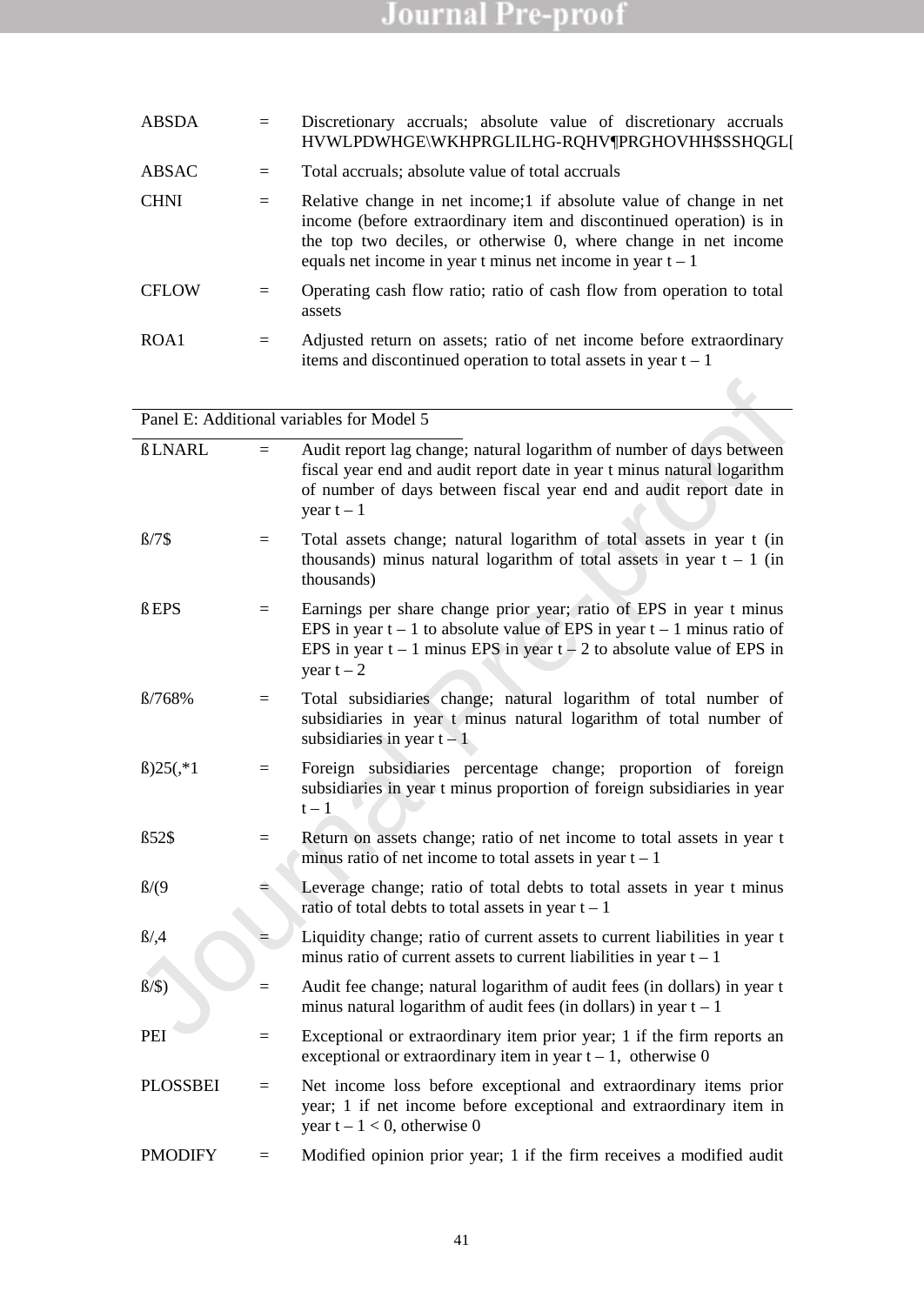opinion in year  $t \pm 1$ , otherwise 0

PSWITCH = Switched auditors prior year; 1 if the firm changes auditor in year  $t \pm$ 1, otherwise 0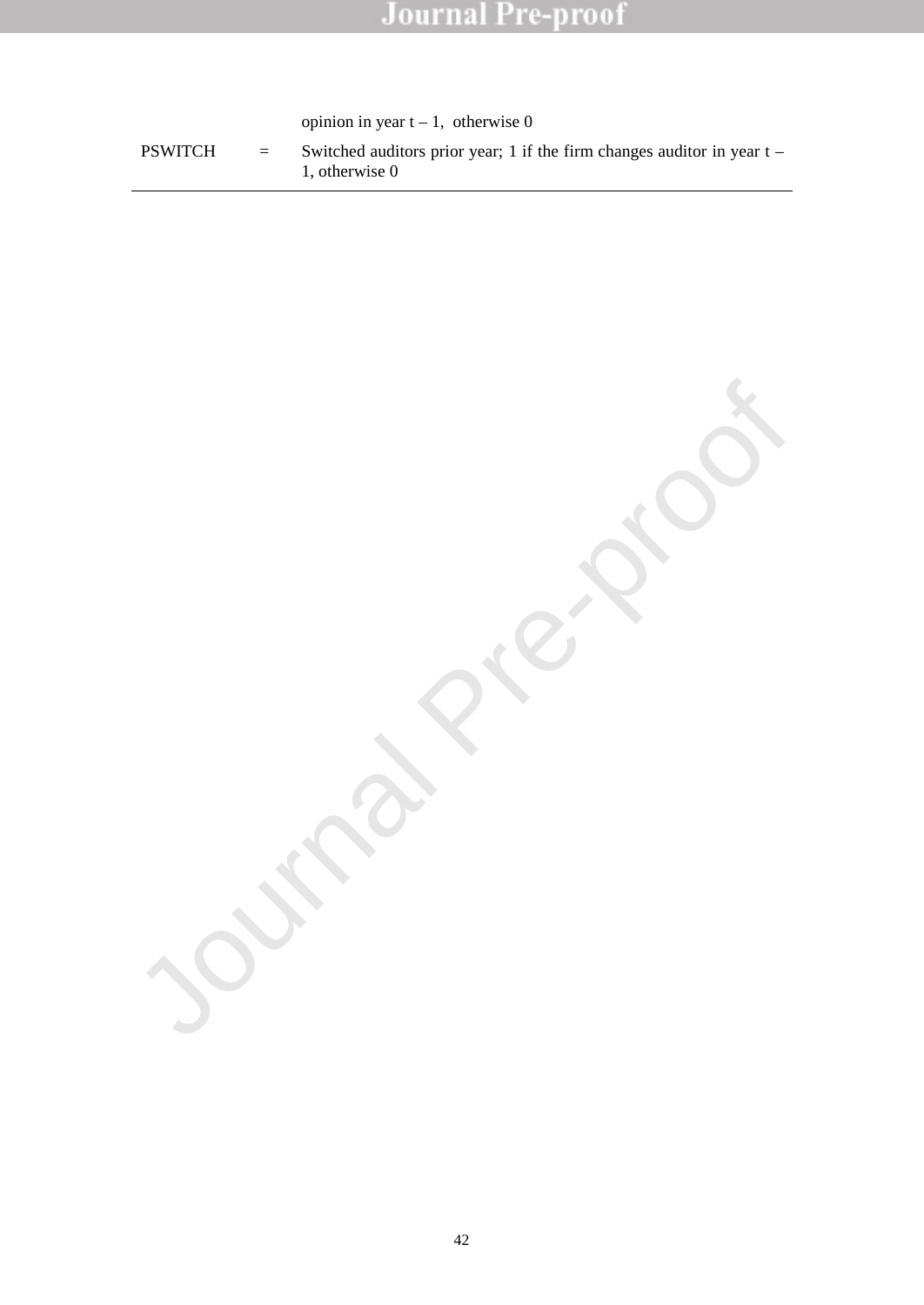| m<br>٦.<br>а |  |
|--------------|--|
|--------------|--|

| <b>Sample Selection</b>                                  |                |          |
|----------------------------------------------------------|----------------|----------|
| Annual reports identified to classify observations       |                | 961      |
| After merging with PACAP Databases                       |                |          |
| Less                                                     |                |          |
| firms with two classes of ordinary shares                | 8              |          |
| firm with two identify numbers in Databases              | $\overline{2}$ |          |
| firms with missing prior year EPS figure or zero         |                |          |
| subsidiaries                                             | 21             |          |
| firms with joint auditors in last year                   | 5              |          |
| firms with audit report lag exceeding 365 days           | 5              |          |
| potential outliers                                       | 45             | 86       |
| Final sample for all models except model (4)             |                | 875      |
| firms without details in cash flow statements or<br>Less |                |          |
| for accounts receivable                                  |                | 3<br>872 |
| Final sample for model (4)                               |                |          |
|                                                          |                |          |
|                                                          |                |          |
|                                                          |                |          |
|                                                          |                |          |
|                                                          |                |          |
|                                                          |                |          |
|                                                          |                |          |
|                                                          |                |          |
|                                                          |                |          |
|                                                          |                |          |
|                                                          |                |          |
|                                                          |                |          |
|                                                          |                |          |
|                                                          |                |          |
|                                                          |                |          |
|                                                          |                |          |
|                                                          |                |          |
|                                                          |                |          |
|                                                          |                |          |
|                                                          |                |          |
|                                                          |                |          |
|                                                          |                |          |
|                                                          |                |          |
|                                                          |                |          |
|                                                          |                |          |
|                                                          |                |          |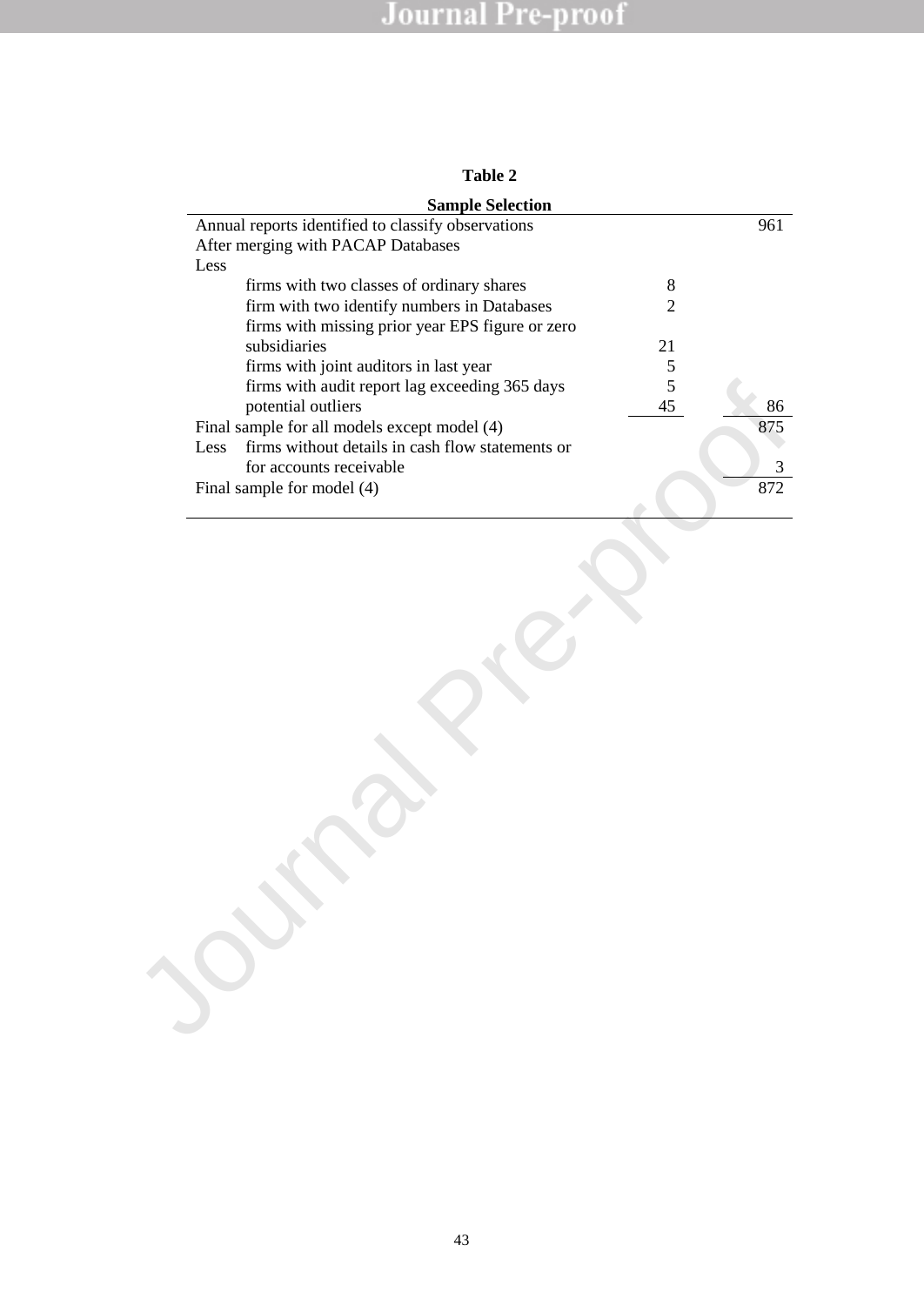|                                   |                      |            |                                                                           | Table 3                        |            |                         |                      |            |
|-----------------------------------|----------------------|------------|---------------------------------------------------------------------------|--------------------------------|------------|-------------------------|----------------------|------------|
|                                   |                      |            | Industry Composition by Auditors in Hong Kong 1 V 7 K U H H / D U J H V W |                                |            |                         | , Q G X V W U L H V  |            |
|                                   | Property             |            |                                                                           | <b>Consolidated Enterprise</b> |            |                         | Industrial           |            |
| Auditor                           | Number<br>of clients | Percentage | Auditor                                                                   | Number<br>of clients           | Percentage | Auditor                 | Number<br>of clients | Percentage |
| Panel A : Before the merger event |                      |            |                                                                           |                                |            |                         |                      |            |
| Kwan                              | 25                   | 34.72      | Ernst & Young                                                             | 45                             | 28.30      | Deloitte                | 48                   | 31.37      |
| Deloitte                          | 14                   | 19.45      | Deloitte                                                                  | 36                             | 22.64      | Ernst & Young           | 38                   | 24.84      |
| Ernst & Young                     | 9                    | 12.50      | Price Waterhouse                                                          | 22                             | 13.84      | Price Waterhouse        | 15                   | 9.80       |
| Price Waterhouse                  | 8                    | 11.11      | Kwan                                                                      | 14                             | 8.81       | Kwan                    | 14                   | 9.15       |
| Coopers & Lybrand                 |                      | 9.72       | <b>KPMG</b>                                                               | 14                             | 8.81       | <b>KPMG</b>             | 13                   | 8.50       |
| <b>KPMG</b>                       | 5                    | 6.94       | Coopers & Lybrand                                                         | 13                             | 8.17       | <b>Arthur Andersen</b>  | 10                   | 6.54       |
| <b>Arthur Andersen</b>            |                      | 1.39       | <b>Arthur Andersen</b>                                                    | 8                              | 5.03       | Coopers & Lybrand       | 9                    | 5.88       |
| Three others                      | 3                    | 4.17       | Six others                                                                |                                | 4.40       | Five others             | 6                    | 3.92       |
| Total                             | 72                   | 100.00     |                                                                           | 159                            | 100.00     |                         | 153                  | 100.00     |
| Panel B : After the merger event  |                      |            |                                                                           |                                |            |                         |                      |            |
| Deloitte                          | 46                   | 53.49      | Ernst & Young                                                             | 53                             | 29.28      | Deloitte                | 89                   | 39.73      |
| Ernst & Young                     | 12                   | 13.95      | Deloitte                                                                  | 51                             | 28.18      | Ernst & Young           | 61                   | 27.23      |
| <b>KPMG</b>                       | 8                    | 9.30       | Price Waterhouse                                                          | 22                             | 12.16      | PWC                     | 18                   | 8.04       |
| Price Waterhouse                  |                      | 8.14       | <b>KPMG</b>                                                               | 15                             | 8.29       | <b>Arthur Andersen</b>  | 17                   | 7.59       |
| <b>PwC</b>                        |                      | 4.65       | Coopers & Lybrand                                                         | 13                             | 7.18       | <b>KPMG</b>             | 16                   | 7.14       |
| Coopers & Lybrand                 | 3                    | 3.49       | <b>PwC</b>                                                                | 13                             | 7.18       | <b>Price Waterhouse</b> | 9                    | 4.02       |
| <b>Arthur Andersen</b>            | $\mathfrak{Z}$       | 3.49       | <b>Arthur Andersen</b>                                                    | 8                              | 4.42       | Coopers & Lybrand       | 8                    | 3.57       |
| Three others                      | 3                    | 3.49       | Six others                                                                | 6                              | 3.31       | Five others             | 6                    | 2.68       |
| Total                             | 86                   | 100.00     |                                                                           | 181                            | 100.00     |                         | 224                  | 100.00     |
|                                   |                      |            |                                                                           |                                |            |                         |                      |            |

**Table 3 Industry Composition by Auditors in Hong Kong**¶V7KUHH/DUJHVW,QGXVWULHV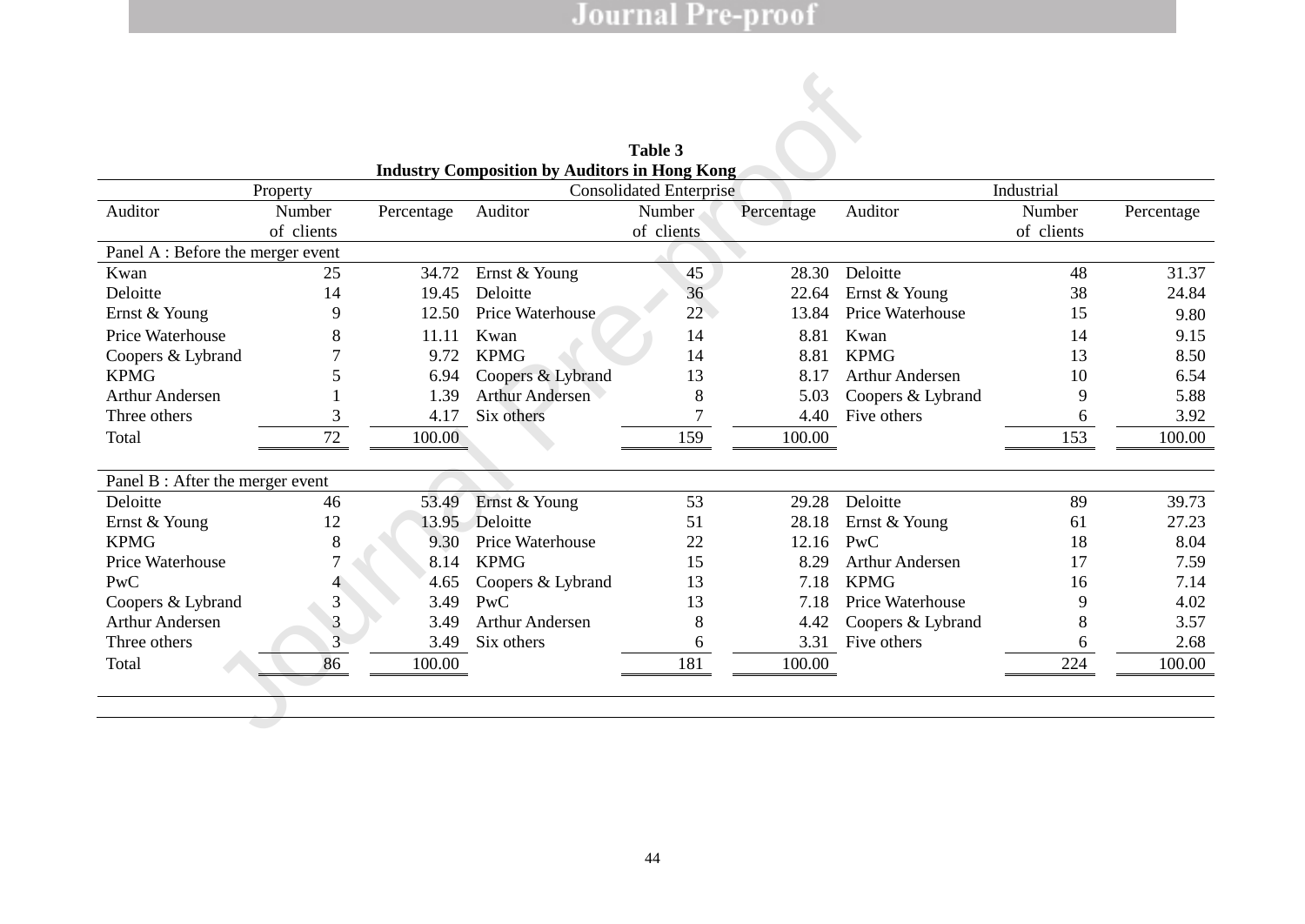## **Table 4 Selected Descriptive Statistics of Sample Variables Partitioned by Event**

|                |              |              |                                                                                                                                      | Table 4      |                                |                     |              |              |                     |
|----------------|--------------|--------------|--------------------------------------------------------------------------------------------------------------------------------------|--------------|--------------------------------|---------------------|--------------|--------------|---------------------|
|                |              |              | <b>Selected Descriptive Statistics of Sample Variables Partitioned by Event</b>                                                      |              |                                |                     |              |              |                     |
|                |              |              |                                                                                                                                      |              |                                |                     |              |              |                     |
|                |              | Property     |                                                                                                                                      |              | <b>Consolidated Enterprise</b> |                     |              | Industrial   |                     |
|                |              |              | Panel A: Mean and standard deviation (in parentheses) of continuous variables with t-tests performed on the difference between means |              |                                |                     |              |              |                     |
|                | (a)          | (b)          | $(c) = (a) \pm (b)$                                                                                                                  | (d)          | (e)                            | $(f) = (d) \pm (e)$ | (g)          | (h)          | $(i) = (g) \pm (h)$ |
|                | Before the   | After the    | Difference                                                                                                                           | Before the   | After the                      | Difference          | Before the   | After the    | Difference          |
| Variable       | merger event | merger event | between                                                                                                                              | merger event | merger event                   | between             | merger event | merger event | between             |
|                | $(n = 72)$   | $(n = 86)$   | means                                                                                                                                | $(n = 159)$  | $(n = 181)$                    | means               | $(n = 153)$  | $(n = 224)$  | means               |
| <b>ARL</b>     | 111.000      | 120.300      | $-9.300**$                                                                                                                           | 116.400      | 123.900                        | $-7.500**$          | 124.100      | 122.300      | 1.800               |
|                | (23.271)     | (26.456)     |                                                                                                                                      | (26.771)     | (30.695)                       |                     | (23.456)     | (28.347)     |                     |
| <b>LTA</b>     | 15.095       | 14.913       | 0.182                                                                                                                                | 14.102       | 14.065                         | 0.037               | 13.875       | 13.739       | 0.136               |
|                | (1.603)      | (1.552)      |                                                                                                                                      | (1.437)      | (1.469)                        |                     | (1.068)      | (1.237)      |                     |
| <b>EPS</b>     | $-0.255$     | $-1.584$     | 1.329**                                                                                                                              | $-0.848$     | $-2.072$                       | 1.224**             | $-0.822$     | $-0.973$     | 0.151               |
|                | (1.835)      | (4.320)      |                                                                                                                                      | (4.022)      | (5.594)                        |                     | (7.479)      | (6.567)      |                     |
| <b>LTSUB</b>   | 3.364        | 3.304        | 0.060                                                                                                                                | 3.012        | 2.985                          | 0.027               | 2.723        | 2.660        | 0.063               |
|                | (0.885)      | (0.839)      |                                                                                                                                      | (0.781)      | (0.779)                        |                     | (0.793)      | (0.661)      |                     |
| <b>FOREIGN</b> | 0.282        | 0.362        | $-0.080**$                                                                                                                           | 0.443        | 0.452                          | $-0.009$            | 0.546        | 0.565        | $-0.019$            |
|                | (0.204)      | (0.275)      |                                                                                                                                      | (0.221)      | (0.246)                        |                     | (0.257)      | (0.241)      |                     |
| <b>ROA</b>     | 0.022        | $-0.311$     | 0.333                                                                                                                                | 0.045        | $-0.049$                       | $0.094***$          | 0.032        | $-0.021$     | $0.053***$          |
|                | (0.097)      | (2.561)      |                                                                                                                                      | (0.119)      | (0.248)                        |                     | (0.104)      | (0.226)      |                     |
| <b>LEV</b>     | 0.160        | 0.196        | $-0.036$                                                                                                                             | 0.203        | 0.218                          | $-0.015$            | 0.240        | 0.220        | 0.020               |
|                | (0.129)      | (0.146)      |                                                                                                                                      | (0.155)      | (0.167)                        |                     | (0.138)      | (0.230)      |                     |
| LIQ            | 2.151        | 1.819        | 0.332                                                                                                                                | 1.759        | 1.794                          | $-0.035$            | 1.477        | 1.600        | $-0.123$            |
|                | (1.958)      | (1.941)      |                                                                                                                                      | (1.074)      | (1.526)                        |                     | (0.789)      | (0.940)      |                     |
| AF             | 1.592        | 1.429        | 0.163                                                                                                                                | 2.417        | 2.286                          | 0.131               | 1.725        | 1.579        | 0.146               |
|                | (1.534)      | (1.249)      |                                                                                                                                      | (5.655)      | (4.303)                        |                     | (1.682)      | (1.456)      |                     |
| <b>CATA</b>    | 0.245        | 0.249        | $-0.004$                                                                                                                             | 0.511        | 0.483                          | 0.028               | 0.519        | 0.510        | 0.009               |
|                | (0.190)      | (0.202)      |                                                                                                                                      | (0.246)      | (0.244)                        |                     | (0.170)      | (0.195)      |                     |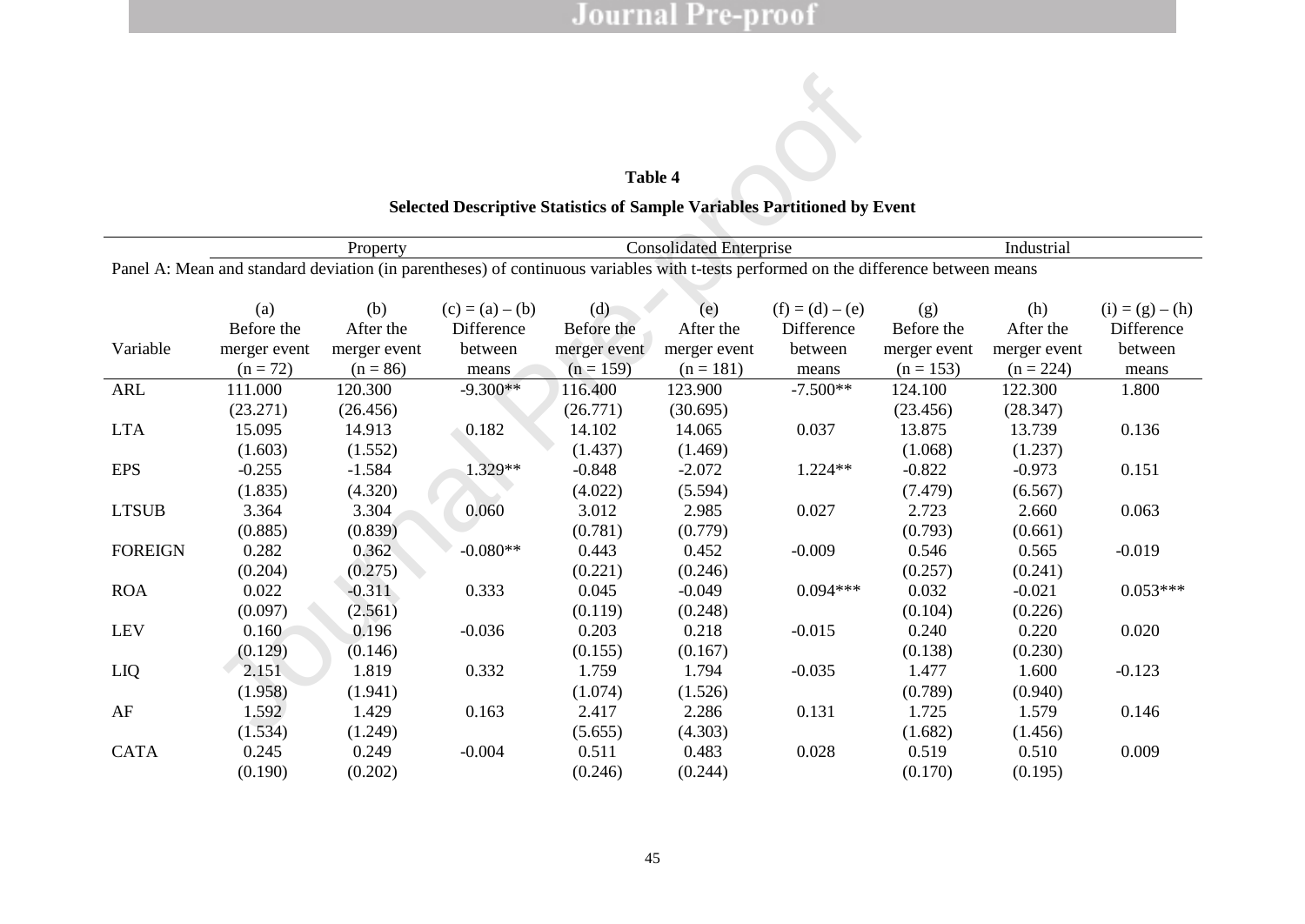| <b>INCCHG</b> | $-0.277$ | $-2.213$ | .936**    | $-0.596$ | $-2.576$ | $.980***$  | $-1.046$ | 1.260   | 0.214    |
|---------------|----------|----------|-----------|----------|----------|------------|----------|---------|----------|
|               | (1.981)  | (6.669)  |           | (2.802)  | 7.055    |            | (7.099)  | (7.709) |          |
| <b>ASSGTH</b> | 0.253    | $-0.048$ | $0.301**$ | 0.189    | 0.034    | $0.155***$ | 0.195    | 0.609   | $-0.414$ |
|               | 1.160    | (0.356)  |           | (0.369)  | (0.405)  |            | (0.734)  | (7.631) |          |

| <b>INCCHG</b>       | $-0.277$         | $-2.213$            | $1.936**$                                                                                                                                               | $-0.596$         | $-2.576$         | $1.980***$          | $-1.046$         | $-1.260$         | 0.214               |
|---------------------|------------------|---------------------|---------------------------------------------------------------------------------------------------------------------------------------------------------|------------------|------------------|---------------------|------------------|------------------|---------------------|
|                     |                  |                     |                                                                                                                                                         |                  |                  |                     |                  |                  |                     |
| <b>ASSGTH</b>       | (1.981)<br>0.253 | (6.669)<br>$-0.048$ | $0.301**$                                                                                                                                               | (2.802)<br>0.189 | (7.055)<br>0.034 | $0.155***$          | (7.099)<br>0.195 | (7.709)<br>0.609 | $-0.414$            |
|                     |                  |                     |                                                                                                                                                         |                  |                  |                     |                  |                  |                     |
|                     | (1.160)          | (0.356)             |                                                                                                                                                         | (0.369)          | (0.405)          |                     | (0.734)          | (7.631)          |                     |
|                     |                  |                     | Panel B: Number and proportion (in parentheses) of firms having categorical variables designated as 1 with chi-square tests performed on the difference |                  |                  |                     |                  |                  |                     |
| between proportions |                  |                     |                                                                                                                                                         |                  |                  |                     |                  |                  |                     |
|                     | (a)              | (b)                 | $(c) = (a) \pm (b)$                                                                                                                                     | (d)              | (e)              | $(f) = (d) \pm (e)$ | (g)              | (h)              | $(i) = (g) \pm (h)$ |
|                     | Before the       | After the           | Difference                                                                                                                                              | Before the       | After the        | Difference          | Before the       | After the        | Difference          |
| Variable            | merger event     | merger event        | between                                                                                                                                                 | merger event     | merger event     | between             | merger event     | merger event     | between             |
|                     | $(n = 72)$       | $(n = 86)$          | proportions                                                                                                                                             | $(n = 159)$      | $(n = 181)$      | proportions         | $(n = 153)$      | $(n = 224)$      | proportions         |
| EI                  | 36               | 56                  | $-0.151**$                                                                                                                                              | 84               | 129              | $-0.184***$         | 74               | 121              | $-0.057$            |
|                     | (0.500)          | (0.651)             |                                                                                                                                                         | (0.528)          | (0.712)          |                     | (0.483)          | (0.540)          |                     |
| <b>LOSSBEI</b>      | 11               | 25                  | $-0.138**$                                                                                                                                              | 38               | 74               | $-0.170***$         | 41               | 68               | $-0.036$            |
|                     | (0.152)          | (0.290)             |                                                                                                                                                         | (0.238)          | (0.408)          |                     | (0.267)          | (0.303)          |                     |
| <b>MODIFY</b>       |                  | 8                   | $-0.080**$                                                                                                                                              | 6                | 22               | $-0.084***$         | 12               | 32               | $-0.064*$           |
|                     | (0.013)          | (0.093)             |                                                                                                                                                         | (0.037)          | (0.121)          |                     | (0.078)          | (0.142)          |                     |
| <b>MARCH</b>        | 21               | 24                  | 0.012                                                                                                                                                   | 69               | 72               | 0.036               | 73               | 98               | 0.040               |
|                     | (0.291)          | (0.279)             |                                                                                                                                                         | (0.433)          | (0.397)          |                     | (0.477)          | (0.437)          |                     |
| <b>SWITCH</b>       | 2                | $\overline{2}$      | 0.004                                                                                                                                                   | 10               | 9                | 0.013               | 5                | 7                | 0.001               |
|                     | (0.027)          | (0.023)             |                                                                                                                                                         | (0.062)          | (0.049)          |                     | (0.032)          | (0.031)          |                     |
| <b>LOSS</b>         | 9                | 29                  | $-0.212***$                                                                                                                                             | 37               | 81               | $-0.215***$         | 37               | 73               | $-0.084*$           |
|                     | (0.125)          | (0.337)             |                                                                                                                                                         | (0.232)          | (0.447)          |                     | (0.241)          | (0.325)          |                     |
| <b>POSINC</b>       | 63               | 57                  | $0.213***$                                                                                                                                              | 122              | 100              | $0.215***$          | 116              | 151              | $0.084*$            |
|                     | (0.875)          | (0.662)             |                                                                                                                                                         | (0.767)          | (0.552)          |                     | (0.758)          | (0.674)          |                     |
|                     |                  |                     | *, **, and *** designate statistical significance at the 0.10, 0.05, and 0.01 level, respectively.                                                      |                  |                  |                     |                  |                  |                     |
|                     |                  |                     | Variables defined in Table 1, except for ARL and AF, which are audit report lag (in days) and audit fees (in millions), respectively.                   |                  |                  |                     |                  |                  |                     |
|                     |                  |                     |                                                                                                                                                         |                  |                  |                     |                  |                  |                     |
|                     |                  |                     |                                                                                                                                                         |                  |                  |                     |                  |                  |                     |
|                     |                  |                     |                                                                                                                                                         |                  |                  |                     |                  |                  |                     |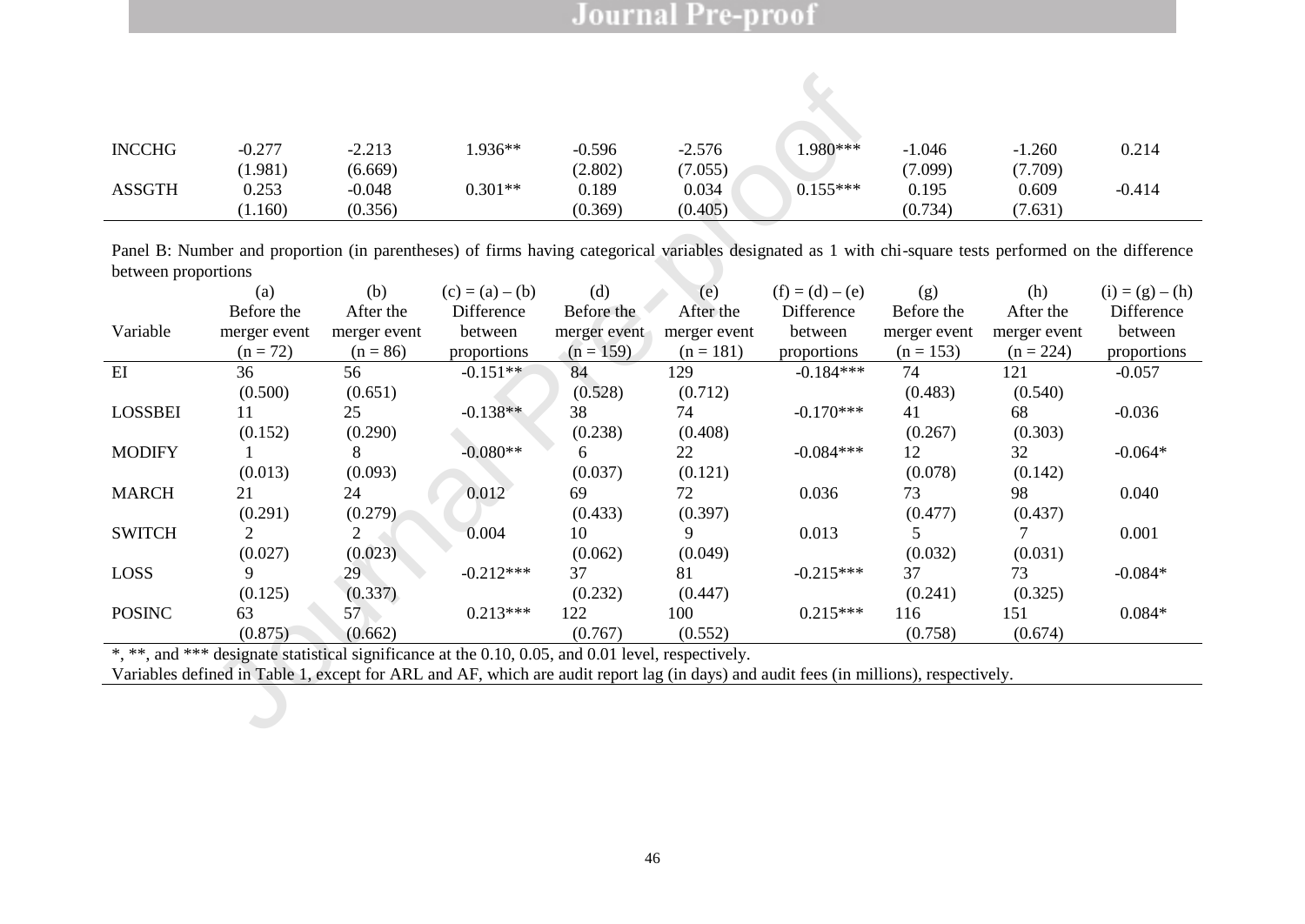|                |                                                          |                                                                                                                                      |                                                                                    |              | Table 5       |                                   |              |               |                                   |  |  |
|----------------|----------------------------------------------------------|--------------------------------------------------------------------------------------------------------------------------------------|------------------------------------------------------------------------------------|--------------|---------------|-----------------------------------|--------------|---------------|-----------------------------------|--|--|
|                |                                                          |                                                                                                                                      | Selected Descriptive Statistics of Sample Variables Partitioned by Auditor Clients |              |               |                                   |              |               |                                   |  |  |
|                | <b>Consolidated Enterprise</b><br>Industrial<br>Property |                                                                                                                                      |                                                                                    |              |               |                                   |              |               |                                   |  |  |
|                |                                                          | Panel A: Mean and standard deviation (in parentheses) of continuous variables with t-tests performed on the difference between means |                                                                                    |              |               |                                   |              |               |                                   |  |  |
|                |                                                          |                                                                                                                                      |                                                                                    |              |               |                                   |              |               |                                   |  |  |
|                | (a)<br>DTT&K                                             | (b)                                                                                                                                  | $(c) = (a) \pm (b)$<br>Difference                                                  | (d)<br>DTT&K | (e)           | $(f) = (d) \pm (e)$<br>Difference | (g)<br>DTT&K | (h)           | $(i) = (g) \pm (h)$<br>Difference |  |  |
| Variable       | clients                                                  | Other auditor                                                                                                                        | between                                                                            | clients      | Other auditor | between                           | clients      | Other auditor | between                           |  |  |
|                | $(n = 85)$                                               | clients                                                                                                                              | means                                                                              | $(n = 101)$  | clients       | means                             | $(n = 151)$  | clients       | means                             |  |  |
|                |                                                          | $(n = 73)$                                                                                                                           |                                                                                    |              | $(n = 239)$   |                                   |              | $(n = 226)$   |                                   |  |  |
| <b>ARL</b>     | 115.600                                                  | 116.600                                                                                                                              | $-1.000$                                                                           | 127.400      | 117.400       | 10.000***                         | 124.100      | 122.300       | 1.800                             |  |  |
|                | (22.170)                                                 | (28.879)                                                                                                                             |                                                                                    | (26.919)     | (29.573)      |                                   | (27.584)     | (25.705)      |                                   |  |  |
| <b>LTA</b>     | 15.174                                                   | 14.788                                                                                                                               | 0.386                                                                              | 13.824       | 14.192        | $-0.368**$                        | 13.572       | 13.942        | $-0.370***$                       |  |  |
|                | (1.671)                                                  | (1.435)                                                                                                                              |                                                                                    | (1.131)      | (1.557)       |                                   | (1.155)      | (1.162)       |                                   |  |  |
| <b>EPS</b>     | $-0.931$                                                 | $-1.033$                                                                                                                             | 0.102                                                                              | $-1.590$     | $-1.461$      | $-0.129$                          | $-1.398$     | $-0.587$      | $-0.811$                          |  |  |
|                | (2.888)                                                  | (4.072)                                                                                                                              |                                                                                    | (4.130)      | (5.269)       |                                   | (9.993)      | (3.703)       |                                   |  |  |
| <b>LTSUB</b>   | 3.417                                                    | 3.232                                                                                                                                | 0.185                                                                              | 2.926        | 3.028         | $-0.102$                          | 2.729        | 2.657         | 0.072                             |  |  |
|                | (0.847)                                                  | (0.865)                                                                                                                              |                                                                                    | (0.789)      | (0.775)       |                                   | (0.673)      | (0.746)       |                                   |  |  |
| <b>FOREIGN</b> | 0.328                                                    | 0.323                                                                                                                                | 0.005                                                                              | 0.428        | 0.456         | $-0.028$                          | 0.516        | 0.585         | $-0.069***$                       |  |  |
|                | (0.228)                                                  | (0.270)                                                                                                                              |                                                                                    | (0.224)      | (0.238)       |                                   | (0.225)      | (0.257)       |                                   |  |  |
| <b>ROA</b>     | $-0.289$                                                 | $-0.007$                                                                                                                             | $-0.282$                                                                           | $-0.026$     | 0.003         | $-0.029$                          | $-0.012$     | 0.008         | $-0.020$                          |  |  |
|                | (2.576)                                                  | (0.154)                                                                                                                              |                                                                                    | (0.215)      | (0.198)       |                                   | (0.233)      | (0.152)       |                                   |  |  |
| <b>LEV</b>     | 0.183                                                    | 0.177                                                                                                                                | 0.006                                                                              | 0.228        | 0.204         | 0.024                             | 0.235        | 0.223         | 0.012                             |  |  |
|                | (0.137)                                                  | (0.142)                                                                                                                              |                                                                                    | (0.174)      | (0.155)       |                                   | (0.220)      | (0.181)       |                                   |  |  |
| LIQ            | 1.779                                                    | 2.193                                                                                                                                | $-0.414$                                                                           | 1.812        | 1.763         | 0.049                             | 1.620        | 1.503         | 0.117                             |  |  |
|                | (1.668)                                                  | (2.226)                                                                                                                              |                                                                                    | (1.586)      | (1.213)       |                                   | (0.966)      | (0.821)       |                                   |  |  |
| AF             | 1.540                                                    | 1.461                                                                                                                                | 0.079                                                                              | 1.367        | 2.762         | $-1.395***$                       | 1.442        | 1.769         | $-0.327**$                        |  |  |
|                | (1.268)                                                  | (1.516)                                                                                                                              |                                                                                    | (1.174)      | (5.838)       |                                   | (1.043)      | (1.799)       |                                   |  |  |
| <b>CATA</b>    | 0.246                                                    | 0.249                                                                                                                                | $-0.003$                                                                           | 0.516        | 0.487         | 0.029                             | 0.514        | 0.513         | 0.001                             |  |  |
|                | (0.206)                                                  | (0.186)                                                                                                                              |                                                                                    | (0.244)      | (0.245)       |                                   | (0.182)      | (0.187)       |                                   |  |  |

## <span id="page-49-0"></span>**Table 5**

## **Selected Descriptive Statistics of Sample Variables Partitioned by Auditor Clients**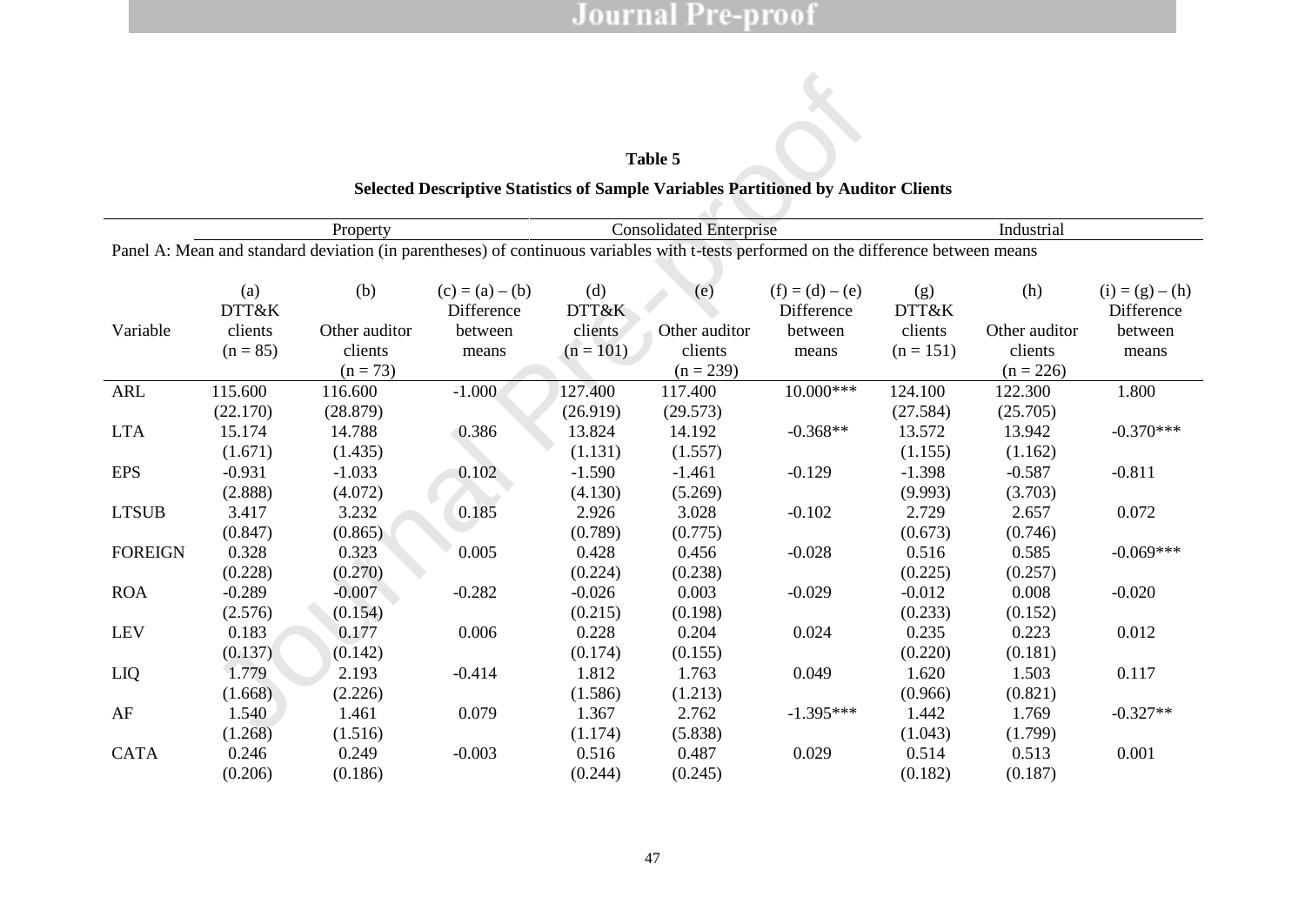| <b>INCCHG</b> | 1 777    | $-1.393$ | 0.116     | .689    | $-1.634$ | $-0.055$ | 1.563    | $-0.913$ | $-0.650$ |
|---------------|----------|----------|-----------|---------|----------|----------|----------|----------|----------|
|               | (3.734)  | (6.492)  |           | (4.524) | (5.971)  |          | (10.912) | (3.663)  |          |
| <b>ASSGTH</b> | $-0.029$ | 0.226    | $-0.255*$ | 0.146   | 0.090    | 0.056    | 0.841    | 0.174    | 0.667    |
|               | (0.254)  | 1.190    |           | (0.449) | (0.371)  |          | (9.286)  | (0.694)  |          |

| <b>INCCHG</b>                                                                                                                                                                                                                                                                                                     | $-1.277$                       | $-1.393$                    | 0.116                             | $-1.689$                    | $-1.634$                    | $-0.055$                          | $-1.563$                     | $-0.913$                    | $-0.650$                          |
|-------------------------------------------------------------------------------------------------------------------------------------------------------------------------------------------------------------------------------------------------------------------------------------------------------------------|--------------------------------|-----------------------------|-----------------------------------|-----------------------------|-----------------------------|-----------------------------------|------------------------------|-----------------------------|-----------------------------------|
| <b>ASSGTH</b>                                                                                                                                                                                                                                                                                                     | (3.734)<br>$-0.029$<br>(0.254) | (6.492)<br>0.226<br>(1.190) | $-0.255*$                         | (4.524)<br>0.146<br>(0.449) | (5.971)<br>0.090<br>(0.371) | 0.056                             | (10.912)<br>0.841<br>(9.286) | (3.663)<br>0.174<br>(0.694) | 0.667                             |
| Panel B: Number and proportion (in parentheses) of firms having categorical variables designated as 1 with chi-square tests performed on the difference<br>between proportions                                                                                                                                    |                                |                             |                                   |                             |                             |                                   |                              |                             |                                   |
|                                                                                                                                                                                                                                                                                                                   | (a)<br>DTT&K                   | (b)                         | $(c) = (a) \pm (b)$<br>Difference | (d)<br>DTT&K                | (e)                         | $(f) = (d) \pm (e)$<br>Difference | (g)<br>DTT&K                 | (h)                         | $(i) = (g) \pm (h)$<br>Difference |
| Variable                                                                                                                                                                                                                                                                                                          | clients                        | Other auditor               | between                           | clients                     | Other auditor               | between                           | clients                      | Other auditor               | between                           |
|                                                                                                                                                                                                                                                                                                                   | $(n = 85)$                     | clients                     | proportions                       | $(n = 101)$                 | clients                     | proportions                       | $(n = 151)$                  | clients                     | proportions                       |
|                                                                                                                                                                                                                                                                                                                   |                                | $(n = 73)$                  |                                   |                             | $(n = 239)$                 |                                   |                              | $(n = 226)$                 |                                   |
| EI                                                                                                                                                                                                                                                                                                                | 56                             | 36                          | $0.165**$                         | 70                          | 143                         | $0.095*$                          | 81                           | 114                         | 0.032                             |
|                                                                                                                                                                                                                                                                                                                   | (0.658)                        | (0.493)                     |                                   | (0.693)                     | (0.598)                     |                                   | (0.536)                      | (0.504)                     |                                   |
| <b>LOSSBEI</b>                                                                                                                                                                                                                                                                                                    | 18                             | 18                          | $-0.035$                          | 42                          | 70                          | $0.123**$                         | 45                           | 64                          | 0.015                             |
|                                                                                                                                                                                                                                                                                                                   | (0.211)                        | (0.246)                     |                                   | (0.415)                     | (0.292)                     |                                   | (0.298)                      | (0.283)                     |                                   |
| <b>MODIFY</b>                                                                                                                                                                                                                                                                                                     | 3                              | 6                           | $-0.047$                          | 9                           | 19                          | 0.010                             | 22                           | 22                          | 0.048                             |
|                                                                                                                                                                                                                                                                                                                   | (0.035)                        | (0.082)                     |                                   | (0.089)                     | (0.079)                     |                                   | (0.145)                      | (0.097)                     |                                   |
| <b>MARCH</b>                                                                                                                                                                                                                                                                                                      | 28                             | 17                          | 0.097                             | 50                          | 91                          | $0.115*$                          | 74                           | 97                          | 0.061                             |
|                                                                                                                                                                                                                                                                                                                   | (0.329)                        | (0.232)                     |                                   | (0.495)                     | (0.380)                     |                                   | (0.490)                      | (0.429)                     |                                   |
| <b>SWITCH</b>                                                                                                                                                                                                                                                                                                     |                                | 3                           | $-0.030$                          | 7                           | 12                          | 0.019                             | 6                            | 6                           | 0.007                             |
|                                                                                                                                                                                                                                                                                                                   | (0.011)                        | (0.041)                     |                                   | (0.069)                     | (0.050)                     |                                   | (0.039)                      | (0.026)                     |                                   |
| LOSS                                                                                                                                                                                                                                                                                                              | 22                             | 16                          | 0.039                             | 41                          | 77                          | 0.083                             | 41                           | 69                          | $-0.034$                          |
|                                                                                                                                                                                                                                                                                                                   | (0.258)                        | (0.219)                     |                                   | (0.405)                     | (0.322)                     |                                   | (0.271)                      | (0.305)                     |                                   |
| <b>POSINC</b>                                                                                                                                                                                                                                                                                                     | 63                             | 57                          | $-0.039$                          | 60                          | 162                         | $-0.083$                          | 110                          | 157                         | 0.034                             |
|                                                                                                                                                                                                                                                                                                                   | (0.741)                        | (0.780)                     |                                   | (0.594)                     | (0.677)                     |                                   | (0.728)                      | (0.694)                     |                                   |
| DTT&K stands for Deloitte Touche Tohmatsu and Kwan Wong Tan & Fong<br>*, **, and *** designate statistical significance at the 0.10, 0.05, and 0.01 level, respectively.<br>Variables defined in Table 1, except for ARL and AF, which are audit report lag (in days) and audit fees (in millions), respectively. |                                |                             |                                   |                             |                             |                                   |                              |                             |                                   |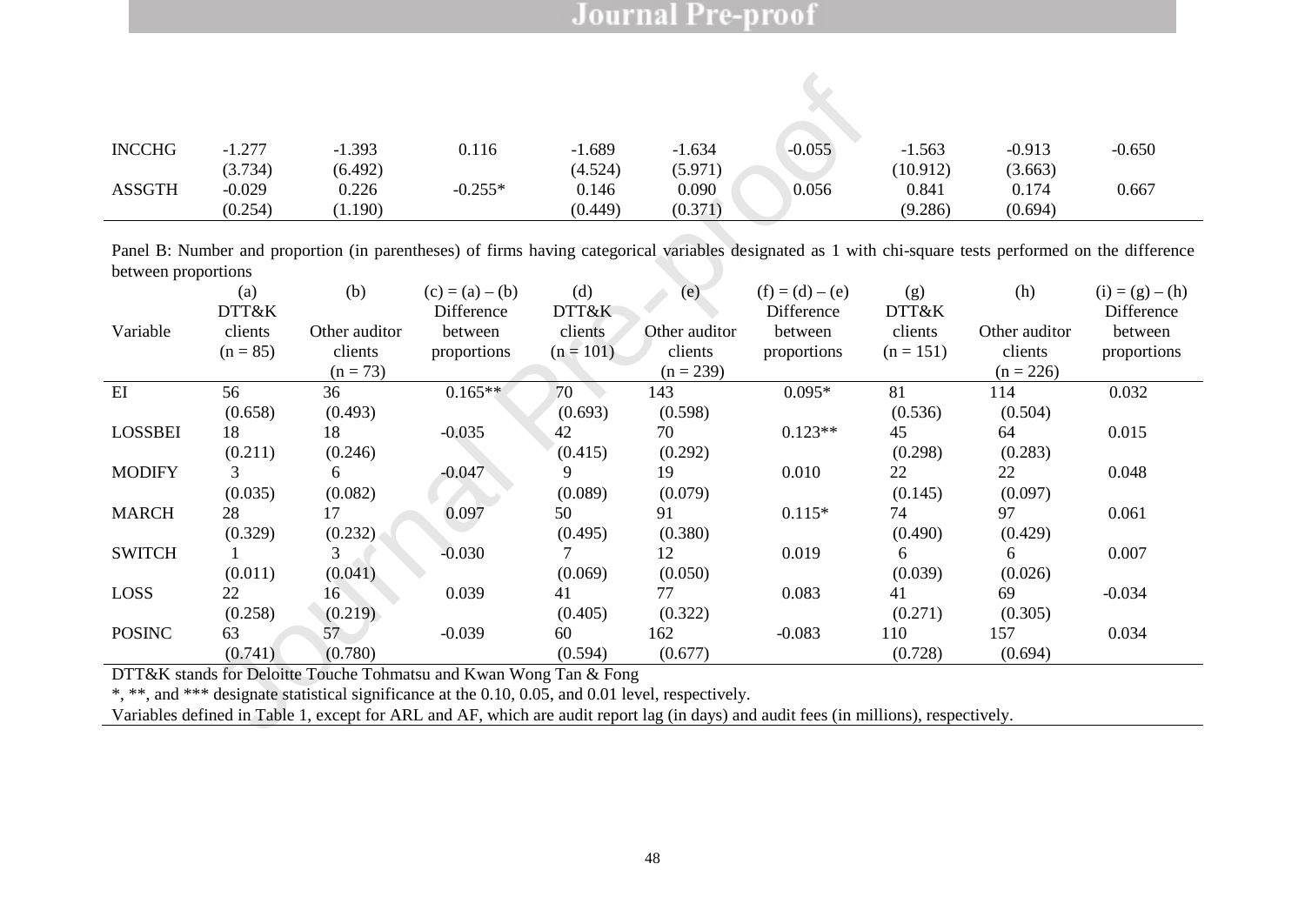|                       |                          |               | Parameter estimate |               |               |
|-----------------------|--------------------------|---------------|--------------------|---------------|---------------|
|                       |                          |               | (p-value)          |               |               |
|                       |                          |               |                    | Consolidated  |               |
|                       | Predicted                | Combined      | Property           | Enterprise    | Industrial    |
| Variable              | Sign                     | $(n = 875)$   | $(n = 158)$        | $(n = 340)$   | $(n = 377)$   |
| Intercept             | not                      | 4.953         | 4.517              | 5.107         | 4.859         |
|                       | applicable               | $(0.000)$ *** | $(0.000)$ ***      | $(0.000)$ *** | $(0.000)$ *** |
| <b>LTA</b>            |                          | $-0.051$      | $-0.080$           | $-0.070$      | $-0.028$      |
|                       |                          | $(0.000)$ *** | $(0.000)$ ***      | $(0.000)$ *** | (0.189)       |
| <b>EPS</b>            |                          | $-0.001$      | 0.000              | $-0.000$      | $-0.003$      |
|                       |                          | (0.282)       | (0.853)            | (0.775)       | (0.129)       |
| <b>LTSUB</b>          | $+$                      | 0.034         | $-0.025$           | 0.051         | 0.038         |
|                       |                          | $(0.005)$ *** | (0.332)            | $(0.014)$ **  | $(0.052)*$    |
| <b>FOREIGN</b>        | $^{+}$                   | 0.129         | 0.210              | 0.141         | 0.069         |
|                       |                          | $(0.000)$ *** | $(0.001)$ ***      | $(0.046)$ **  | (0.238)       |
| $E$ I                 | $\boldsymbol{+}$         | 0.022         | 0.012              | 0.013         | 0.044         |
|                       |                          | (0.192)       | (0.699)            | (0.620)       | $(0.070)*$    |
| <b>LOSSBEI</b>        | $+$                      | 0.072         | 0.072              | 0.078         | 0.074         |
|                       |                          | $(0.000)$ *** | $(0.080)*$         | $(0.026)$ **  | $(0.013)$ **  |
| <b>MODIFY</b>         | $+$                      | 0.125         | 0.065              | 0.165         | 0.121         |
|                       |                          | $(0.000)$ *** | (0.371)            | $(0.001)$ *** | $(0.025)$ **  |
| <b>ROA</b>            |                          | 0.006         | 0.002              | $-0.016$      | 0.130         |
|                       |                          | (0.548)       | (0.745)            | (0.824)       | (0.359)       |
| <b>LEV</b>            | $+$                      | 0.106         | 0.282              | 0.350         | $-0.050$      |
|                       |                          | $(0.036)$ **  | $(0.024)$ **       | $(0.000)$ *** | (0.683)       |
| LIQ                   |                          | 0.000         | 0.009              | 0.004         | $-0.014$      |
|                       |                          | (0.967)       | (0.217)            | (0.690)       | (0.355)       |
| <b>MARCH</b>          | $\overline{\mathcal{L}}$ | 0.097         | 0.082              | 0.106         | 0.059         |
|                       |                          | $(0.000)$ *** | $(0.023)$ **       | $(0.000)$ *** | $(0.010)$ **  |
| <b>SWITCH</b>         | $+$                      | 0.048         | 0.206              | 0.050         | $-0.029$      |
|                       |                          | (0.245)       | $(0.041)$ **       | (0.304)       | (0.639)       |
| <b>LAF</b>            |                          | 0.013         | 0.081              | 0.016         | 0.001         |
|                       |                          | (0.433)       | $(0.015)$ **       | (0.474)       | (0.954)       |
| <b>AFTER</b>          | $\overline{?}$           | 0.015         | 0.137              | 0.019         | $-0.022$      |
|                       |                          | (0.455)       | $(0.005)$ ***      | (0.551)       | (0.455)       |
| DTT&K                 | $\gamma$                 | 0.084         | 0.212              | 0.031         | 0.128         |
|                       |                          | $(0.027)$ **  | $(0.003)$ ***      | (0.630)       | $(0.040)$ **  |
| AFTER*DTT&K           |                          | $-0.038$      | $-0.175$           | $-0.000$      | $-0.024$      |
|                       |                          | (0.252)       | $(0.005)$ ***      | (0.988)       | (0.598)       |
| F-value for the model |                          | 11.050        | 6.270              | 7.190         | 3.920         |
| (p-value)             |                          | $(0.000)$ *** | $(0.000)$ ***      | $(0.000)$ *** | $(0.000)$ *** |
| Adjusted $R^2$        |                          | 0.209         | 0.413              | 0.277         | 0.140         |

#### <span id="page-51-0"></span>**Table 6 Results of Regressions on Audit Report Lag Model** (Model 1 where dependent variable is natural logarithm of audit report lag, LNARL)

All regressions include dummy variables for each Big 6 auditor other than Deloitte Touche Tohmatsu. In addition, the regression for the combined sample includes industry dummy variables whose results are not tabulated. Variables defined in Table 1.

\*, \*\*, and \*\*\* designate 2-tailed statistical significance at the 0.10, 0.05, and 0.01 level, respectively.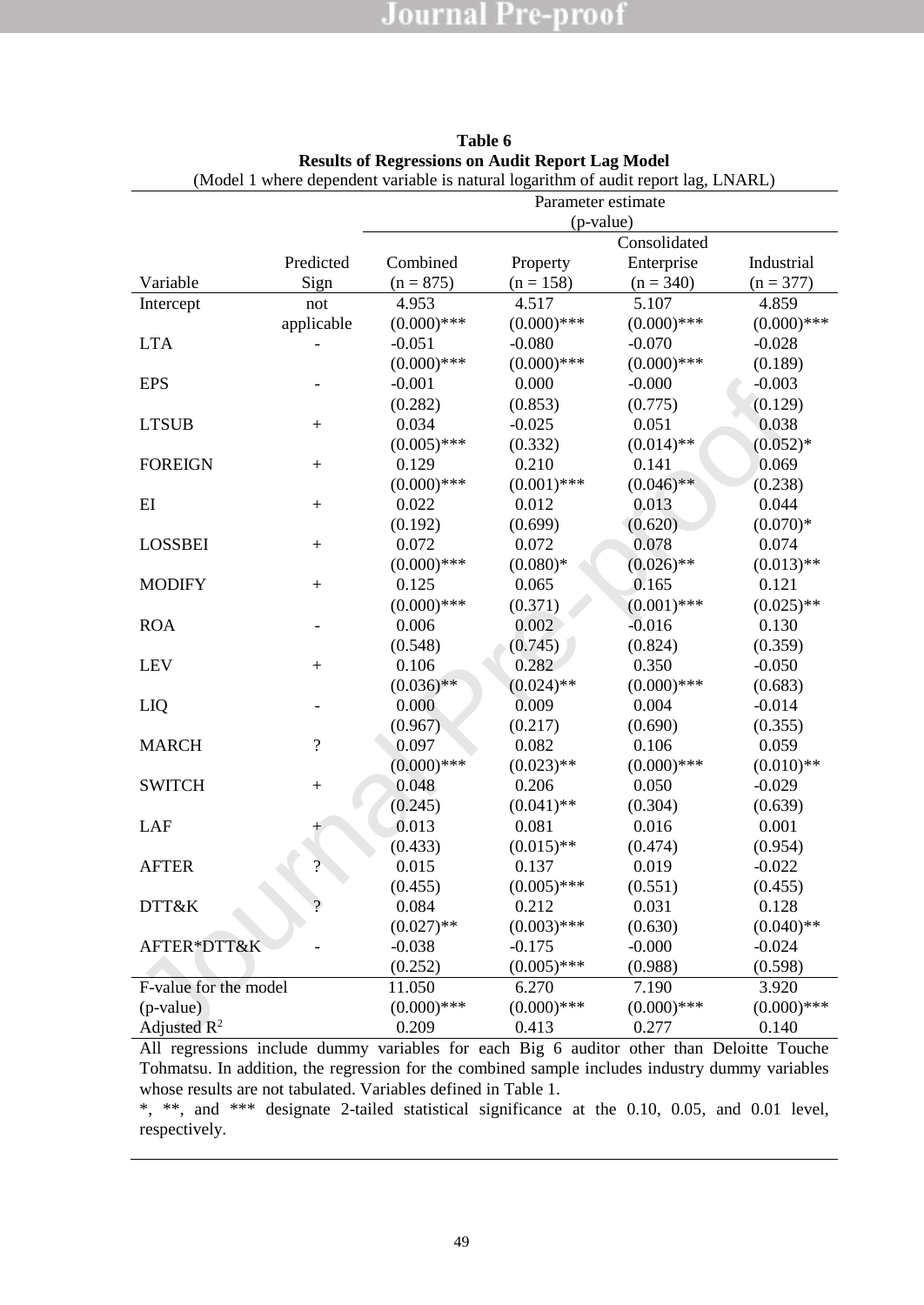|                       |                          |               |               | Parameter estimate |              |
|-----------------------|--------------------------|---------------|---------------|--------------------|--------------|
|                       |                          |               |               | (p-value)          |              |
|                       |                          |               |               | Consolidated       |              |
|                       | Predicted                | Combined      | Property      | Enterprise         | Industrial   |
| Variable              | Sign                     | $(n = 342)$   | $(n = 63)$    | $(n = 139)$        | $(n = 140)$  |
| Intercept             | not                      | $-0.011$      | 0.083         | 0.013              | $-0.126$     |
|                       | applicable               | (0.734)       | (0.118)       | (0.819)            | $(0.026)$ ** |
| û LTA                 |                          | 0.022         | $-0.036$      | $-0.033$           | 0.073        |
|                       |                          | (0.407)       | (0.515)       | (0.471)            | (0.120)      |
| û EPS                 |                          | $-0.000$      | 0.012         | 0.000              | $-0.002$     |
|                       |                          | (0.722)       | $(0.032)$ **  | (0.984)            | (0.291)      |
| û LTSUB               | $+$                      | 0.012         | $-0.025$      | 0.033              | $-0.004$     |
|                       |                          | (0.627)       | (0.730)       | (0.432)            | (0.918)      |
| û FOREIGN             | $+$                      | 0.021         | $-0.020$      | 0.048              | 0.017        |
|                       |                          | (0.752)       | (0.884)       | (0.708)            | (0.861)      |
| û ROA                 |                          | $-0.142$      | $-0.242$      | $-0.162$           | $-0.121$     |
|                       |                          | $(0.014)$ **  | (0.203)       | $(0.075)*$         | (0.279)      |
| û LEV                 | $\boldsymbol{+}$         | 0.029         | 0.080         | 0.202              | $-0.119$     |
|                       |                          | (0.662)       | (0.656)       | (0.170)            | (0.206)      |
| û LIQ                 |                          | 0.006         | 0.002         | 0.011              | $-0.008$     |
|                       |                          | (0.393)       | (0.803)       | (0.354)            | (0.688)      |
| ûLAF                  | $+$                      | $-0.039$      | $-0.012$      | 0.034              | $-0.086$     |
|                       |                          | (0.231)       | (0.857)       | (0.586)            | (0.109)      |
| PEI                   | $\overline{?}$           | $-0.019$      | 0.022         | $-0.050$           | $-0.023$     |
|                       |                          | (0.394)       | (0.539)       | (0.224)            | (0.561)      |
| EI                    | $\overline{?}$           | $-0.001$      | 0.009         | 0.003              | 0.021        |
|                       |                          | (0.947)       | (0.804)       | (0.936)            | (0.561)      |
| <b>PLOSSBEI</b>       | $\overline{\mathcal{C}}$ | $-0.074$      | $-0.102$      | $-0.072$           | $-0.036$     |
|                       |                          | $(0.011)$ **  | (0.139)       | (0.184)            | (0.396)      |
| <b>LOSSBEI</b>        | $\overline{\mathcal{L}}$ | 0.018         | 0.005         | 0.011              | 0.022        |
|                       |                          | (0.499)       | (0.938)       | (0.806)            | (0.612)      |
| <b>PMODIFY</b>        | $\overline{?}$           | $-0.050$      | $-0.094$      | $-0.085$           | $-0.027$     |
|                       |                          | (0.386)       | (0.563)       | (0.489)            | (0.714)      |
| <b>MODIFY</b>         | $\gamma$                 | 0.079         | 0.049         | 0.077              | 0.150        |
|                       |                          | $(0.044)$ **  | (0.581)       | (0.250)            | $(0.027)$ ** |
| <b>PSWITCH</b>        | $\overline{?}$           | 0.039         | $-0.140$      | 0.032              | 0.096        |
|                       |                          | (0.447)       | (0.239)       | (0.689)            | (0.303)      |
| <b>SWITCH</b>         | $\overline{?}$           | 0.177         | 0.387         | 0.104              | 0.047        |
|                       |                          | $(0.002)$ *** | $(0.001)$ *** | (0.276)            | (0.635)      |
| <b>MARCH</b>          | $\overline{?}$           | 0.031         | $-0.025$      | 0.030              | 0.076        |
|                       |                          | (0.166)       | (0.560)       | (0.464)            | $(0.026)$ ** |
| DTT&K                 |                          | 0.004         | $-0.099$      | 0.038              | 0.043        |
|                       |                          | (0.887)       | $(0.036)$ **  | (0.476)            | (0.427)      |
| F-value for the model |                          | 2.990         | 3.270         | 1.980              | 1.250        |
| (p-value)             |                          | $(0.000)$ *** | $(0.000)$ *** | $(0.010)$ **       | (0.221)      |
| Adjusted $R^2$        |                          | 0.113         | 0.434         | 0.135              | 0.038        |

**Table 7 Results of Regressions on Change in Audit Report Lag Model with Constant Sample** (Model 5 where dependent variable is difference in natural logarithm of audit report lag, û LNARL)

All regressions include dummy variables for each Big 6 auditor other than Deloitte Touche Tohmatsu. In addition, the regression for the combined sample includes industry dummy variables whose results are not tabulated. Variables defined in Table 1.

\*, \*\*, and \*\*\* designate 2-tailed statistical significance at the 0.10, 0.05, and 0.01 level, respectively.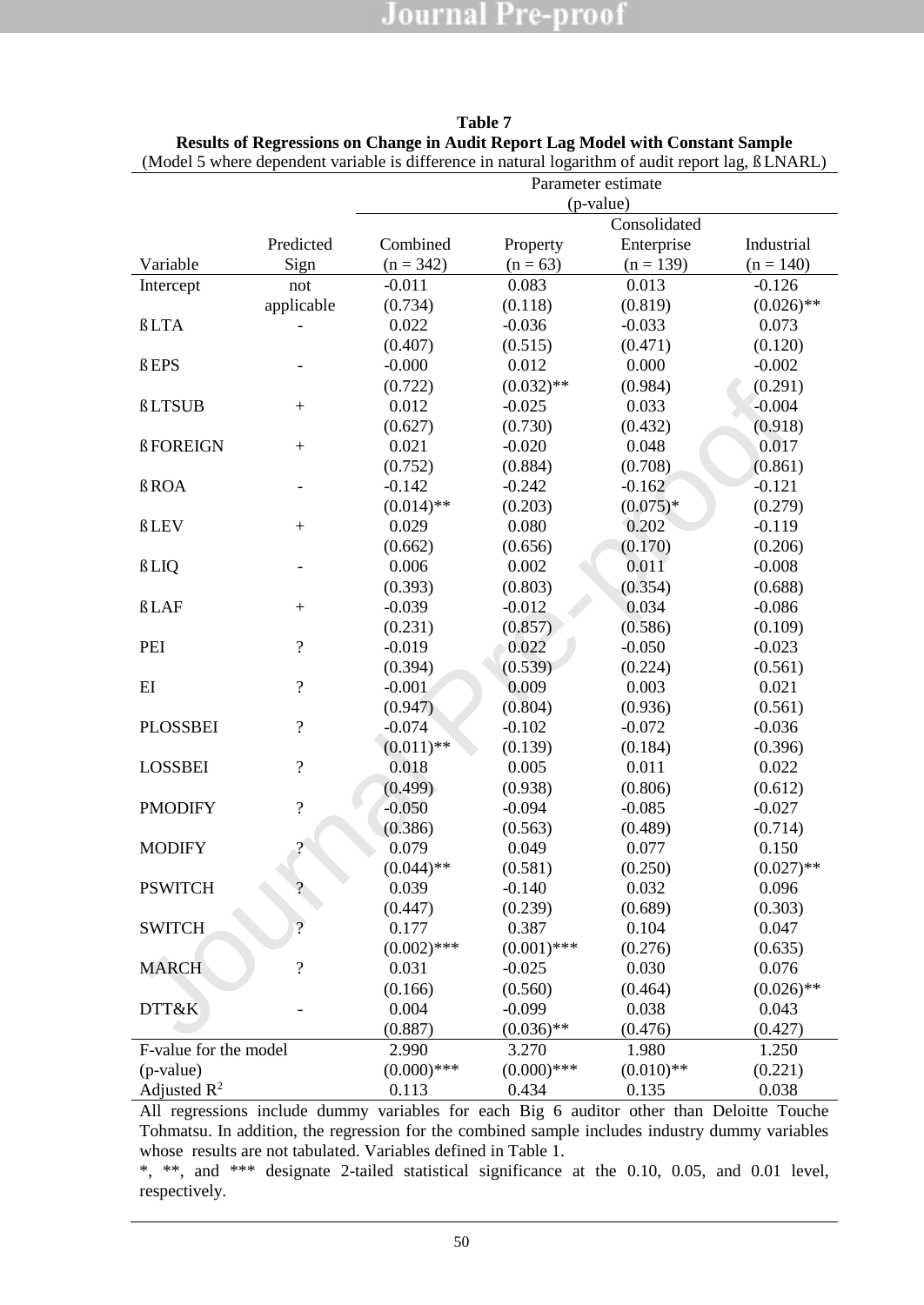|                       |                          | ( <i>wouch</i> 2 where dependent variable is natural logarithm of addit rees, $E/N$ $\mu$ | Parameter estimate |                     |
|-----------------------|--------------------------|-------------------------------------------------------------------------------------------|--------------------|---------------------|
|                       |                          |                                                                                           | (p-value)          |                     |
|                       |                          |                                                                                           | Consolidated       |                     |
|                       | Predicted                |                                                                                           |                    | Industrial          |
|                       |                          | Property                                                                                  | Enterprise         |                     |
| Variable              | Sign                     | $(n = 158)$                                                                               | $(n = 340)$        | $(n = 377)$         |
| Intercept             | not                      | 3.439                                                                                     | 5.161              | 7.044               |
|                       | applicable               | $(0.004)$ ***                                                                             | $(0.000)$ ***      | $(0.000)$ ***       |
| <b>LTA</b>            | $\mathrm{+}$             | 0.442                                                                                     | 0.498              | 0.436               |
|                       |                          | $(0.000)$ ***                                                                             | $(0.000)$ ***      | $(0.000)$ ***       |
| <b>LTSUB</b>          | $+$                      | 0.221                                                                                     | 0.247              | 0.203               |
|                       |                          | $(0.000)$ ***                                                                             | $(0.000)$ ***      | $(0.000)$ ***       |
| <b>FOREIGN</b>        | $+$                      | 0.110                                                                                     | 0.209              | 0.338               |
|                       |                          | (0.520)                                                                                   | (0.109)            | $(0.000)$ ***       |
| LOSS                  | $\boldsymbol{+}$         | 0.102                                                                                     | 0.165              | 0.048               |
|                       |                          | (0.311)                                                                                   | $(0.035)$ **       | (0.423)             |
| <b>MODIFY</b>         | $+$                      | $-0.232$                                                                                  | 0.048              | 0.022               |
|                       |                          | (0.201)                                                                                   | (0.671)            | (0.778)             |
| <b>LNARL</b>          | $+$                      | 0.634                                                                                     | 0.144              | 0.020               |
|                       |                          | $(0.002)$ ***                                                                             | (0.219)            | (0.818)             |
| <b>CATA</b>           | $+$                      | 0.571                                                                                     | 0.923              | 0.229               |
|                       |                          | $(0.014)$ **                                                                              | $(0.000)$ ***      | $(0.066)*$          |
| <b>ROA</b>            |                          | 0.027                                                                                     | $-0.380$           | $-0.428$            |
|                       |                          | (0.228)                                                                                   | $(0.044)$ **       | $(0.007)$ ***       |
| <b>LEV</b>            | $+$                      | 0.437                                                                                     | $-0.514$           | 0.272               |
|                       |                          | (0.180)                                                                                   | $(0.010)$ **       | $(0.041)$ **        |
| LIQ                   |                          | $-0.019$                                                                                  | $-0.097$           | 0.022               |
|                       |                          | (0.388)                                                                                   | $(0.000)$ ***      | (0.426)             |
| <b>MARCH</b>          | $\overline{\mathcal{L}}$ | 0.151                                                                                     | $-0.060$           | 0.048               |
|                       |                          | $(0.099)*$                                                                                | (0.346)            | (0.311)             |
| <b>SWITCH</b>         |                          | $-0.104$                                                                                  | $-0.024$           | $-0.106$            |
|                       |                          | (0.678)                                                                                   | (0.849)            | (0.377)             |
| <b>AFTER</b>          |                          | $-0.189$                                                                                  | $-0.003$           | $-0.027$            |
|                       |                          | (0.128)                                                                                   | (0.959)            |                     |
| DTT&K                 | $\gamma$                 | $-0.334$                                                                                  | 0.081              | (0.624)<br>$-0.078$ |
|                       |                          |                                                                                           |                    |                     |
|                       | $\Omega$                 | $(0.066)*$                                                                                | (0.525)            | (0.482)             |
| AFTER*DTT&K           |                          | 0.209                                                                                     | 0.009              | 0.026               |
|                       |                          | (0.187)                                                                                   | (0.940)            | (0.757)             |
| F-value for the model |                          | 24.520                                                                                    | 43.650             | 36.150              |
| (p-value)             |                          | $(0.000)$ ***                                                                             | $(0.000)$ ***      | $(0.000)$ ***       |
| Adjusted $R^2$        |                          | 0.749                                                                                     | 0.715              | 0.651               |
|                       |                          | All regressions include dummy variables for each Big 6 auditor other than Deloitte Touche |                    |                     |
|                       |                          | Tohmatsu. Results of dummy variables are not tabulated. Variables defined in Table 1.     |                    |                     |

#### **Table 8 Results of Regressions on Audit Fee Model** (Model 2 where dependent variable is natural logarithm of audit fees, LAF)

All regressions include dummy variables for each Big 6 auditor other than Deloitte Touche Tohmatsu. Results of dummy variables are not tabulated. Variables defined in Table 1. \*, \*\*, and \*\*\* designate 2-tailed statistical significance at the 0.10, 0.05, and 0.01 level, respectively.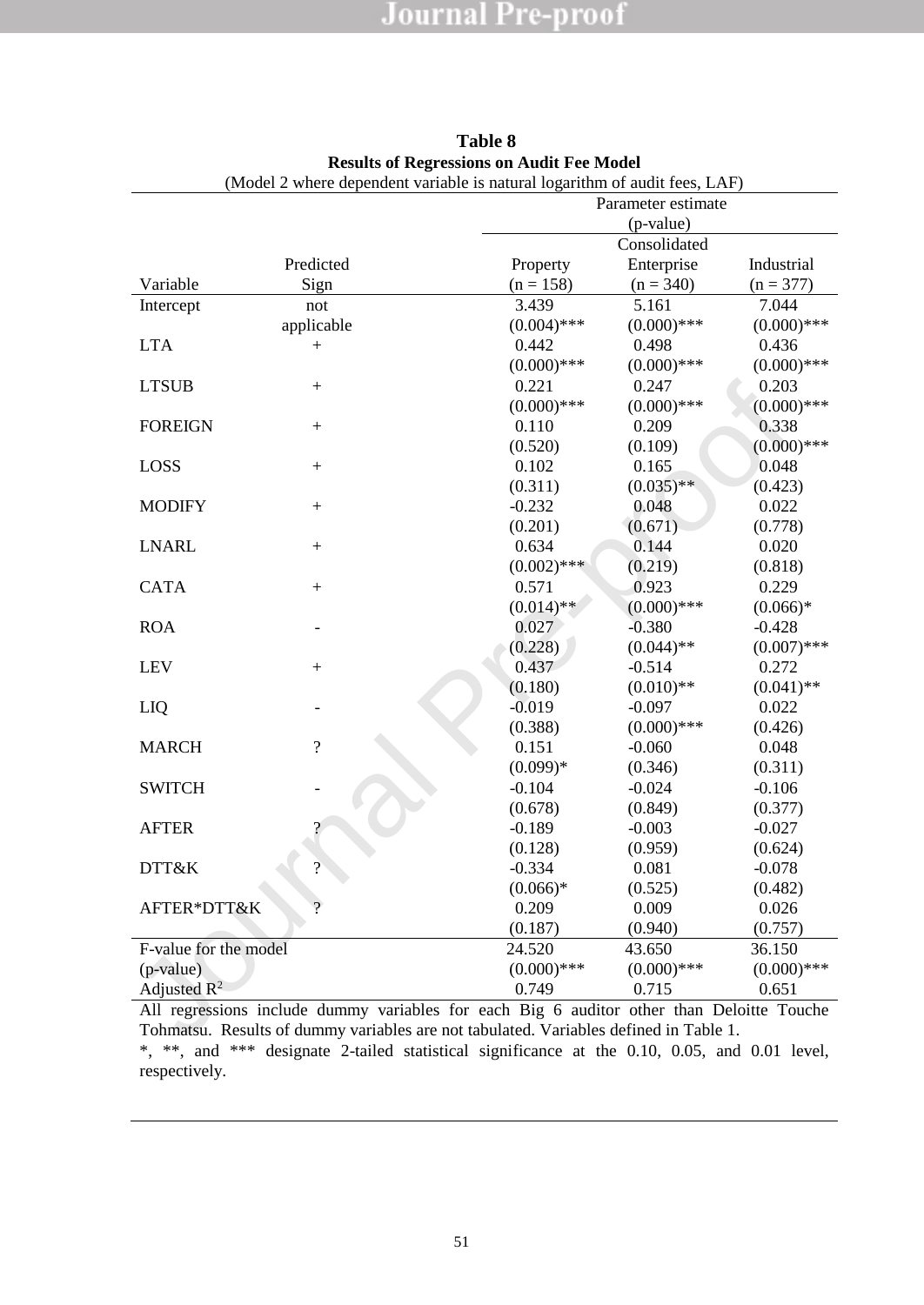### **Table 9**

#### **Results of Reporting Positive Net Income and Positive Change in Net Income (Model 3)**

#### Panel A

#### POSINC=  $c_0$  +  $c_1$ LTA +  $c_2$ ASSGTH+  $c_3$ LEV +  $c_4$ LTSUB+  $c_5$ LAF +  $c_6$ AFTER+  $c_7$ DTT&K +  $c_8$ AFTER\*DTT&K

|                                                            |                        |                          |                       | Table 9                |                                  |                                                                                                                                                                                                              |                                  |                            |                   |                                    |
|------------------------------------------------------------|------------------------|--------------------------|-----------------------|------------------------|----------------------------------|--------------------------------------------------------------------------------------------------------------------------------------------------------------------------------------------------------------|----------------------------------|----------------------------|-------------------|------------------------------------|
|                                                            |                        |                          |                       |                        |                                  | Results of Reporting Positive Net Income and Positive Change in Net Income (Model 3)                                                                                                                         |                                  |                            |                   |                                    |
| Panel A                                                    |                        |                          |                       |                        |                                  |                                                                                                                                                                                                              |                                  |                            |                   |                                    |
|                                                            |                        |                          |                       |                        |                                  | POSINC= C <sub>0</sub> + C <sub>1</sub> LTA + C <sub>2</sub> ASSGTH+ C <sub>3</sub> LEV + C <sub>4</sub> LTSUB+ C <sub>5</sub> LAF + C <sub>6</sub> AFTER+ C <sub>7</sub> DTT&K + C <sub>6</sub> AFTER*DTT&K |                                  |                            |                   |                                    |
| Parameter<br>Expected sign                                 | $\mathbf{C}_0$<br>n.a. | C <sub>1</sub><br>$^{+}$ | C <sub>2</sub><br>$+$ | $C_3$<br>$\gamma$      | C <sub>4</sub><br>$\gamma$       | C <sub>5</sub><br>$+$                                                                                                                                                                                        | $C_6$<br>$\gamma$                | $\mathbb{C}_7$<br>$\gamma$ | $C_8$<br>$\gamma$ | Pseudo R<br>sig.level              |
| Property ( $n = 158$ )<br>Estimate<br>p-value              | $-8.053$<br>$0.087*$   | 1.089<br>$0.000***$      | 0.558<br>0.440        | $-2.871$<br>$0.090*$   | $-0.449$<br>0.281                | $-0.244$<br>0.614                                                                                                                                                                                            | $-1.614$<br>$0.061*$             | $-0.869$<br>0.460          | 0.497<br>0.639    | 0.249<br>$0.000***$                |
| Consolidated enterprise $(n = 340)$<br>Estimate<br>p-value | $-0.108$<br>0.965      | 0.692<br>$0.000***$      | 2.814<br>$0.000***$   | $-1.896$<br>$0.031**$  | $-0.187$<br>0.394                | $-0.502$<br>$0.057*$                                                                                                                                                                                         | $-0.840$<br>$0.013**$            | $-1.005$<br>0.119          | 0.254<br>0.665    | 0.252<br>$0.000***$                |
| Industrial ( $n = 377$ )<br>Estimate<br>p-value            | 1.438<br>0.629         | 0.926<br>$0.000***$      | $-0.038$<br>0.133     | $-3.949$<br>$0.000***$ | $-0.074$<br>0.715                | $-0.860$<br>$0.008***$                                                                                                                                                                                       | $-0.685$<br>$0.039**$            | 0.415<br>0.512             | 0.536<br>0.311    | 0.157<br>$0.000***$                |
| Pand B                                                     |                        |                          |                       |                        |                                  | $INCCHG = C0 + C1LTA + C2ASSGTH+ C3LEV + C4LTSUB+ C5LAF + C6AFFTER + C7DTT&K + C8AFFTER*DTT&K$                                                                                                               |                                  |                            |                   |                                    |
| Parameter<br>Expected sign                                 | $C_0$<br>n.a.          | C <sub>1</sub><br>$^{+}$ | $\mathrm{C}_2$<br>$+$ | $C_3$<br>$\gamma$      | C <sub>4</sub><br>$\overline{?}$ | C <sub>5</sub><br>$+$                                                                                                                                                                                        | $\mathrm{C}_6$<br>$\overline{?}$ | C <sub>7</sub><br>$\gamma$ | $C_8$<br>$\gamma$ | Adj. $R^2$<br>F-value<br>sig.level |
| Property ( $n = 158$ )<br>Estimate<br>p-value              | 3.702<br>0.626         | 1.627<br>$0.001***$      | 0.179<br>0.722        | $-5.363$<br>$0.085*$   | $-0.449$<br>0.518                | $-1.758$<br>$0.040**$                                                                                                                                                                                        | $-2.176$<br>$0.093*$             | $-2.287$<br>0.231          | 1.319<br>0.429    | 0.106<br>2.430<br>$0.005***$       |
| Consolidated enterprise ( $n = 340$ )                      |                        |                          |                       |                        |                                  |                                                                                                                                                                                                              |                                  |                            |                   | 0.071                              |

### Pane<sup>B</sup>

#### $INCCHG = C<sub>0</sub> + C<sub>1</sub>LTA + C<sub>2</sub>ASSGTH+ C<sub>3</sub>LEV + C<sub>4</sub>LTSUB+ C<sub>5</sub>LAF + C<sub>6</sub>AFFTER + C<sub>7</sub>DTT&K + C<sub>8</sub>AFFTER*DTT&K$

| Parameter<br>Expected sign            | $\mathtt{C}_0$<br>n.a. | C <sub>1</sub><br>$^+$ | C <sub>2</sub><br>$^+$ | $C_3$    | C <sub>4</sub> | C <sub>5</sub><br>$^{+}$ | $c_{6}$    | C <sub>7</sub> | $C_8$ | Adj. $\mathbb{R}^2$<br>F-value<br>sig.level |
|---------------------------------------|------------------------|------------------------|------------------------|----------|----------------|--------------------------|------------|----------------|-------|---------------------------------------------|
| Property ( $n = 158$ )                |                        |                        |                        |          |                |                          |            |                |       | 0.106                                       |
| Estimate                              | 3.702                  | .627                   | 0.179                  | $-5.363$ | $-0.449$       | $-1.758$                 | $-2.176$   | $-2.287$       | .319  | 2.430                                       |
| p-value                               | 0.626                  | $0.001***$             | 0.722                  | $0.085*$ | 0.518          | $0.040**$                | $0.093*$   | 0.231          | 0.429 | $0.005***$                                  |
| Consolidated enterprise ( $n = 340$ ) |                        |                        |                        |          |                |                          |            |                |       | 0.071                                       |
| Estimate                              | 7.871                  | 0.736                  | 2.263                  | 0.623    | $-0.242$       | $-1.203$                 | $-2.264$   | $-2.547$       | .788  | 3.000                                       |
| p-value                               | 0.126                  | $0.030**$              | $0.003***$             | 0.736    | 0.587          | $0.026**$                | $0.002***$ | $0.062*$       | 0.171 | $0.000***$                                  |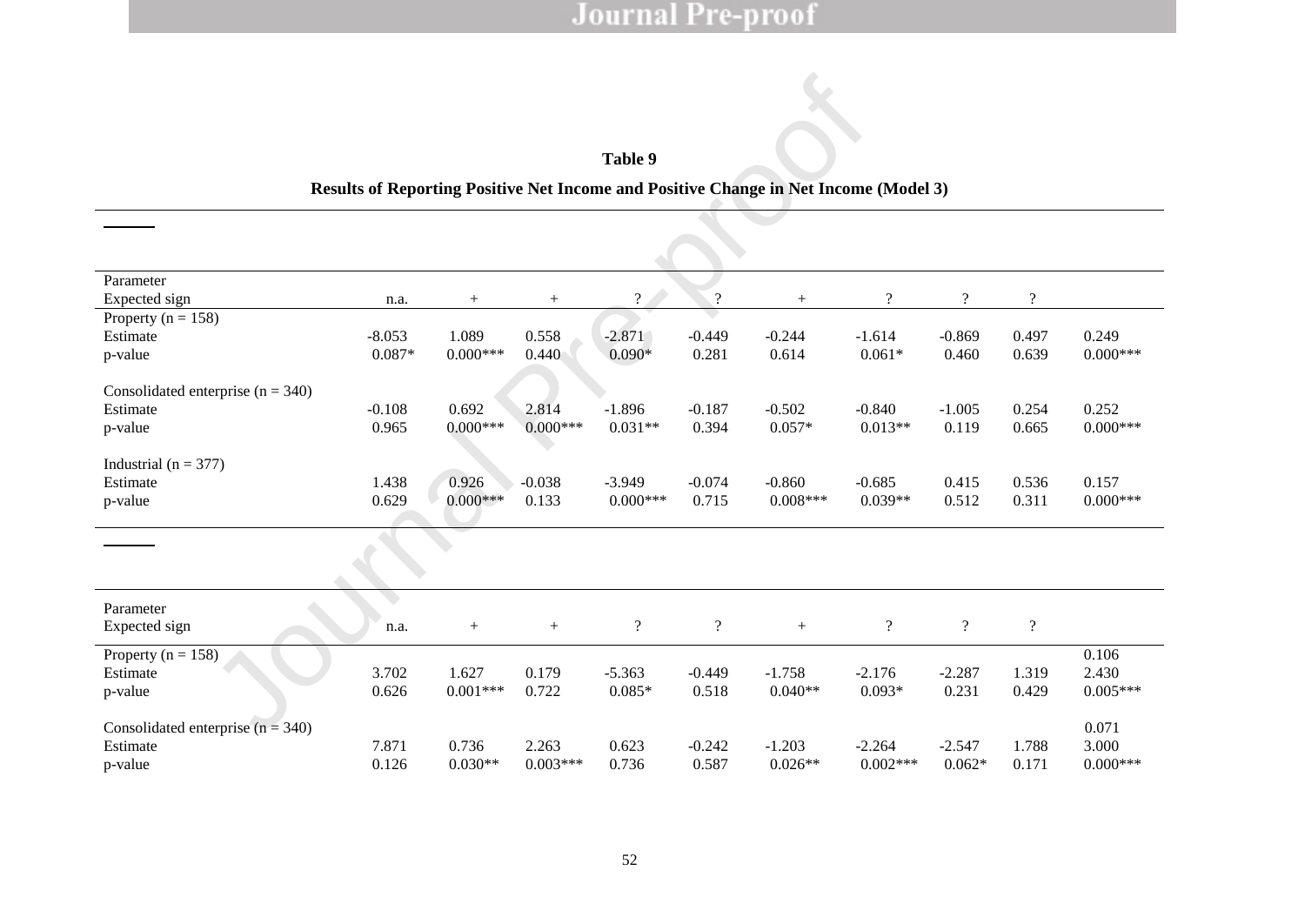| Industrial ( $n = 377$ ) |          |       |       |           |       |          |          |          |       | 0.000 |
|--------------------------|----------|-------|-------|-----------|-------|----------|----------|----------|-------|-------|
| Estimate                 | $-7.645$ | 0.703 | 0.017 | $-4.771$  | 0.808 | $-0.316$ | $-0.553$ | $-0.419$ | 1.028 | 1.010 |
| p-value                  | 0.397    | 0.186 | 0.790 | $0.018**$ | 0.156 | 0.740    | 0.589    | 0.837    | 0.522 | 0.444 |

All regressions include dummy variables for each Big 6 auditor other than Deloitte Touche Tohmatsu. Variables defined in Table 1. n.a. means not applicable. \*, \*\*, and \*\*\* designate 2-tailed statistical significance at the 0.10, 0.05, and 0.01 level, respectively.

(7)<br>  $-7.645$  0.703 0.017  $-4.771$  0.808 0.316 0.54<br>
nelade dummy variables for each Big 6 auditor other than Deloite Touche Tollmatsa, Variables defined in 1<br>
signate 2-tailed statistical significance at the 0.10, 0.05,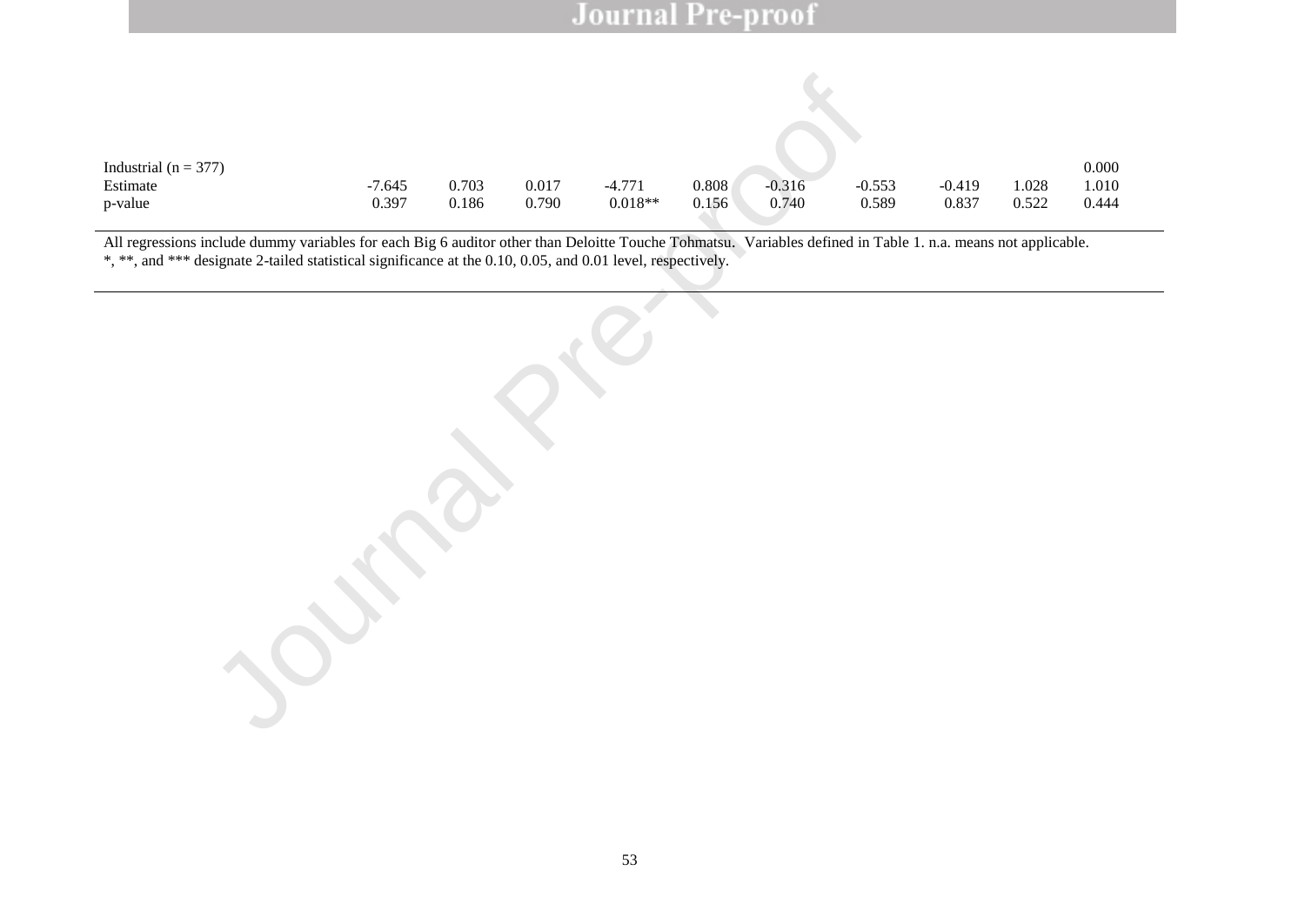|                       | $100001 + 001000$ dependent variable is absolute value of discretionally accruais, rabble $Y$ |               | Parameter estimate |               |
|-----------------------|-----------------------------------------------------------------------------------------------|---------------|--------------------|---------------|
|                       |                                                                                               |               | (p-value)          |               |
|                       |                                                                                               |               | Consolidated       |               |
|                       | Predicted                                                                                     | Property      | Enterprise         | Industrial    |
| Variable              | Sign                                                                                          | $(n = 158)$   | $(n = 339)$        | $(n = 375)$   |
| Intercept             | not                                                                                           | 0.161         | 0.072              | 0.190         |
|                       | applicable                                                                                    | $(0.060)*$    | (0.276)            | $(0.001)$ *** |
| <b>ABSAC</b>          |                                                                                               | 0.187         | 0.388              | 0.516         |
|                       | $^{+}$                                                                                        | $(0.001)$ *** | $(0.000)$ ***      | $(0.000)$ *** |
| <b>CHNI</b>           |                                                                                               | 0.008         | $-0.022$           | $-0.010$      |
|                       | $+$                                                                                           | (0.616)       |                    | (0.416)       |
|                       |                                                                                               |               | (0.135)            |               |
| LEV                   | $^{+}$                                                                                        | 0.022         | 0.030              | 0.051         |
|                       |                                                                                               | (0.630)       | (0.355)            | $(0.013)$ **  |
| <b>ASSGTH</b>         | $\overline{\mathcal{L}}$                                                                      | 0.010         | 0.080              | $-0.005$      |
|                       |                                                                                               | (0.201)       | $(0.000)$ ***      | $(0.000)$ *** |
| <b>CFLOW</b>          | $\overline{?}$                                                                                | $-0.163$      | $-0.033$           | 0.091         |
|                       |                                                                                               | $(0.042)$ **  | (0.387)            | $(0.007)$ *** |
| ROA1                  | $\overline{?}$                                                                                | 0.181         | $-0.077$           | $-0.020$      |
|                       |                                                                                               | $(0.001)$ *** | $(0.041)$ **       | (0.486)       |
| <b>LTA</b>            | $\overline{\mathcal{L}}$                                                                      | $-0.006$      | $-0.003$           | $-0.010$      |
|                       |                                                                                               | (0.235)       | (0.439)            | $(0.005)$ *** |
| LOSS                  | $\overline{?}$                                                                                | 0.027         | $-0.018$           | $-0.026$      |
|                       |                                                                                               | (0.139)       | (0.174)            | $(0.015)$ **  |
| <b>AFTER</b>          | $\gamma$                                                                                      | $-0.031$      | 0.014              | 0.030         |
|                       |                                                                                               | (0.137)       | (0.247)            | $(0.002)$ *** |
| DTT&K                 | $\overline{\mathcal{L}}$                                                                      | $-0.019$      | 0.032              | $-0.032$      |
|                       |                                                                                               | (0.519)       | (0.144)            | $(0.098)*$    |
| AFTER*DTT&K           | $\gamma$                                                                                      | 0.023         | $-0.035$           | $-0.003$      |
|                       |                                                                                               | (0.381)       | $(0.097)*$         | (0.813)       |
| F-value for the model |                                                                                               | 2.180         | 19.880             | 28.690        |
| (p-value)             |                                                                                               | $(0.008)$ *** | $(0.000)$ ***      | $(0.000)$ *** |
| Adjusted $R^2$        |                                                                                               | 0.107         | 0.472              | 0.542         |
|                       | All regressions include dummy variables for each Big 6 auditor other than Deloitte Touche     |               |                    |               |
|                       | Tohmatsu. Results of dummy variables are not tabulated. Variables defined in Table 1.         |               |                    |               |
|                       | *, **, and *** designate 2-tailed statistical significance at the 0.10, 0.05, and 0.01 level, |               |                    |               |
| respectively.         |                                                                                               |               |                    |               |
|                       |                                                                                               |               |                    |               |
|                       |                                                                                               |               |                    |               |
|                       |                                                                                               |               |                    |               |
|                       |                                                                                               |               |                    |               |
|                       |                                                                                               |               |                    |               |
|                       |                                                                                               |               |                    |               |
|                       |                                                                                               |               |                    |               |

| Table 10                                                     |  |
|--------------------------------------------------------------|--|
| <b>Results of Regressions on Discretionary Accrual Model</b> |  |
|                                                              |  |

(Model 4 where dependent variable is absolute value of discretionary accruals, ABSDA)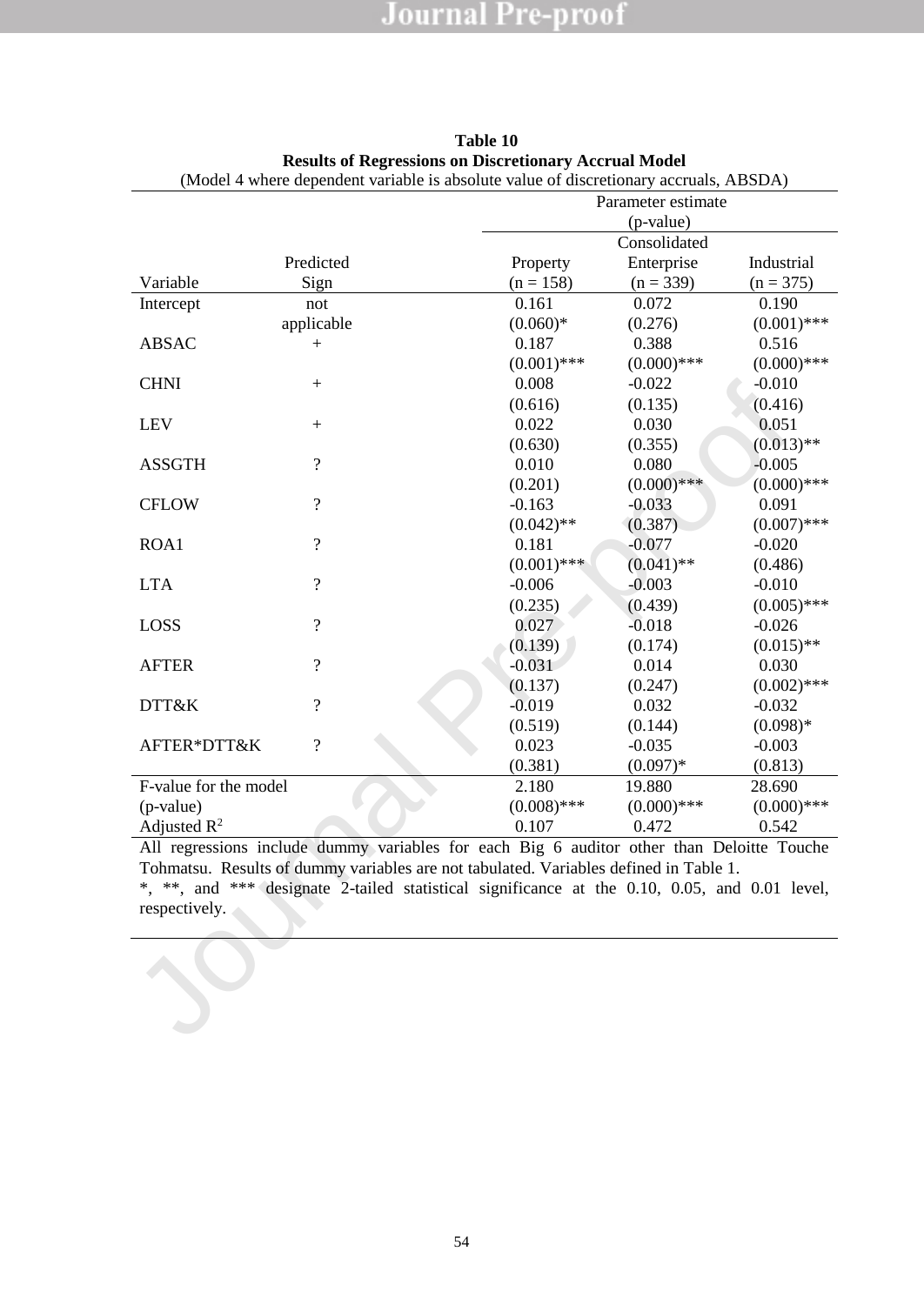### **Endnotes**

-<sup>1</sup> An example is the merger of two software providers of online tax preparation that was blocked by court in an antitrust suit filed by the Department of Justice (Anonymous, 2011). Similarly, regulators consider that the audit market for public clients is undesirably concentrated by the Big 4 firms (Herz, 2011) and the Sarbanes-Oxley Act requested the General Accounting Office to study whether the high audit market concentration of the Big 4 reduced audit quality.

(1790), rangasan disotatory and Youth and Zative (1800-7), and EV (1800-7) and White the Big N firms.<br>
Hold pricing of addit firms following the mergers that create the Big N firms.<br>
Using the Big N mergers, Tonge and Woo <sup>2</sup> Healy and Lys (1986) and Chen et al. (2010) examine the choice for new auditors by the clients of non-Big N auditors who merge with Big N firms. Iyer and Iyer (1996), Ferguson and Stokes (2002), Firth and Lau (2004), and Lee (2005) investigate the audit pricing of audit firms following the mergers that create the Big N firms. Using the Big N mergers, Tonge and Wootton (1991) study market share and FRQFHQWUDWLRQ,YDQFHYLFKDQG=DUDNRRKL HDPLQHWKHFKDQJHVLQDXGLWILU characteristics, and Sullivan (2002) investigates competition for new clients by auditors. Chan and Wu (2011) analyze the issuance of modified audit opinions and Gong et al. (2016) study audit hours following audit firm mergers in China. Ding and Jia (2012) study earnings quality and Choi et al. (2017) investigate audit quality following the merger of Price Waterhouse with Coopers & Lybrand. Choi and Zeghal (1999) examine market concentration using mergers in ten countries and Wang et al. (2011) investigate discretionary accruals of clients using an audit firm merger in Taiwan.

<sup>3</sup> The issuance of a going-concern opinion is relevant only for firms in financial distress. In the sample, there are 68, 158, and 142 such clients in the property, consolidated enterprise, and industrial industries, respectively. A search for the annual reports reveals that 7, 23, and 36 firms exist with modified audit opinions (of all types) for these three business classifications.

4 It is now called the Hong Kong Institute of Certified Public Accountants.

<sup>5</sup> See firm history on the website of Deloitte Touche Tohmatsu (www.deloitte.com.hk).

6 The Journal was a monthly publication of the Hong Kong Stock Exchange.

7 The natural logarithm is used following Krishnan and Yang (2009), Knechel, Sharma, and Sharma (2012), Knechel and Sharma (2012), and Whitworth and Lambert (2014) because it more likely fits the normality assumption of OLS regression than the raw data. However, the results are robust when raw report lag is the dependent variable.

<sup>8</sup> In general, the year 1997, being the year of merger, is omitted from the sample, and observations for 1996 (1998) are classified as before (after) the event. However, year 1995 observations are classified as before the event if the audit of the 1996 financial statements was completed after April 1, 1997 when Deloitte merged with Kwan. (Listed companies in Hong Kong then had a statutory limit of five months from the year end to file audited financial statements.) In addition, year 1999 observations are classified as after the event for firms with January or February year end because financial statements ending in January or February 1998 began before April 1, 1997.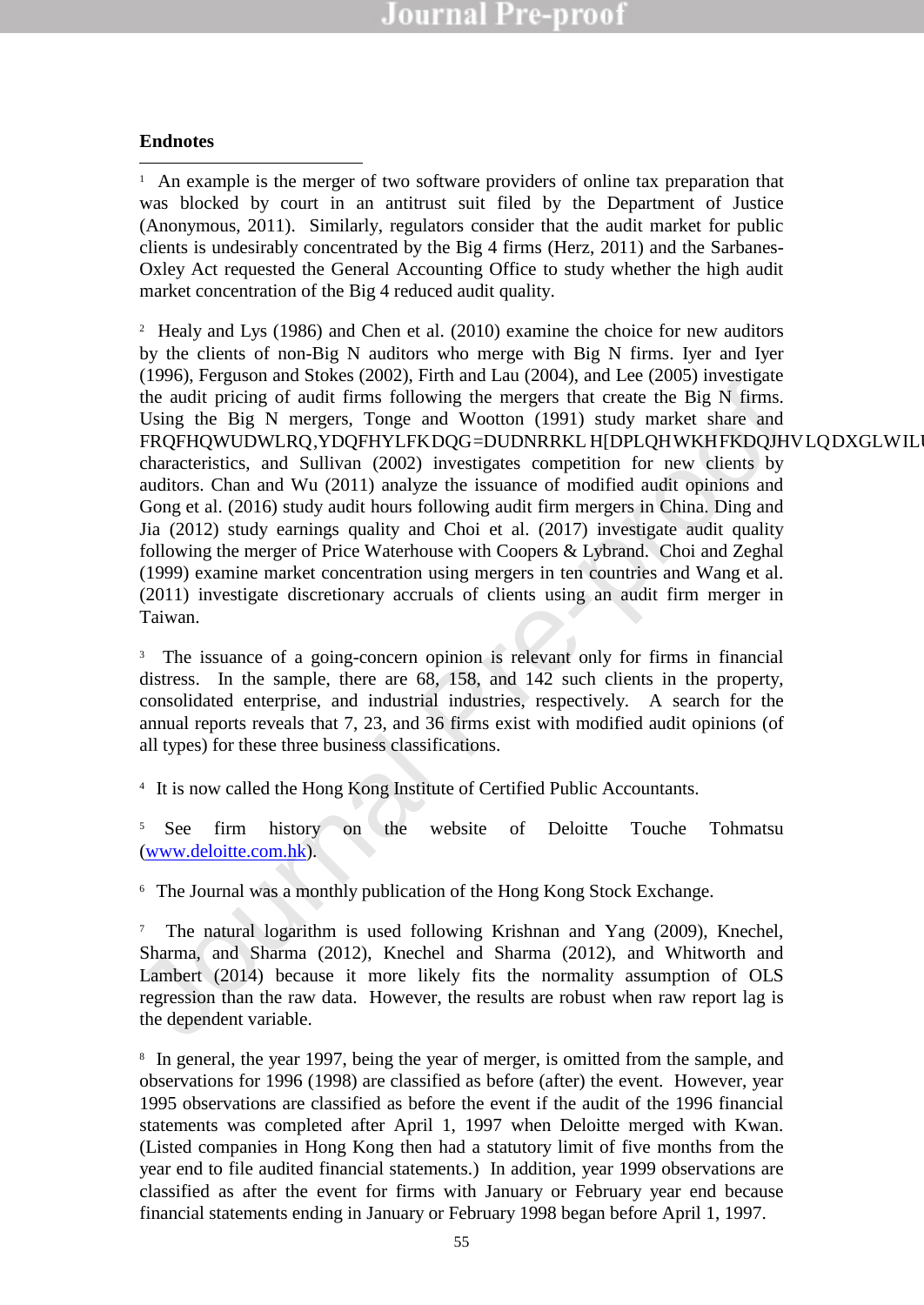9 Exceptional and extraordinary items were required to be reported in financial statements under Statement oI 6WDOGDUG FFRXOWLOJ 3UDFWLFH 1R PWUDRUGLODU ,WHPVDQG3ULRU3HULRG\$MXVWPHQWVLQIRUFHDWWKHWLPHQRZUHSHDOHG

<sup>10</sup> From the experience of the author and a discussion with a colleague who worked previously in a Big 4 firm, companies in Hong Kong commonly have a March financial year end.

-

<sup>11</sup> A possibly omitted variable in model (2) is non-audit fees, which were not required to be disclosed by companies in Hong Kong. However, Whisenant et al. (2003) show that no association exists between audit and non-audit fees after controlling for factors that could jointly determine audit and non-audit fees. More importantly, their results also show that the inferences of other determinants of audit fees are not substantially affected.

<sup>12</sup> During 1998, Price Waterhouse merged with Coopers & Lybrand to form PwC. Hence, their clients were audited by the three audit firms in 1998 (i.e., after the merger event).

<sup>13</sup> All listed clients of Kwan in the sample were taken up by Deloitte following the merger.

that could jointly determine audit and non-audit fees. More importantly, their results<br>also show that the inferences of other determinants of audit fees are not substantially<br>affected.<br>  $\therefore$  During 1998, Price Waterhouse <sup>14</sup> In the correlation matrix of sample variables by industry (available from the author), the variables significantly correlated with LNARL are in the predicted direction for model (1) except for LTSUB for the property industry, and LAF for all three industries. DTT&K has significant correlations with variables consistent with the results reported in Table 5.

<sup>15</sup> The null hypothesis of homoskedasticity is not rejected at 10%, or lower, level of significance in the regressions reported in the paper except for the regressions for the consolidated enterprise and industrial industries in Table 6, the t-statistics of which is therefore adjusted for heteroskedasticity (see White, 1980).

### 16 6HHWKHGLUHFWRUVUHSRUWRI\$/LD2ULHQW+ROGLQJV/LPLWHG

<sup>17</sup> For example, if earnings per share is -10 and -8 in year  $t \pm 1$  and year t respectively,  $\hat{u}$  EPS is 2. Hence, e<sub>2</sub> is expected to be negative because the negative change in EPS shrinks. However, the firm actually has bad news over the years. Thus,  $e_2$  could also be positive.

18 Shipman et al. (2017) suggest that propensity score matching is best suited to tackle functional form misspecification in regression (when the relation between the dependent variable Y and the control variables Xs is incorrectly specified). Nonetheless, the technique has the inherent appeal of controlling for differences between treatment and control groups to enhance the estimation of the treatment effect.

<sup>19</sup> A simple match on firm size yields a larger sample (146, 202, and 298 observations for the property, consolidated enterprise, and industrial industries, respectively) and